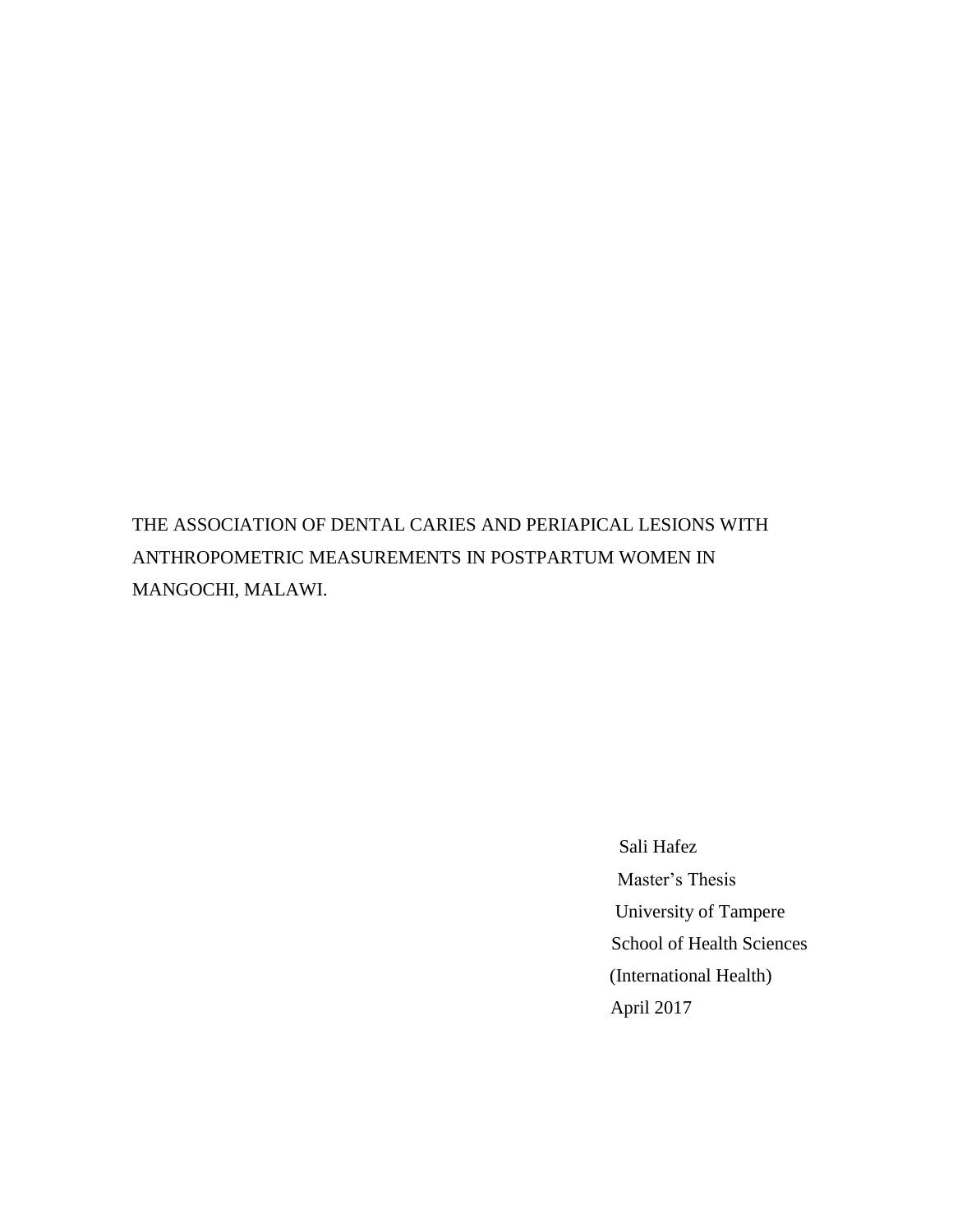University of Tampere School of Health Sciences (International Health) SALI HAFEZ: THE ASSOCIATION OF DENTAL CARIES AND PERIAPICAL LESIONS WITH ANTHROPOMETRIC MEASUREMENTS IN POSTPARTUM WOMEN IN MANGOCHI, MALAWI.

Master's Thesis: 62 pages.

Supervisors: Tarja Kinnunen, Ph.D., Docent and Ulla Harjunmaa, DDS, MSc.

April 2017

**Background:** Obesity, stunting, malnutrition and dental diseases are major public health challenges globally. Dental diseases and anthropometrics are of multifactorial nature and share the same risk factors; diet, socioeconomic status and education. People who have dental caries or periapiacl lesions suffer pain and discomfort during eating which might be associated with less food intake and low anthropometrics. No previous studies, that investigated the association of dental diseases (dental caries and periapiacl lesions) with anthropometric measurements (body mass index BMI and middle upper arm circumference MUAC) among post-partum women or in a rural Sub-Saharan Africa has been published before.

**Objective:** The objective of this study was to investigate the association of dental caries and periapiapical lesions with anthropometric measurements (BMI and MUAC) among post partum women in rural Mangochi, Malawi. The study's hypothesis was that dental caries and periapiacl lesions are associated with low anthropometrics in this low resource setting in Sub-Saharan Africa.

**Methods**: The study had cross-sectional design. The study used secondary data from larger nutrition interventional trial iLiNS-DYAD (www.ilins.org). The sample size of this study was 1016 participants. The anthropometric measures (BMI and MUAC), age, gestational age at enrolment and the number of previous pregnancies were collected during early pregnancy of maximum twenty weeks at the study enrolment. The dental data (periapical lesions and dental caries) and the gestational age at delivery were collected postpartum within maximum 6 weeks of delivery. Unadjusted multinomial logistic regression was performed to investigate the association among variables.

**Results:** 1016 women were enrolled in the study, with the age range of 14-49 years and the mean age of 25.5 years. Of the study participants, 580 (57.1%) had one or more carious teeth and 240 (23.6%) had one of more periapical lesions. For the anthropometrics, 54 participants (5.3%) had low BMI, 844 (83.1%) had moderate BMI and 118 (11.6%) had high BMI. Measuring the MUAC, 71 participants (7%) had low MUAC, 603 (59.4%) had moderate MUAC and 342 (33.6%) had high MUAC. The study did not find statistically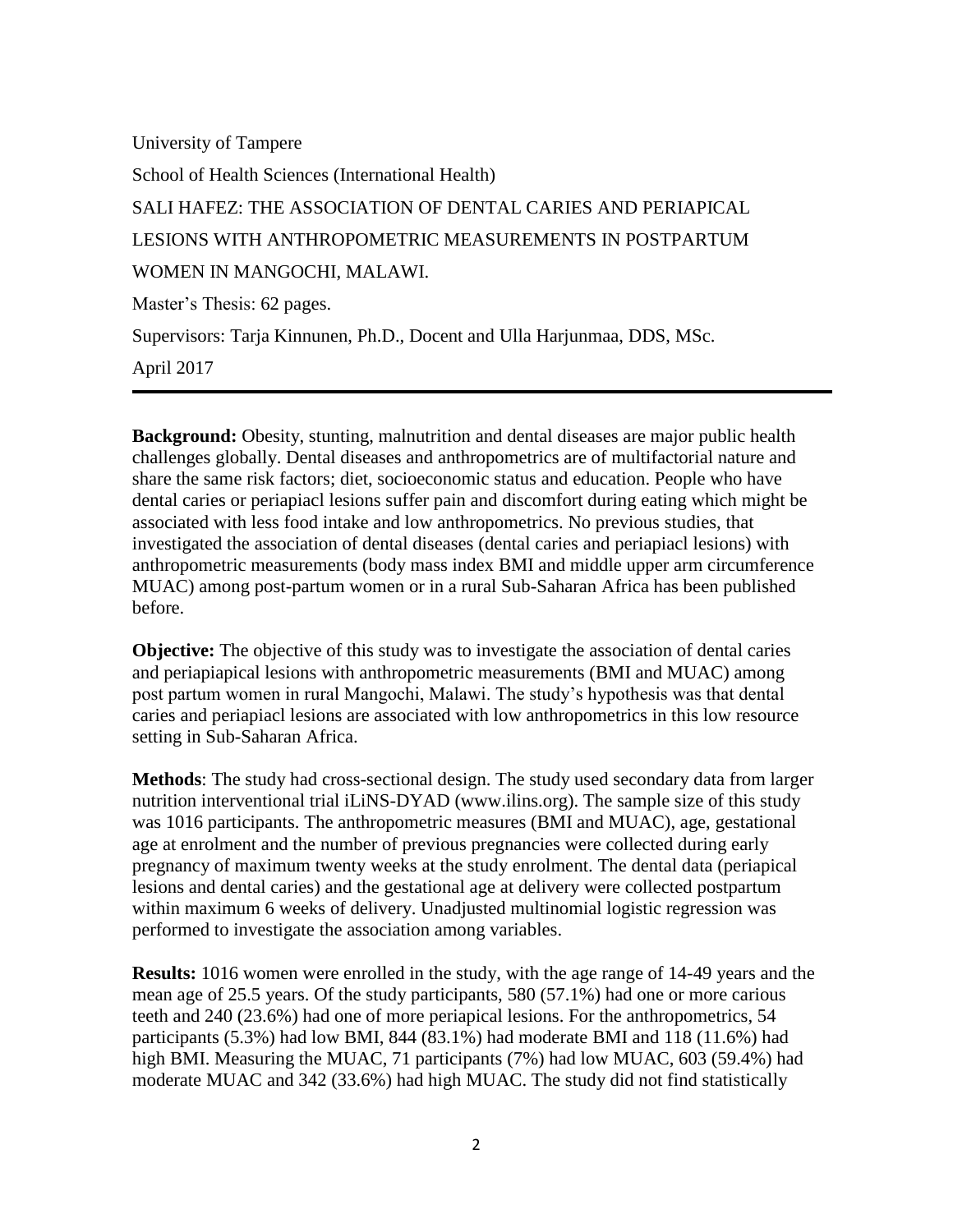significant association of dental caries and periapical lesions with BMI (low or high) or low MUAC. Nevertheless, there was a statistically significant association between caries and high MUAC (OR= 1.3, 95% CI 1.0 - 1.7, p=0.046) and stronger significant association between periapical lesions and high MUAC (OR=1.6, 95% CI 1.2 - 2.2,  $p= 0.002$ ).

**Conclusion:** The study results suggest rejecting the hypothesis that dental caries and periapical lesions are associated with low anthropometric measurements (BMI and MUAC) among the study participants. Further studies are recommended to investigate whether the association of dental caries and periapical lesions with high MUAC is causal or could be better explained by the common risk factors.

**Key Words:** Dental caries, Periapical lesions, Anthropometric, BMI, MUAC, Malawi, Sub- Saharan Africa.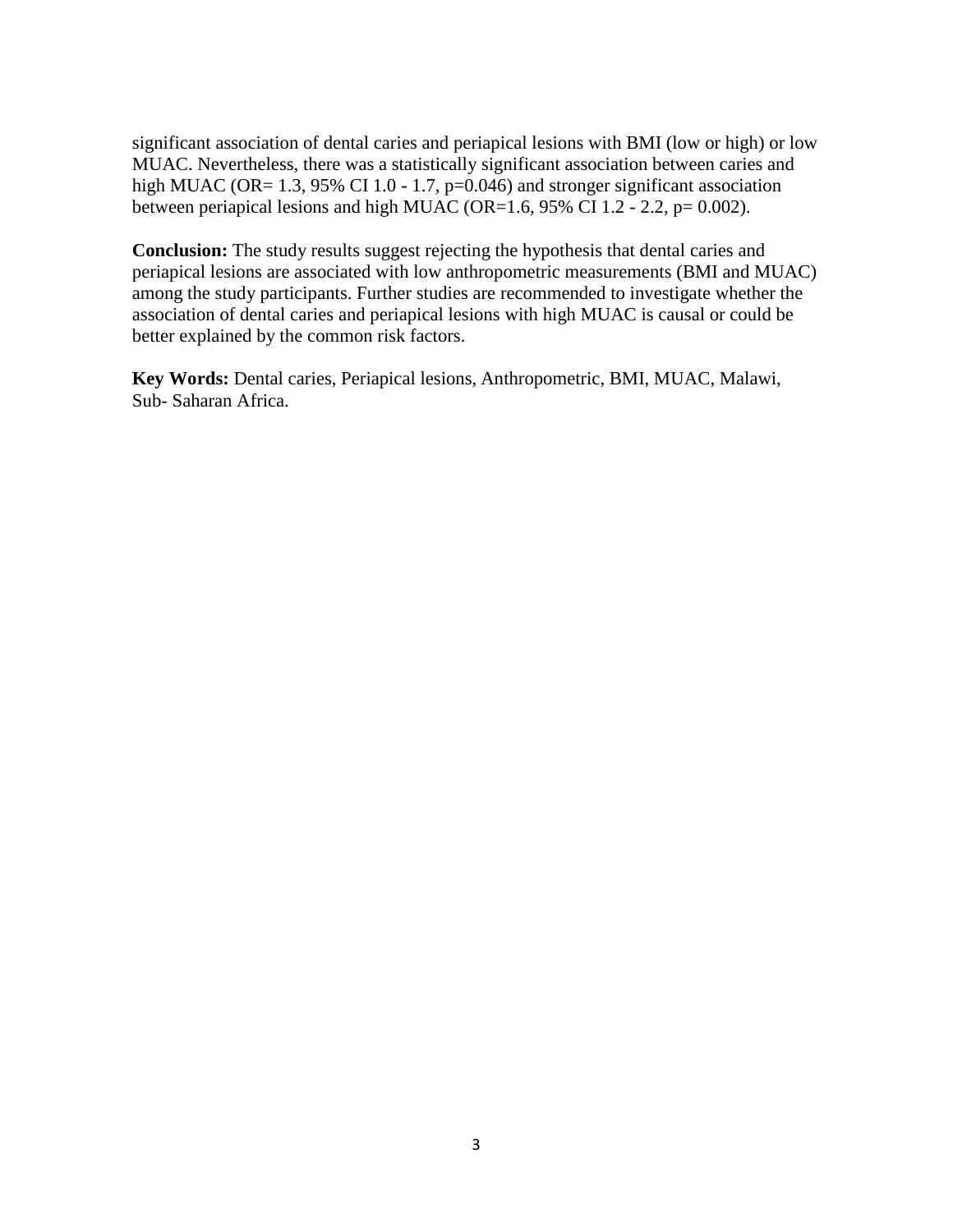# **TABLE OF CONTENT**

| 1.   |                                                                                       |  |
|------|---------------------------------------------------------------------------------------|--|
| 2.   |                                                                                       |  |
| 2.1. |                                                                                       |  |
| 2.2. |                                                                                       |  |
| 2.3. |                                                                                       |  |
|      | 2.3.1.                                                                                |  |
|      | 2.3.2.                                                                                |  |
|      | 2.3.3.                                                                                |  |
|      | 2.3.4.                                                                                |  |
|      | 2.3.5.                                                                                |  |
| 2.4. |                                                                                       |  |
|      | 2.4.1.                                                                                |  |
|      | 2.4.2.                                                                                |  |
|      | 2.4.3.                                                                                |  |
|      | 2.4.4.                                                                                |  |
| 2.5. |                                                                                       |  |
|      | 2.5.1.                                                                                |  |
|      | 2.5.2.                                                                                |  |
| 2.6. | Association between anthropometric measurements and dental diseases and nutrition  24 |  |
| 3.   |                                                                                       |  |
| 4.   |                                                                                       |  |
|      |                                                                                       |  |
|      | 4.1.1.                                                                                |  |
|      | 4.1.2.                                                                                |  |
| 4.2. |                                                                                       |  |
| 4.3. |                                                                                       |  |
| 4.4. |                                                                                       |  |
| 4.5. |                                                                                       |  |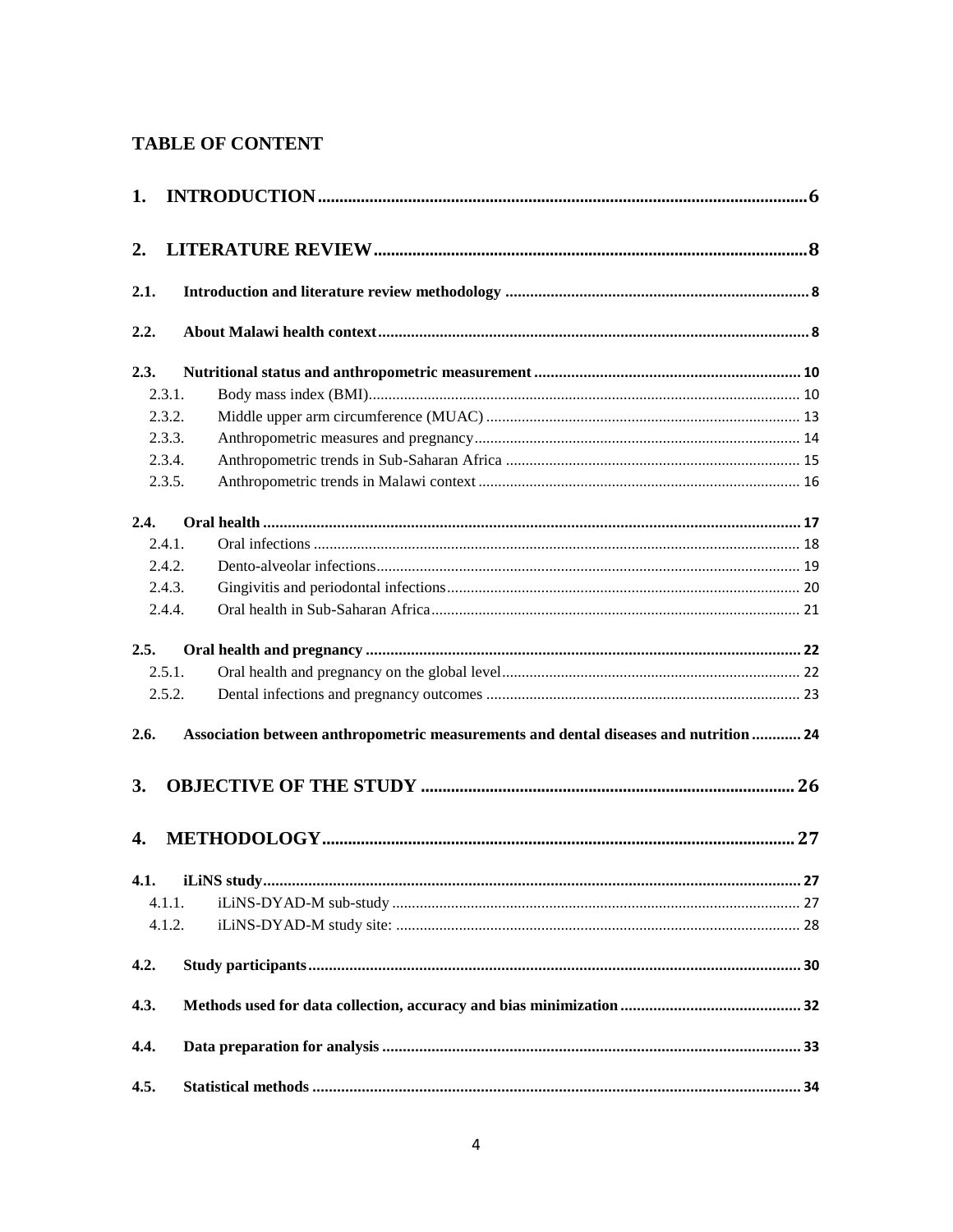| 5.   |        |                                                                                             |  |
|------|--------|---------------------------------------------------------------------------------------------|--|
| 5.1. |        |                                                                                             |  |
|      | 5.1.1. |                                                                                             |  |
|      | 5.1.2. |                                                                                             |  |
|      | 5.1.3. |                                                                                             |  |
| 5.2. |        | The association of dental caries and periapical lesions with anthropometric measurements 37 |  |
| 5.3. |        |                                                                                             |  |
| 6.   |        |                                                                                             |  |
| 6.1. |        |                                                                                             |  |
| 6.2. |        | The association of dental caries and periapical lesions with low anthropometrics 43         |  |
| 6.3. |        | The association of dental caries and periapical lesions with high anthropometrics  43       |  |
| 6.4. |        |                                                                                             |  |
| 6.5. |        |                                                                                             |  |
| 6.6. |        |                                                                                             |  |
| 7.   |        |                                                                                             |  |
| 8.   |        |                                                                                             |  |
| 9.   |        |                                                                                             |  |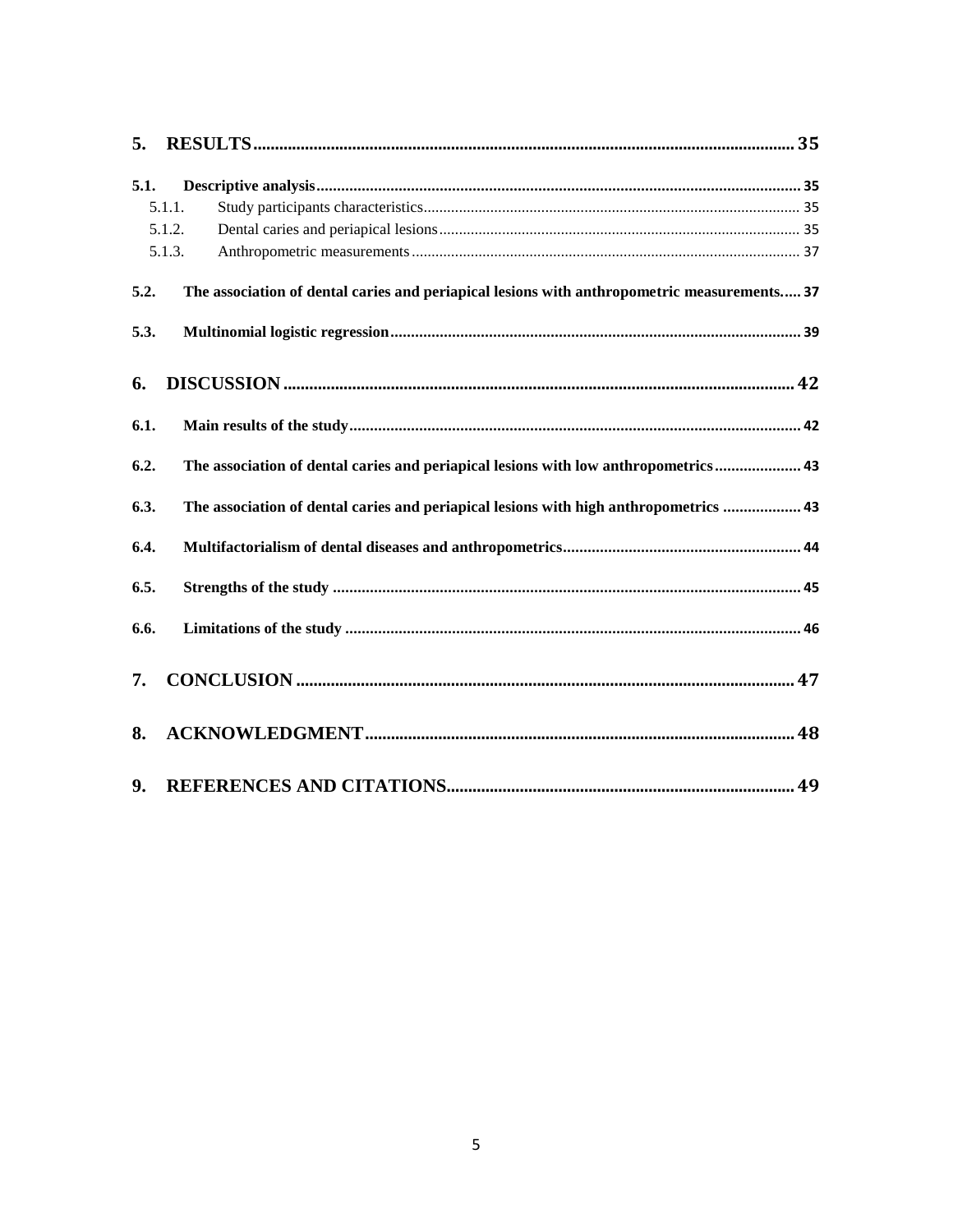### <span id="page-5-0"></span>**1. INTRODUCTION**

Sub-Saharan Africa has been witnessing a nutrition transitional phase due to the shift in the lifestyle and eating patterns (Selassie et al. 2011) with a big variation between rural and urban settings (Van de Vijver et al. 2013). Malawi has been suffering from the high prevalence of low body mass index (BMI) since a long time and that pattern changed recently to a double burden pattern of both low and high BMI (Msyamboza et al. 2013).

Pregnant women have been among the most vulnerable groups to the adverse effect of the extreme BMI values (Veleva et al. 2008). The adverse effects may extend to the fetus resulting in further complications of preterm birth or low birth weight (Ehrenberg et al. 2003). Pregnancy complications are also found in women who have oral infections (Agueda et al.2008). Oral infections have been associated with many systemic diseases and might lead to systemic complications, such as cardiovascular diseases, bacteria-caused pneumonia, and diabetes mellitus (Xiaojing et al. 2000). Dental caries is the most common chronic disease globally and when left untreated, it usually leads to dental infections. In the developing countries and low-resource settings, 90% of caries is left untreated (Marcenes et al. 2013).

A strong association between caries-related odontogenic infections and low BMI was found in 12 years old children in the Philippines (Benzian et al. 2011). However, no previous published studies investigated this association among other groups like adults, pregnant women, and the elderly or in other contexts, for example, in rural contexts in Sub-Saharan Africa. Therefore, the need for further studies and researches to investigate this association among different target populations and in different contexts arose.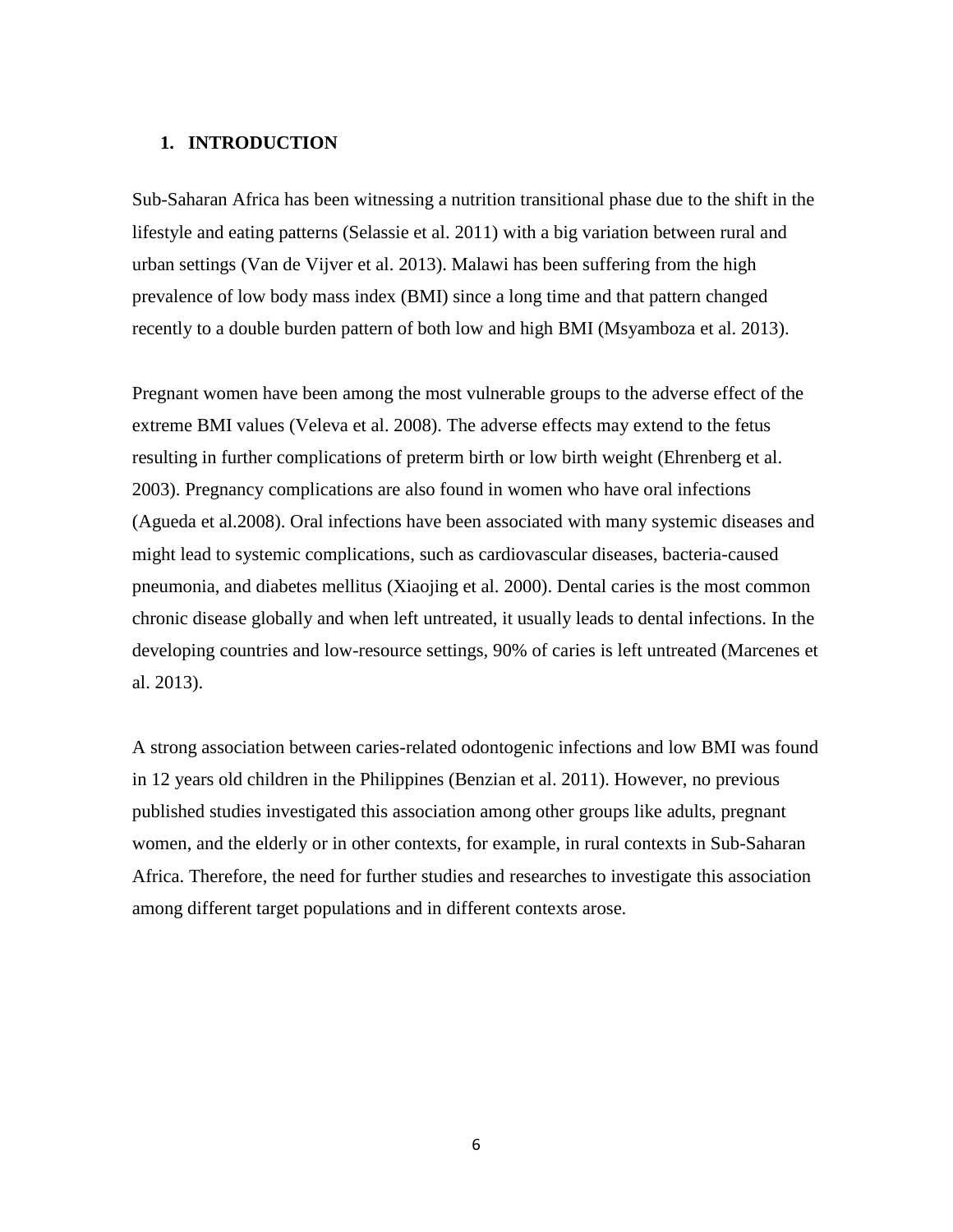The aim of the study is to investigate the presence of an association between dental caries and caries related periapical lesions and anthropometric measurements (BMI and Middle Upper Arm Circumference MUAC) in postpartum women in rural Malawi. Previous studies that investigated the association of dental caries and periapical infections with BMI and MUAC showed controversial results, among different targeted populations, different contexts and socio-economic status. (Hooley et al. 2012).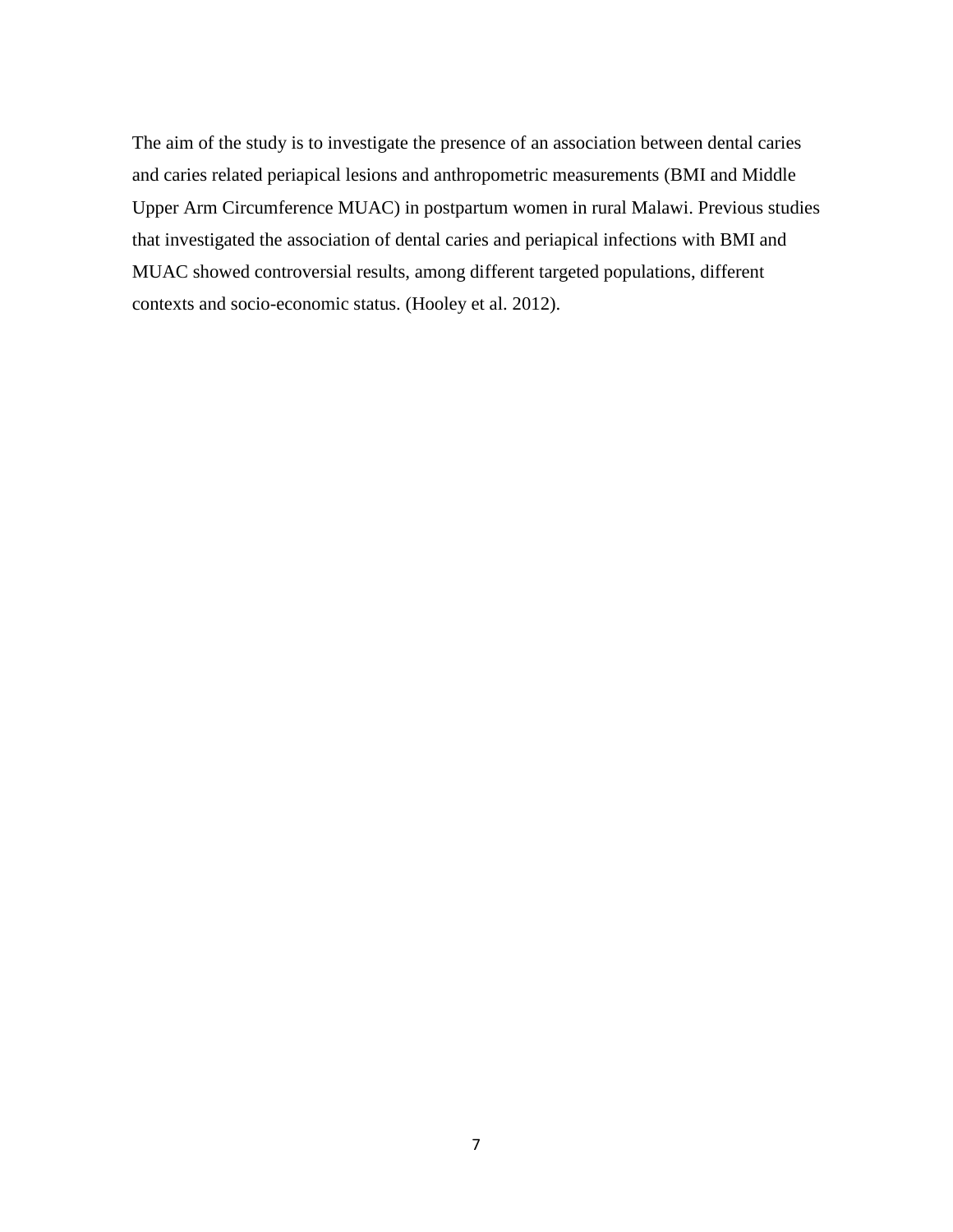#### <span id="page-7-0"></span>**2. LITERATURE REVIEW**

## <span id="page-7-1"></span>**2.1. Introduction and literature review methodology**

The literature review included the unsystematic review of articles specializing and analyzing the different study themes. When searching literature, the following key words were used: dental caries, periapical lesions, weight, BMI, MUAC, pregnancy, Malawi and Sub-Saharan Africa. Medline and PubMed were the main portals used to search and identify the relevant scientific articles. Also, the relevant references of these articles were included in the literature review. A comprehensive literature review methodology was done, using the articles found, that took into consideration reviewing articles from the different journal, different study designs, methodologies, from different countries and contexts.

## <span id="page-7-2"></span>**2.2. About Malawi health context**

Malawi is a developing Sub-Saharan African country, located in the southern third of the African content with a population of 17,215,000 (WHO Malawi Country Profile 2015) of which 85% live in rural settings. Almost half of the Malawians live under the national poverty line (Malawi WHO Country Cooperation Strategy 2008-2013). Malawi has a relatively low life expectancy at birth with 57 years for males and 60 years for females (WHO Malawi Country Profile 2015). Nevertheless, the life expectancy in Malawi has an increasing pattern as it increased steadily from 47 years in 2005 (Malawi WHO Country Cooperation Strategy 2008-2013) to 57 years for males and 60 years for females in 2015 (WHO Malawi Country Profile 2015).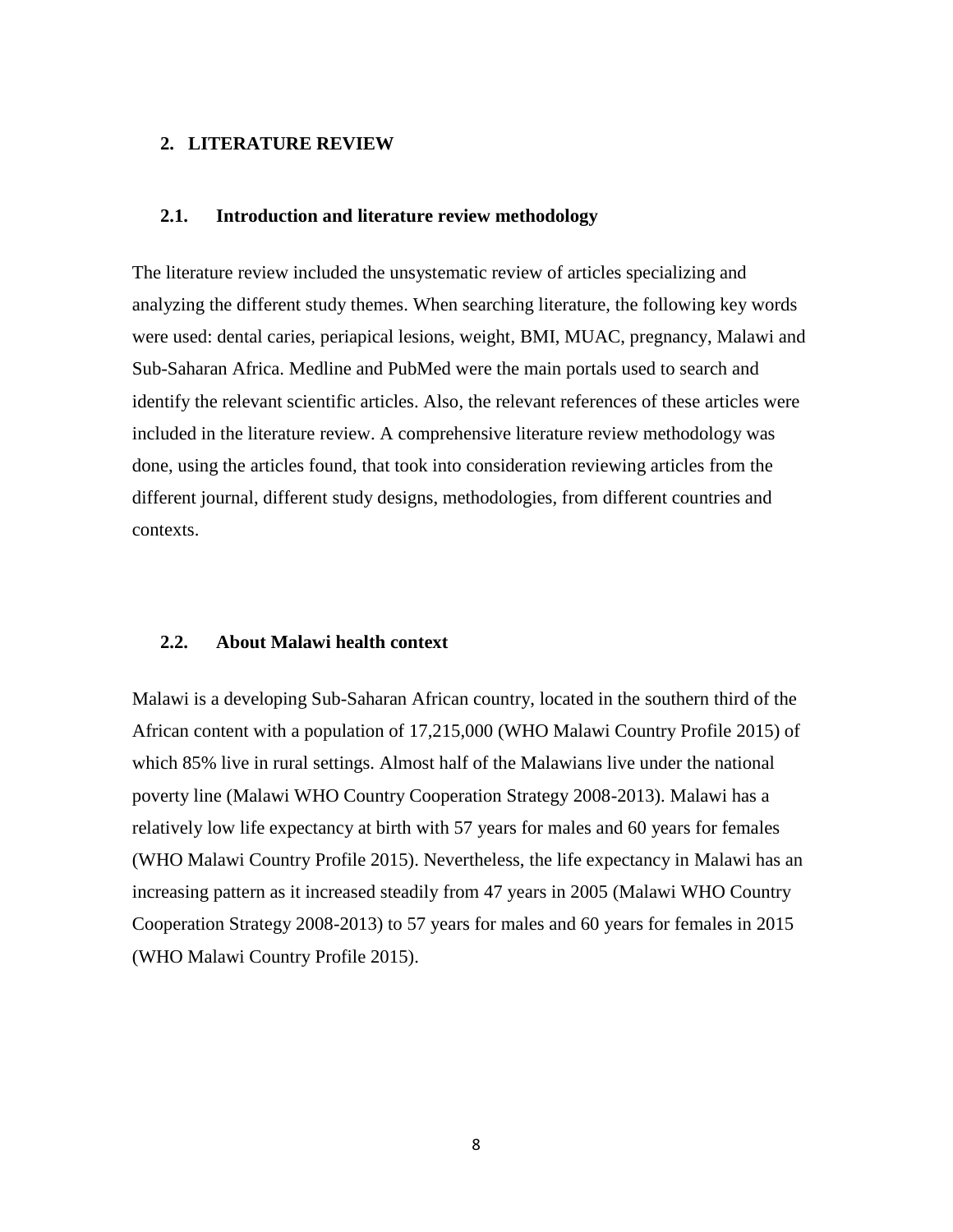The under-five child mortality rate was 68 per 1,000 live births (UNICEF Malawi Country Office 2015) and under-five child mortality was 41,000 deaths in 2015 (UNICEF Malawi Country Office, 2015). The neonatal mortality rate was also high, 23.2 per 1000 live births (UNICEF Malawi country Office, 2015). The maternal mortality ratio has one of the highest globally with an estimate of 675 deaths per 100, 000 live births within the period from 2004 to 2010 (Colbourn et al. 2013).

The main leading cause of death is HIV/AIDS, attributing to the quarter of overall deaths. The second leading cause of death is lower respiratory tract infections that cause about 12% of total deaths, followed by malaria and diarrheal diseases that both account for 16% of the total mortality. Other causes of death include cerebrovascular diseases (4%), ischemic health diseases (4%), perinatal conditions (3%), tuberculosis (3%), road traffic accidents (2%) and chronic obstructive pulmonary diseases (1%) (Bowie et al. 2011).

The causes of maternal mortality are different from the causes of mortality for the rest of the population. The most common underlying causes of maternal mortality were obstetric related hemorrhage (32.1%), pregnancy-related infections (22.6%) and non-obstetric complications (24.5%) (Owolab et al. 2014). One of every 5 reported cases of maternal mortality is due to delivery complications that include obstructed delivery or ruptured uterus which attributes to 20% of the total maternal mortality in Malawi. In addition, about 18% of the maternal mortality reported cases are due to abortion and miscarriage complications (Kumbani et al. 2007).

There is a steady increasing pattern in the life expectancy at birth in Malawi for both men and women. However, this increased life expectancy is accompanied with a high burden of diseases including both communicable diseases which accounts for 73% of the total years of life lost (WHO Malawi Country Profile 2008) and non-communicable diseases which have increased recently to attribute to 17% of the years of life lost (WHO Malawi Country Profile 2008).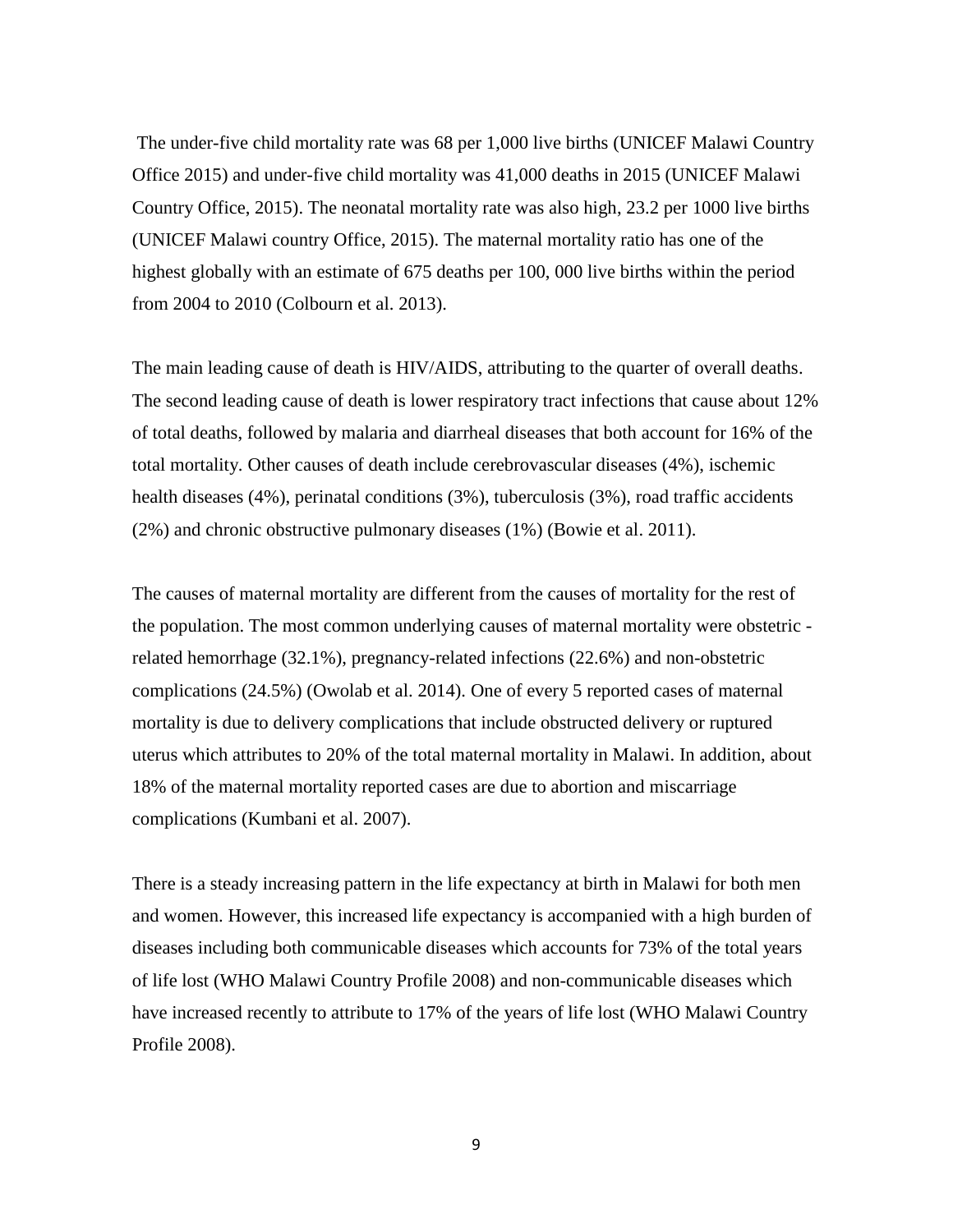In addition to the double burden of communicable and non-communicable diseases, high rates of maternal mortality, child mortality and morbidity and the increase of the neglected tropical diseases are very challenging to the developing Malawi health system (National Statistical Office 2011).

However, Malawi has achieved good progress in reducing maternal mortality and enhancing the health of mothers and pregnant during the last decade (Colbourn et al. 2013). Although the fertility rate of Malawian women has decreased from 6 to 5.7 children per woman (2004). It is still relatively high compared to the global average of 2.4 and the regional average of 4.8 (World Bank Malawi fact Sheet 2010). Fertility varies with mother's education and economic status, (World Bank Malawi fact Sheet 2010).

The maternal mortality ratio has decreased to 510 deaths per 100,000 live births but it is still above the African regional average of 480 death per 100,000 Live births and almost double the global average of 210 deaths per 100,000 live births (UNFPA 2011). Depending on the information resource, 54% to 71% of all deliveries in Malawi have been attended by a skilled health worker (UNFPA 2011, World Bank Malawi factsheet 2010).

## <span id="page-9-0"></span>**2.3. Nutritional status and anthropometric measurement**

Anthropometry is a term that has been used to describe human body composition and physical development and its indicators have been extensively used in epidemiological studies of under- nutrition, overweight, and obesity.

## <span id="page-9-1"></span>2.3.1. Body mass index (BMI)

BMI has been one of the most reliable, widely used anthropometric measures that identify changes in weight for height with limits for underweight, normal weight or overweight.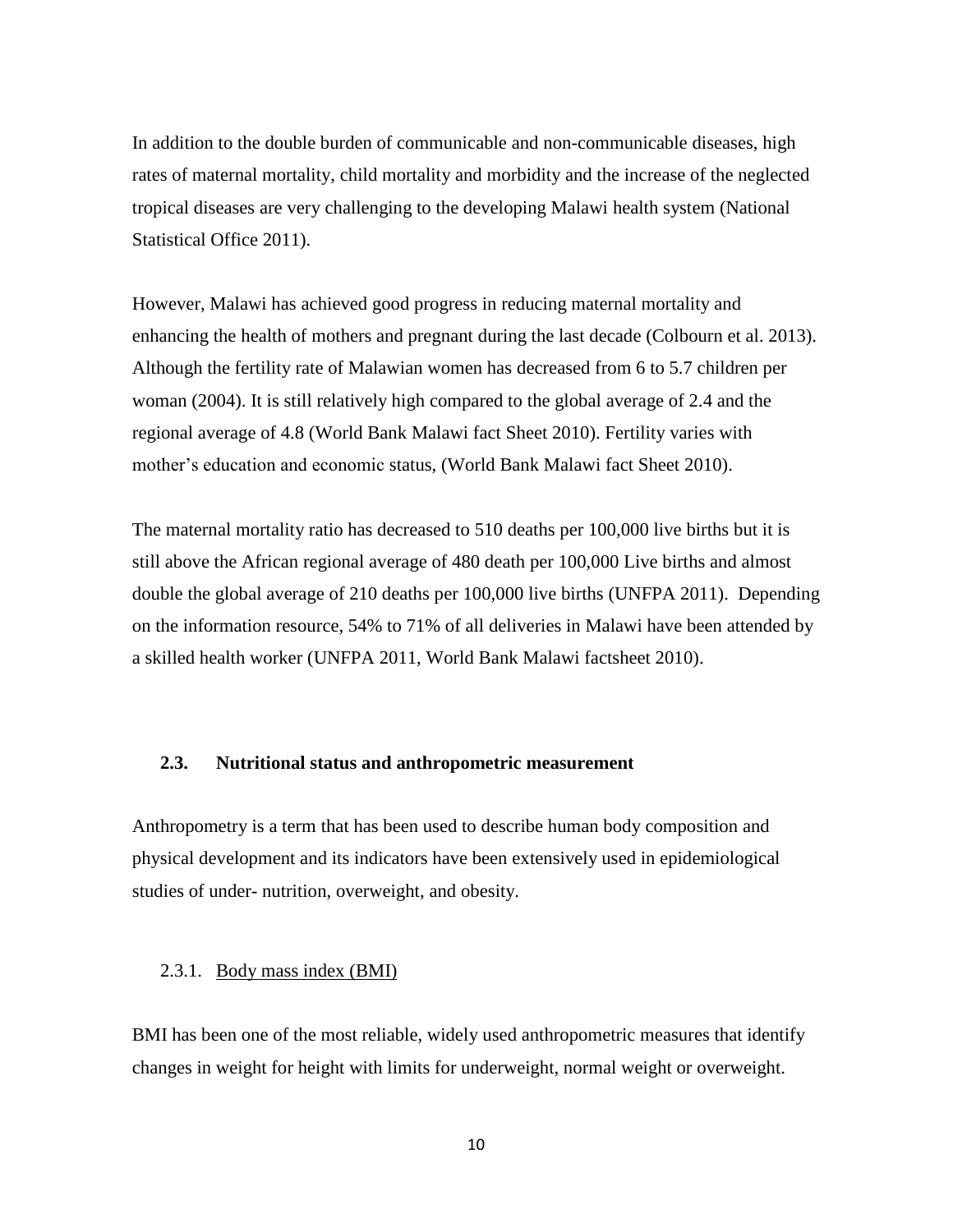BMI is defined as weight (in kilograms) divided by the height squared (in square meters) (WHO 2000).

For adults, the defined BMI cut-offs are underweight (BMI  $\leq$  18.5 kg/m<sup>2</sup>), normal weight (BMI 18.5- 24.99 kg/m²), overweight (BMI 25-29.99 kg/m²), and obese (BMI ≥30 kg/m²) (WHO global database on Body Mass Index). The international classification of adult underweight, overweight, and obesity according to BMI is illustrated in table 1. Additional BMI cut-off points are used for some ethnic populations to better indicate the risk sensitivity for a specific population or ethnicity (WHO, 2004).

There is another BMI chart tailored for children, which is taking into account the different growth patterns of children and adolescents (Pinson 2011). In general, for a male and female who have the same BMI value, a female tends to have more body fat content than the male has. In addition, older people have more body fat than their younger peers who has the same BMI value (Deurenberg et al. 1998).

BMI has often been referred to as an indicator of overweight and obesity rather than being an indicator of underweight and malnutrition because of the extensive studies that investigated the higher risk factors of being obese/overweight than being underweight. Overweight and obesity are considered the leading risk factor for the rapidly increasing morbidity, disability, premature mortality from hypertension, dyslipidemia, diabetes type 2, musculoskeletal disorders, coronary heart diseases, stroke, gallbladder disease, osteoarthritis, sleep apnea and respiratory problems (WHO 2012, Pinson 2011).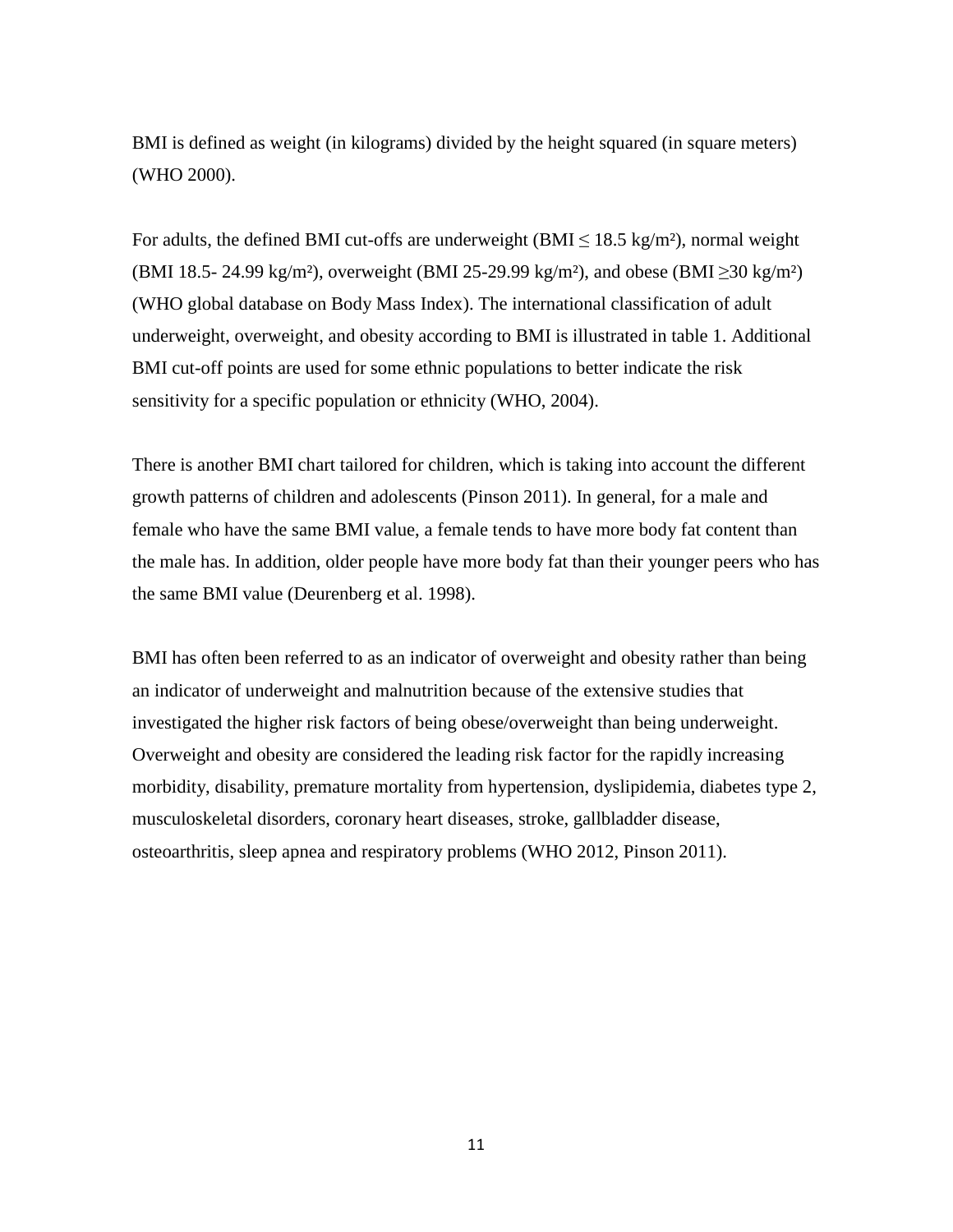| Table 1: the International Classification of adult underweight, overweight and obesity |
|----------------------------------------------------------------------------------------|
| according to BMI (WHO, 1995, WHO, 2000 and WHO 2004).                                  |

| <b>Classification</b> | BMI(kg/m <sup>2</sup> )  |                           |  |  |  |
|-----------------------|--------------------------|---------------------------|--|--|--|
|                       | <b>Principal cut-off</b> | <b>Additional cut-off</b> |  |  |  |
|                       | points                   | points                    |  |  |  |
| Underweight           | < 18.50                  | < 18.50                   |  |  |  |
| Severe thinness       | <16.00                   | <16.00                    |  |  |  |
| Moderate thinness     | $16.00 - 16.99$          | $16.00 - 16.99$           |  |  |  |
| Mild thinness         | $17.00 - 18.49$          | $17.00 - 18.49$           |  |  |  |
| <b>Normal range</b>   | 18.50 - 24.99            | $18.50 - 22.99$           |  |  |  |
|                       |                          | $23.00 - 24.99$           |  |  |  |
| Overweight            | >25.00                   | >25.00                    |  |  |  |
| Pre-obese             | $25.00 - 29.99$          | $25.00 - 27.49$           |  |  |  |
|                       |                          | $27.50 - 29.99$           |  |  |  |
| <b>Obese</b>          | >30.00                   | >30.00                    |  |  |  |
| Obese class I         | $30.00 - 34.99$          | $30.00 - 32.49$           |  |  |  |
|                       |                          | $32.50 - 34.99$           |  |  |  |
| Obese class II        | $35.00 - 39.99$          | $35.00 - 37.49$           |  |  |  |
|                       |                          | $37.50 - 39.99$           |  |  |  |
| Obese class III       | >40.00                   | >40.00                    |  |  |  |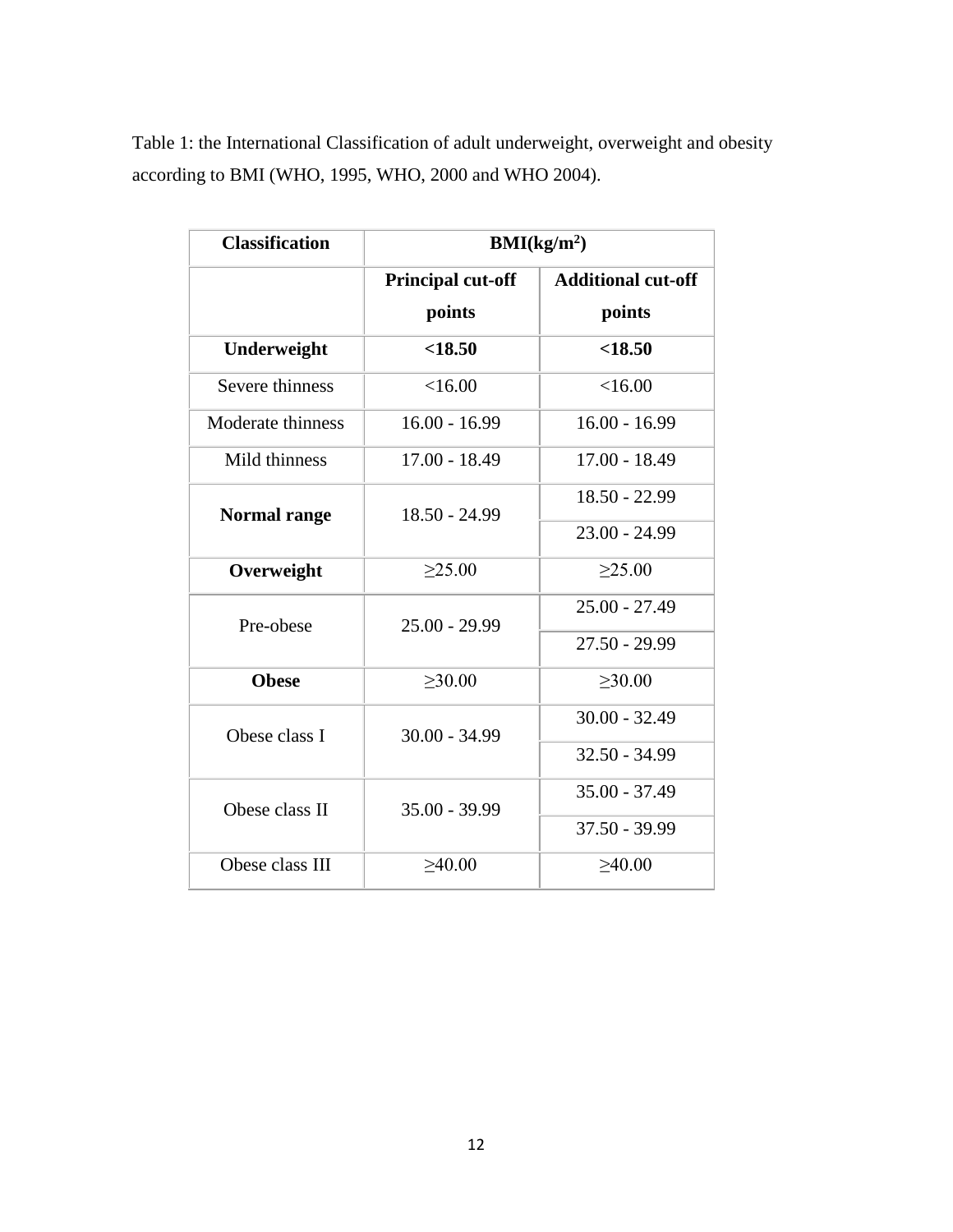It has been suggested that high BMI is a risk factor for some cancer cases such as endometrial, breast and colon cancers. In addition, it is noted that for every 5 points more than the overweight BMI value of 25 kg/m2, there is a 30% higher risk of mortality and a 40% higher risk of cardiovascular mortality (Nguyen et al. 2008). Although the association between BMI and mortality has been a topic of controversy, extremely low and high BMI are known to be linked to mortality (McGee 2005).

It is important to clarify that BMI is not a measurement of body fat but an indicator of body fatness as BMI correlates with body fatness. BMI has also an indicator of the status of nutrition and nourishment but can be a better indicator if combined with other measurements or indicators like mid-arm circumference (MAC), mean arm muscle circumference (MAMC) or MUAC.

## <span id="page-12-0"></span>2.3.2. Middle upper arm circumference (MUAC)

MUAC is an anthropometric indicator that is frequently used specifically in cases of emergency and where measuring BMI is hard to be implemented. Some studies suggest using MUAC as an anthropometric indicator in pregnancy instead of BMI. Some other studies suggest that the best anthropometric indicator is a combination of MUAC and BMI (James et al. 1994, Rivaled et al. 1997).

MUAC is best measured around the left arm midway between the tip of the upper shoulder and the tip of the elbow when the arm is positioned at a 90-degree angle. There are colorcoded tapes that make measuring the MUAC easier, for example, the UNICEF tapes that were released in 2009 (UNICEF 2009). Unlike BMI, there is no universally accepted unified MUAC cut-off point as they differ from one country or region to another and usually, ranges from 22-24 cm for adults (Tang et al. 2013). Since MUAC is used mostly to diagnose malnutrition, the MUAC cut-off is the cut-off defining the low MUAC.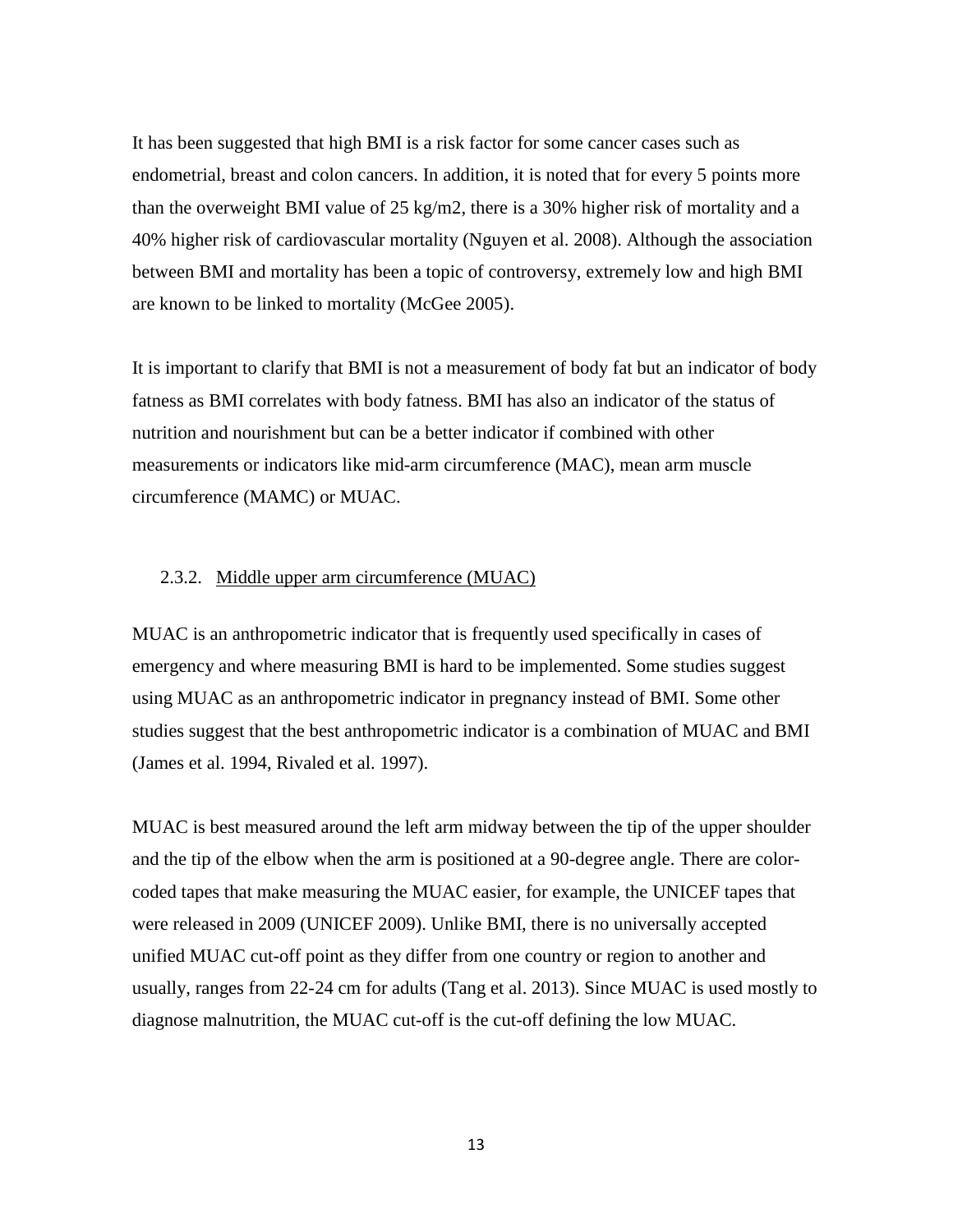MUAC can be used in combination with other indicators for better measurement accuracy. Due to the faster growth rate of children, WHO recommend a new MUAC-for-age reference for the under-five years children. Another MUAC related reference, MUAC-forheight reference was made for situations where determining the child age is not possible, for example, in emergencies (Mei et al. 1997).

### <span id="page-13-0"></span>2.3.3. Anthropometric measures and pregnancy

The maternal nutritional status has been a key determinant of birth outcome and the presence or absence of birth complications. Due to this, special attention has been given to the maternal pre-pregnancy BMI, BMI at conception, weight gain during pregnancy and weight at delivery. However, some studies argue that only pre-pregnancy BMI and pregnancy weight gain are the most reliable and consistent pregnancy weight indicators (Hickey et al. 1995, Siega-Riz et al. 1994).

Extreme values of BMI are considered as pregnancy risk factors that have a possible adverse effect on the delivery outcome and the fetus health status as they cause an increased risk of miscarriage (Veleva et al. 2008). Low maternal BMI or low weight gain during the pregnancy attribute to the increased risk of low infant birth weight, premature delivery (Ehrenberg et al. 2003), intra-uterine growth retardation ( Schieve et al. 2000) and later child growth retardation (Neggers et al. 2003).

Low pre-pregnancy weight is the most manageable among the other weight problems, such as low BMI at conception, low weight gain during pregnancy and low BMI at delivery. (Neggers et al. 2003). On the other hand, maternal overweight and obesity are associated with high incidence of pre-eclampsia, gestational hypertension, macrosomia, labor induction, caesarean delivery and preterm delivery (Bhattacharya et al. 2007).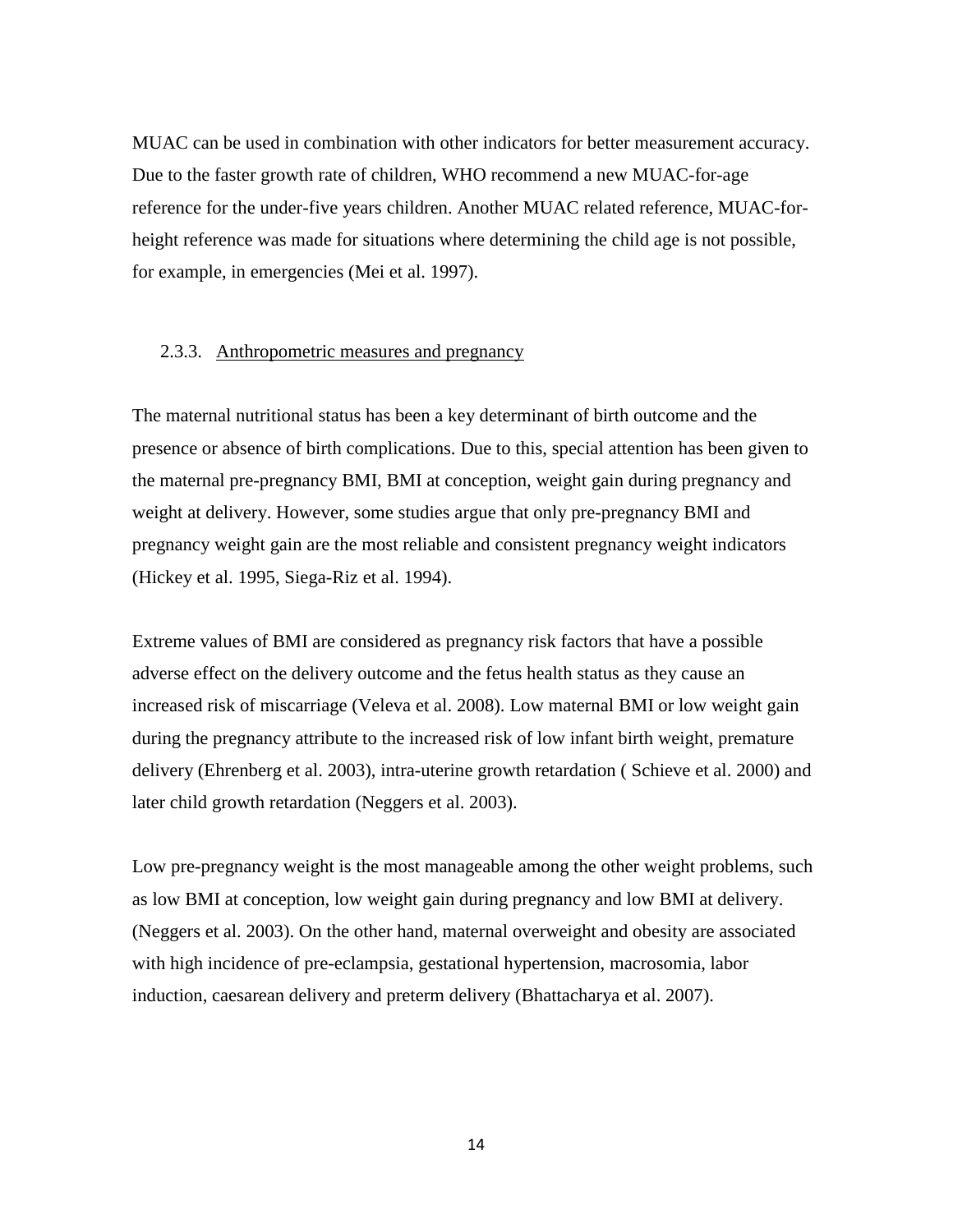Among other determinants of maternal and newborn health is the gestational weight gain, known also as pregnancy weight gain (Moore Simas et al. 2013). Appropriate gestational weight gain that is matching the guidelines is recommended for all pregnancies and is linked with better maternal and neonatal health in the long and short terms. The gestational weight gain beyond the recommended guidelines is linked with post-delivery retention of the gained weight and obesity (Moore Simas et al.2013).

Some studies argued that BMI is not recommended to be used during pregnancy as it is not a valid indicator of the maternal nutritional status but may be related to the fetal weight (Nightingle et al. 1996, Collins 1996, Kyle et al. 2002, UNHCR 2005). In addition, during pregnancy in the presence of edema, the body gains artificial weight due to fluid retention which gives inaccurate indicators of body fat and the nutritional status (Campillo et al. 2004). MUAC is recommended to be used as a reliable index of maternal nutritional status because it is not been influenced dramatically by pregnancy (Sebayang et al. 2011).

## <span id="page-14-0"></span>2.3.4. Anthropometric trends in Sub-Saharan Africa

In most of the developing countries, the prevalent pattern of low BMI and underweight has been rapidly changing to high BMI and obesity to make it one of the leading global public health issues. The fast urbanization, change in diet, change in eating habits, increase in high fatty food consumption and decreased physical activity have been attributing to the global nutrition shift (Ogunbode et al. 2011, Selassie et al. 2011, WHO 2000).

The nutrition and weight pattern change in the low and middle-income countries has taken place mainly in urban settings more than in rural setting and in women more than in men (Ziraba et al. 2009, Van de Vijver et al. 2013, Msyamboza et al. 2013). The increase in BMI has a socio-cultural dimension in Sub-Saharan Africa, especially among the poor as obesity is perceived as a sign of wealth, health and higher social status (Duda et al. 2007).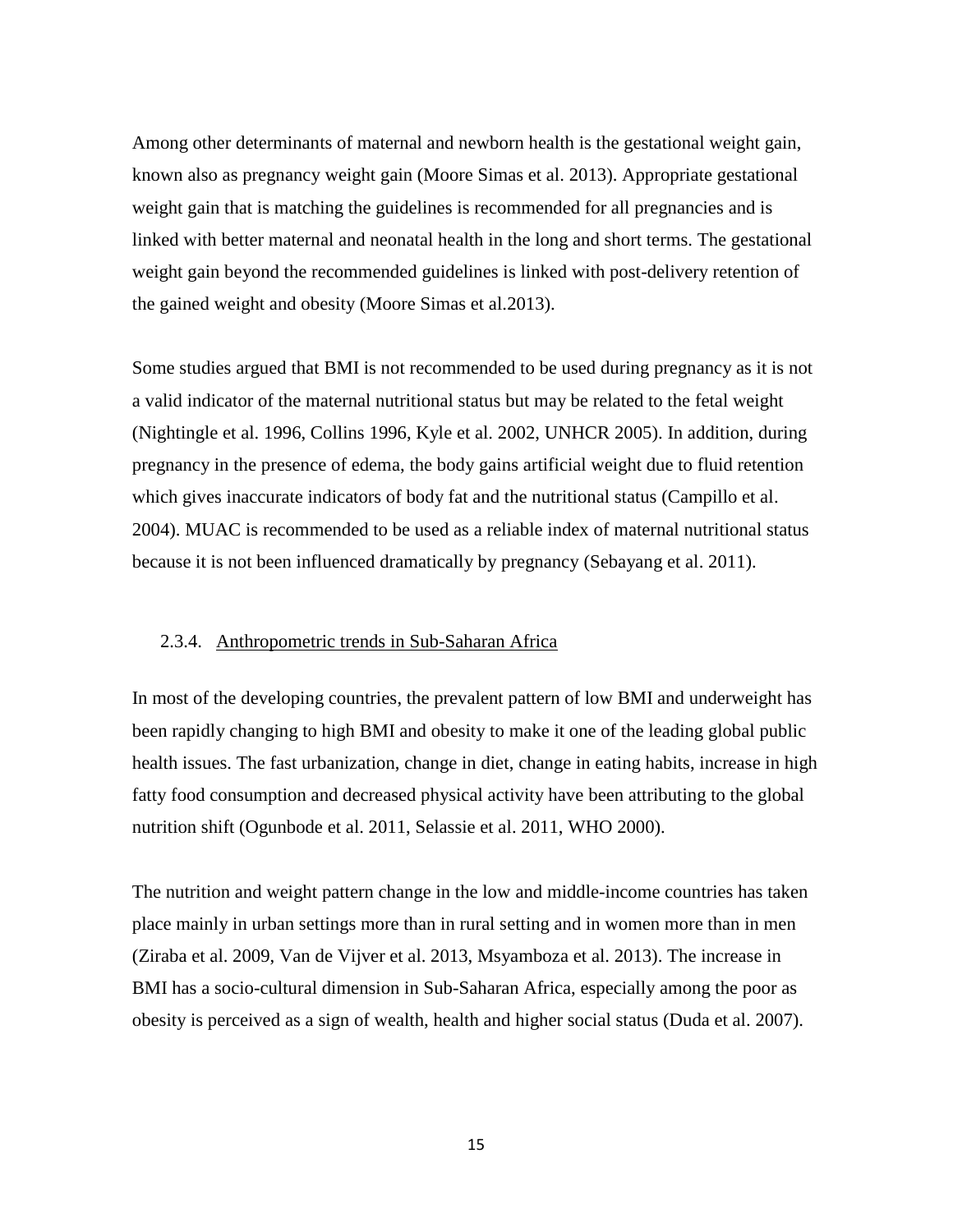That perception changes by the wealth and level of education gained (Swami et al. 2010, Holdsworth et al. 2004). Another issue among the poor population of Sub-Saharan Africa is the underestimation of the actual body weight that was prevalent among as many as half of the overweight/obese adults (Ettrah et al. 2013).

The relative weight increase doesn't necessarily express a state of good nutrition (UNHCR 2005). High prevalence of micronutrient malnutrition has been recorded, especially in low and middle-income countries which are known also as hidden hunger (World Bank 2011). In hidden hunger, essential minerals and vitamins are absent in adequate amounts in the diet or have not been supplemented by a nutritional supplement.

## <span id="page-15-0"></span>2.3.5. Anthropometric trends in Malawi context

Studies from 1990 to early 2000 concluded that Malawi has been known for having underweight and low BMI as the common trend, affecting 40.9% of the population. More men were found to be underweight than women. Few cases of overweight or obesity were identified and they represented 0-6% of the whole population (Chilima et al. 1998, Zverev et al. 2004, Msamti et al. 2000).

Malawi has been witnessing a dramatic epidemiologic change that included a shift in eating habits, food preferences, lifestyle, urbanization, education, increased standards of living, increased income and decreased physical activity. A change in diet and eating habits was observed, due to the relative increase in standards of living, which was manifested by the introduction of fast food, calorie-dense food and increased frequency of meals. That lifestyle change included the obesity burden and the already existed malnutrition problem as the current studies show that 22% of the adult population of Malawi are overweight (Msyamboza et al. 2013). Obesity is more prevalent in women than in men and in urban settings than in rural settings. (Msyamboza et al. 2013).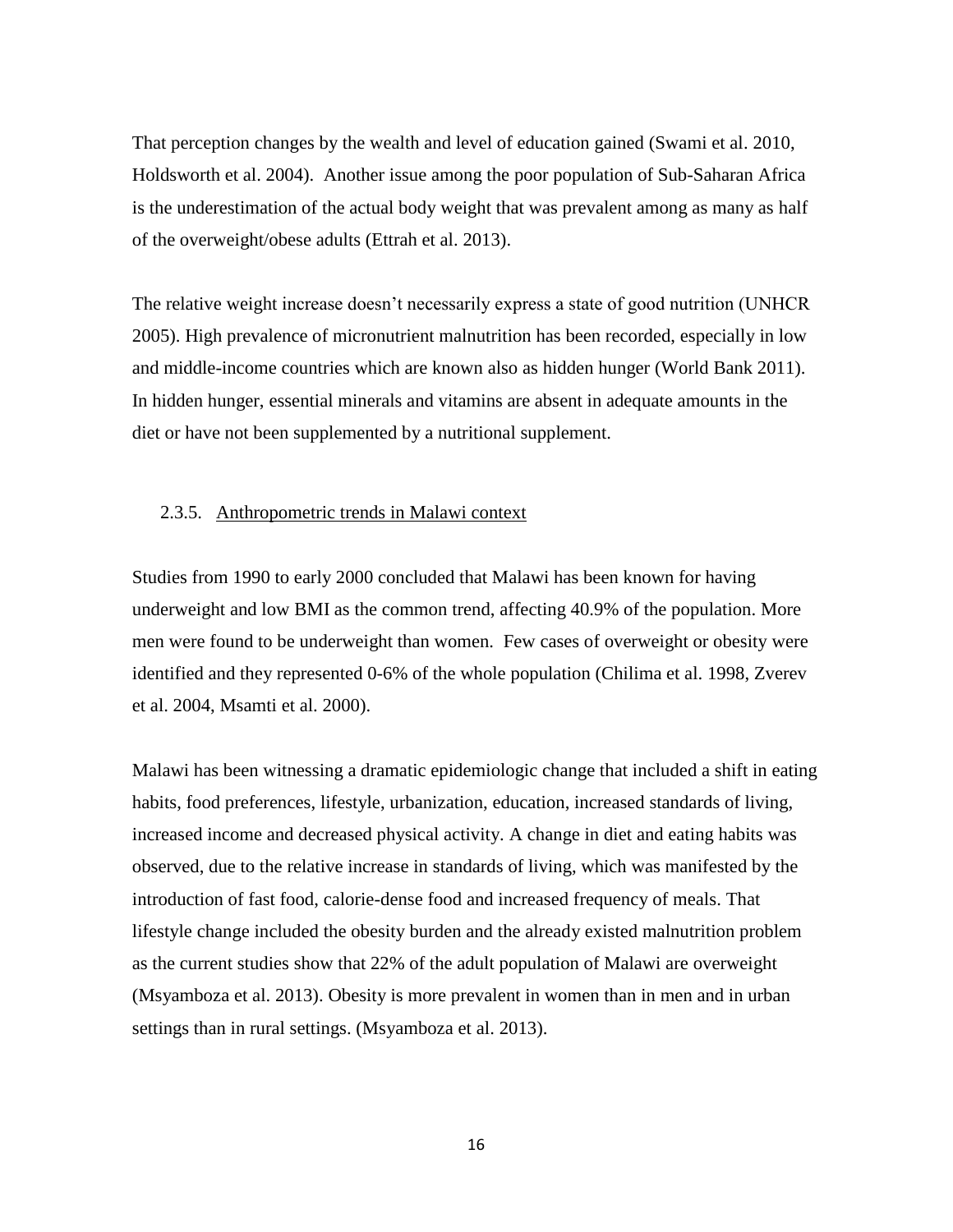For Malawian women aged between 15 -49 years, a majority, 74% have a normal BMI, about 9% are too thin and 17% are overweight. In Sub-Saharan Africa. Malawi has the 5<sup>th</sup> highest global rate of stunting (low height for age) due to the prevalent malnutrition in all the socio-economic classes due to the shortage of food variety (World Bank 2011).

About 34% of the Malawian have zinc deficiency and in about half of the households salt that been used in Malawi is iodinated. Malnutrition is a critical public health issue that is worth investing. It would cost 0.5-3.6 US dollars per person annually to integrate micronutrients interventions into the life of Malawi citizens and the results of the investments are worth 8-30 times the cost paid (World Bank 2011).

Hidden hunger and malnutrition are common in Malawi. Anemia is more prevalent in pregnant women (38%) than in non-pregnant women (28%) and 14% of pregnant women have vitamin A deficiency (National Statistical Office 2011). A complex synergistic relation between malnutrition and the presence of infections was discovered as early as 1986 (WHO 1986) and later studies showed that the mortality rates due to infections increased proportionally with the severity of malnutrition (Müller et al. 2003).

## <span id="page-16-0"></span>**2.4. Oral health**

Oral health is an integral part of the state of complete health and wellbeing. Oral Infections are virally spreading among all the world populations and dental caries is the most common infectious diseases that affect human beings (Balakrishnan et al. 2000)**.** In 2012, 60-90% of school children and almost 100% of the adults suffered from dental caries (WHO Oral Health, 2017).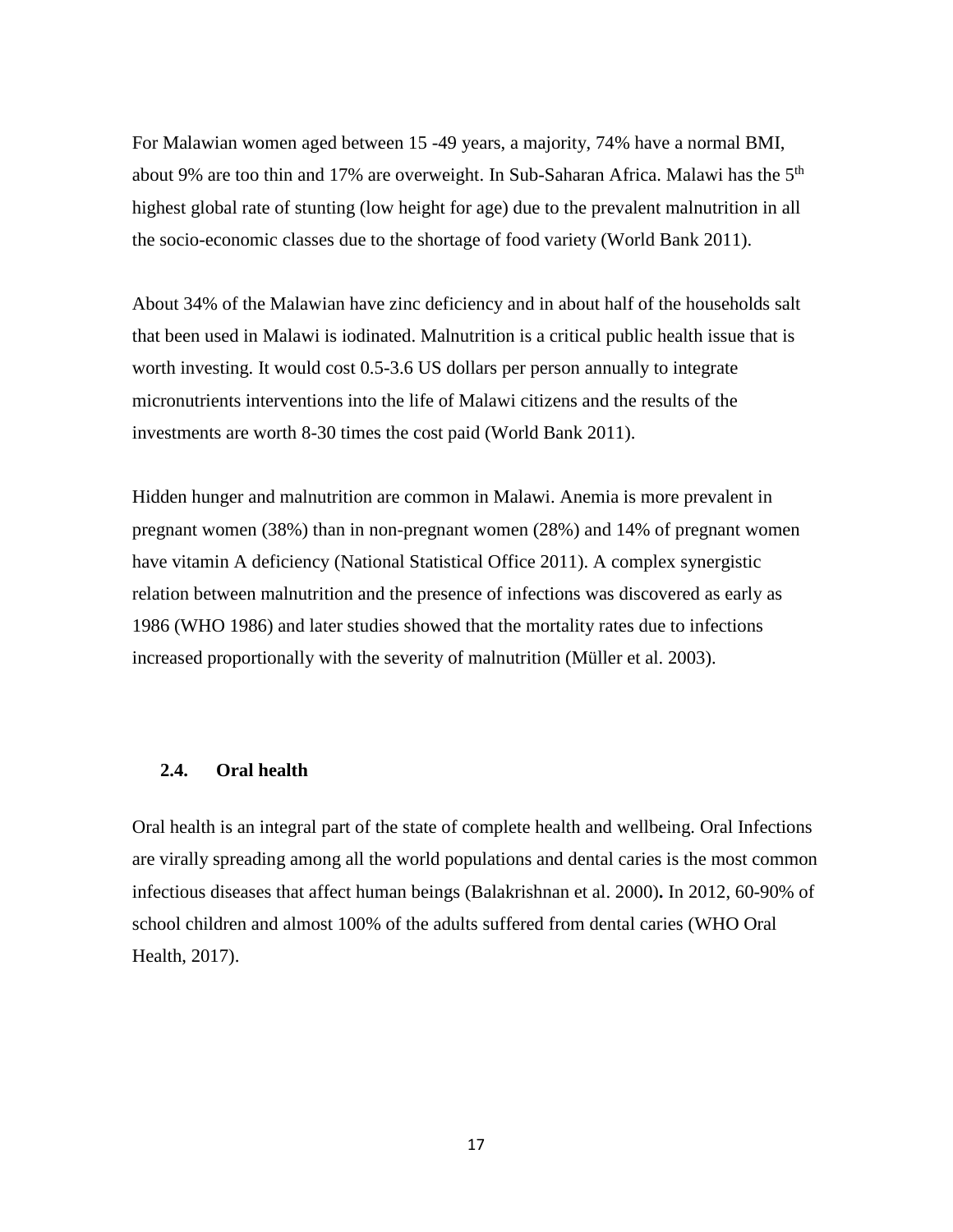Periodontal diseases are the most common causes of tooth loss globally **(**Darveau 2010). They affect 15-20% of middle-aged (35-44 years) adults. It has been estimated that about 30% of the world population aged 65-74 are edentulous because of teeth extraction due to extensive caries or because of periodontal diseases (WHO Oral Health, 2017).

#### <span id="page-17-0"></span>2.4.1. Oral infections

Oral Infections are classified according to the origin of the infection to either odontogenic or non-odontogenic infections. Odontogenic infections constitute the majority of the oral infections and are initiated from the tooth structure, dental pulp or the periodontium. The odontogenic infections are classified into three main categories, according to the etiology, dentoalveolar infections, gingivitis and periodontal infections and deep facial space infections (Leggiadro 2009).

Non-odontogenic infections are usually formed after being subjected to a thermal, chemical or traumatic injury and it includes ulcerative mucositis, stomatitis and major salivary glands infection (Dahlén 2008). People who have compromised immunity or patients living with HIV are among the risk groups of having frequent, multiple and chronic non-odontogenic infections and also the secondary opportunistic infections like candidiasis, aspergillosis, mucomycosis, herpetic or gingivostomatitis.

Most of the tooth-related oral infections are bacteria dominated polymicrobial infections, (Featherstone 2008). Spreading infections to the deep facial spaces are usually more serious including both aerobic and anaerobic bacteria (McHenry et al. 1995). There are also suppurative orofacial infections that originate from the oronasal, oropharynx, middle ear, mastoid or paranasal sinuses and spread to the neighboring soft tissues.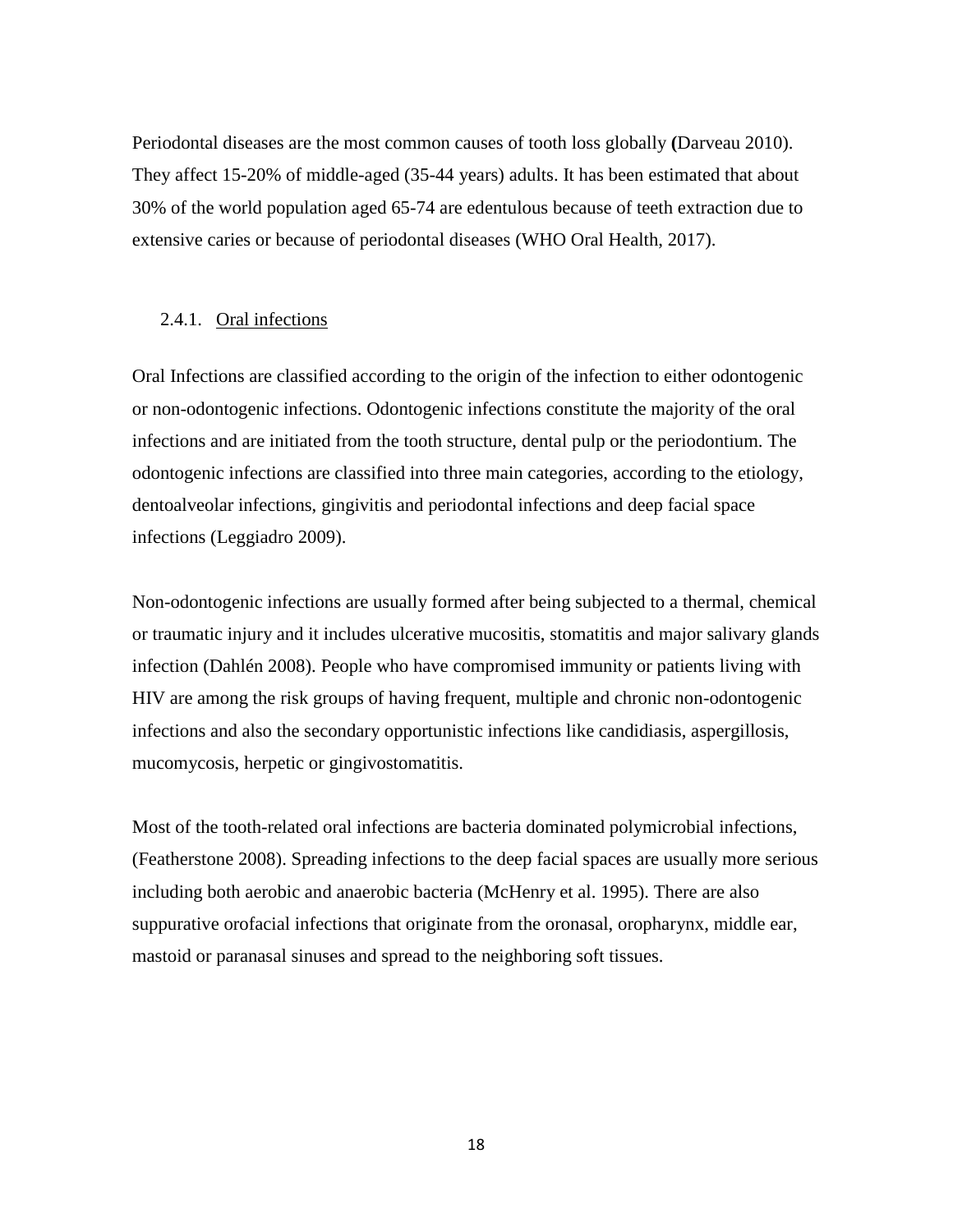## <span id="page-18-0"></span>2.4.2. Dento-alveolar infections

Dental caries, pulpitis, periapical abscess, alveolar abscess, periapical granuloma or periapical cyst are classified as dentoalveolar infections because they share the same etiology of being initiated by dental caries (except in rare conditions the physical, chemical or traumatic injury can cause pulpitis). Cariogenic bacteria on the dental tooth surface produce acids during fermentable carbohydrates metabolism and that acid works to demineralize the dental Enamel which makes the first clinical sign of dental decay; the discoloration of the tooth surface (Loesche 1986, Keyes 1960). The demineralization and demineralization of dental hard tissue alternate (Kidd et al. 2004). Demineralization can happen if calcium, fluoride, and phosphate are found in the saliva and that remineralization may stop the progress of dental caries (Nyyad et al. 1999).

Enamel demineralization may be followed by dentine demineralization that may reach the pulp to cause pulp infection known as pulpitis. If drainage from the pulp is obstructed, pulp necrosis and rapid endodontic microorganism proliferations happen and the infection spreads outside the root canal either to the periapical area forming "periapical abscess" or to the alveolar bone forming "alveolar abscess" which is larger in size than the periapical abscess. The infection may extend also to the surrounding and neighboring mucosal membranes, skins and deep facial spaces. (Nygaard-Ostby et al. 1971).

Clinically, dental caries is diagnosed by probing. A tooth with reversible pulpitis is sensitive to percussion and to both hot and cold stimulus and characterized with pain relief upon the withdrawal of the stimulus. A tooth with irreversible pulpitis is very sensitive to hot stimulus and whiteness an immediate pain relief if a cold stimulus is applied. Despite that, some dental infections are clinically asymptomatic like periapical granuloma and these are best diagnosed by radiographic x-rays and in some cases by microbiological examination (Selwitz et al. 2007).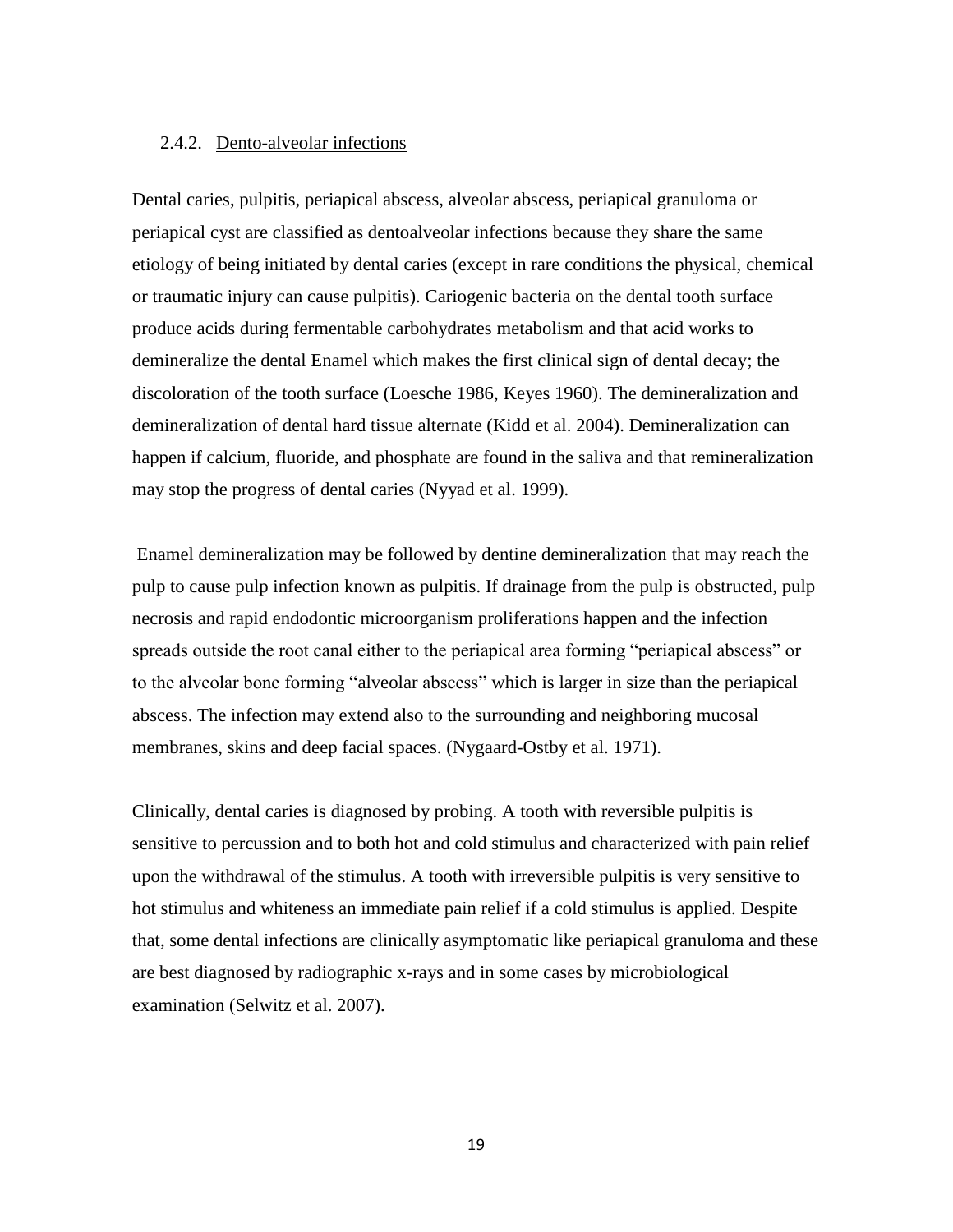The main treatment in dentoalveolar infections is the immediate elimination of the infection. Dental caries is treated by removal of dental caries and making an appropriate restoration. Infected pulp is treated with deep periodontal scaling, endodontic treatment or tooth extractions as the possible treatment trajectories. In cases of the presence of suppurative lesions or abscesses, drainage is essential for case management. In cases of inadequate drainage, antibiotic are highly recommended. Other supportive measures are recommended to avoid patient discomfort, for example, hydration, soft diet, maintaining good oral hygiene and analgesics. (Selwitz et al. 2007).

## <span id="page-19-0"></span>2.4.3. Gingivitis and periodontal infections

Gingivitis is the inflammation of the gum and a periodontal disease is a chronic oral infection that affects the periodontium and causes the destruction of the connective tissues and the alveolar bone (Oliver et al. 1998). Terminology wise, periodontal diseases are all diseases associated with tooth periodontium which includes gingivitis, acute necrotizing ulcerative gingivitis, periodontitis, periodontal abscess, and pericoronitis.

Gingivitis is initiated by irritation caused by the presence of subgingival plaque and progress with infection invasion to the gingiva (Rautemaa et al. 2007). The infection may extend to the underlying periodontal ligaments causing periodontitis that lead to the alveolar bone loss. Despite that, periodontal diseases rarely spread to the deep facial space infections. The periodontal infection may initiate periodontal abscess that can be either diffuse or localized.

Clinically, gingivitis can be diagnosed by the gingival discoloration, slight swelling of the gingival margins and bleeding upon probing. Although, more severe signs and symptoms appear in other forms of gingivitis ex. acute necrotizing ulcerative gingivitis (ANUG). In general, the gingivitis and periodontal diseases have open access for draining freely and that prevents pus collection pressure which is the main reason for pain and discomfort in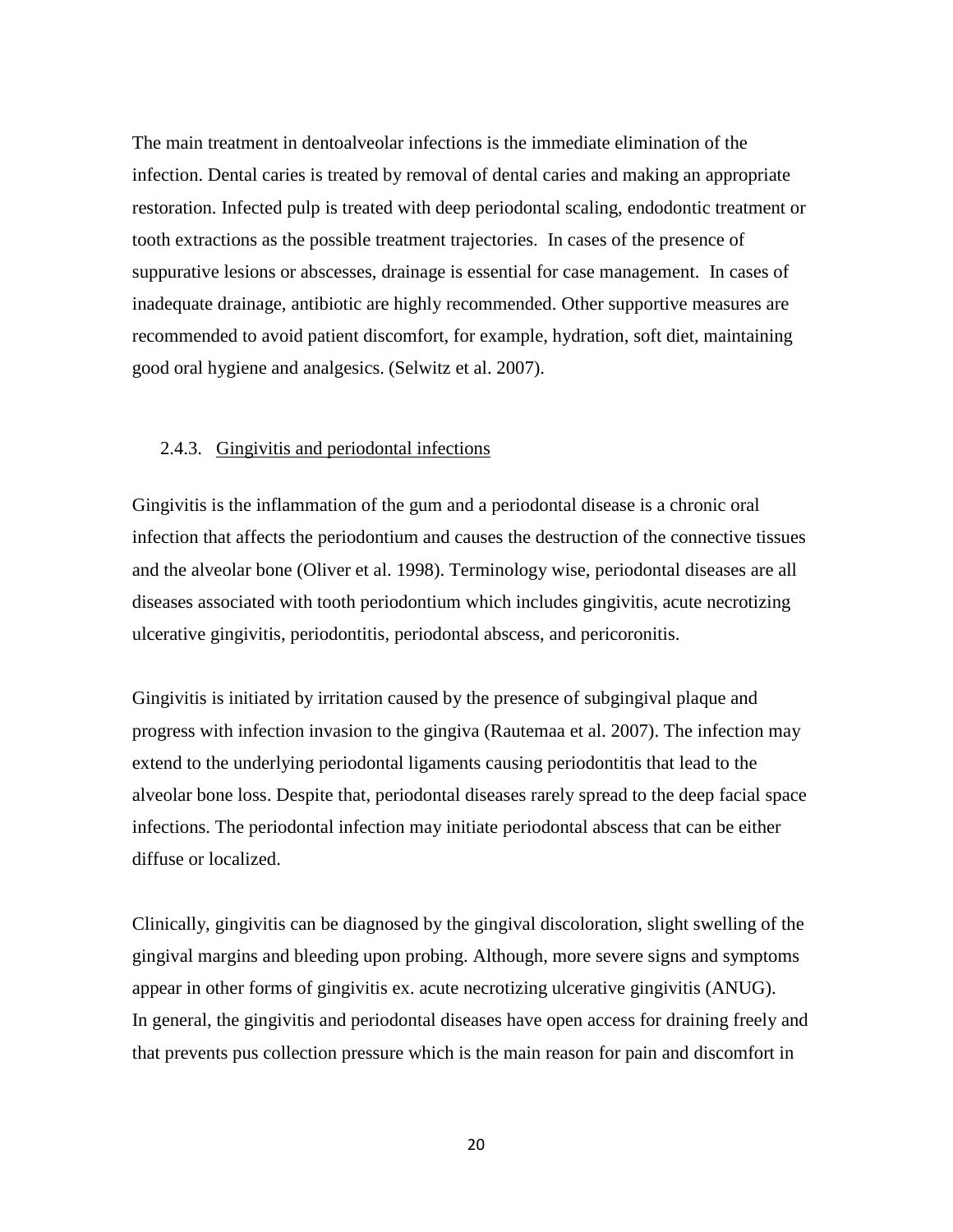the dent alveolar infections. Based on that, patients with gingivitis and periodontal infections show no pain or only minimal discomfort (Pari et al. 2014).

The key diagnostic symptoms of periodontitis are the change of taste, jaw pain, gingival discoloration, bleeding gum, pus presence and in more aggressive forms of periodontitis tooth mobility that might be accompanied by a vertical bone loss. Periodontal abscess clinically appears as red gingival swelling that is very sensitive to palpation. A similar clinical appearance is found in pericoronitis which is an infection of the surrounding tissues of a partially erupted tooth, most often the wisdom tooth. (Research, Science, and Therapy Committee of the American Academy of Periodontology, 2001).

Gingivitis is reversible if plaque and calculus are removed and it is best treated by maintaining good oral hygiene through self-care with regular brushing and flossing. If the infection does not resolve, periodontal scaling, root debridement, and analgesics are considered. Periodontitis is best treated by combining local periodontal treatment involving root debridement and surgical resection of inflamed periodontal tissue (Loesche 2005).

Odontogenic infections can spread hematologically which can cause complications like bacteremia which usually happens after extraction of infected teeth (Lockhart et al. 1999).

## <span id="page-20-0"></span>2.4.4. Oral health in Sub-Saharan Africa

Globally, tooth decay is influencing 82% of adults aged between 35-44 years according to WHO (1998). The prevalence of dental caries and related oral infections in developing countries is lower than their prevalence in developed countries (Petersen et al .2005), although it is rising in Sub-Saharan Africa a due to the lifestyle shift from rural lifestyle that adopts raw unrefined food to urbanized lifestyle that consumes more calorie-dense and sugary sticky food (Sreebny 2006). The dental caries increase is dependent on the sex, urbanization, socio-economic status, and accessibility to oral hygiene (Petersen et al. 2003).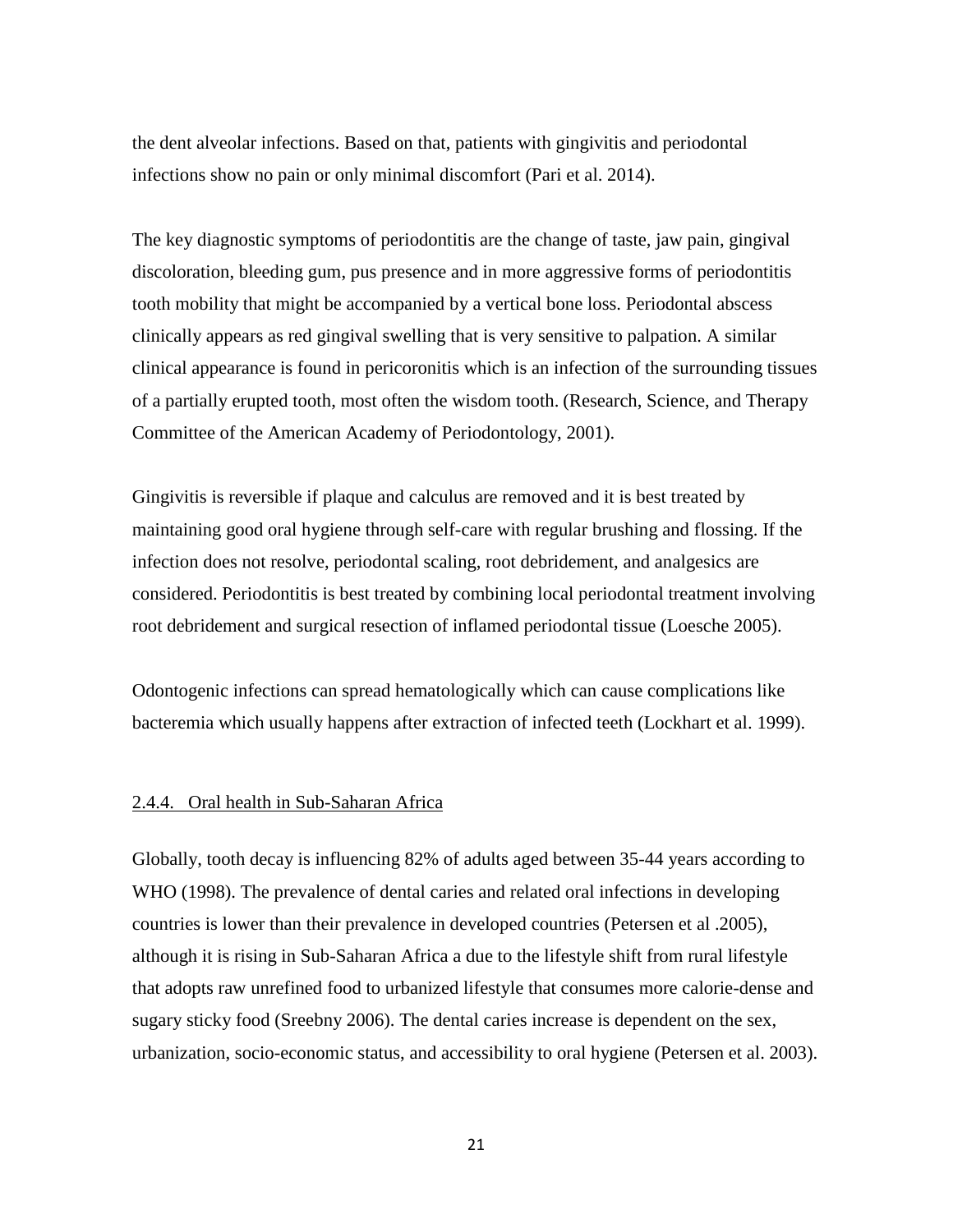With the high HIV and AIDS prevalence in Sub-Saharan Africa, the unexpectedly low prevalence of oral hairy leukoplakia was recognized in Malawi (Muzykaa et al. 2001).

## <span id="page-21-0"></span>**2.5. Oral health and pregnancy**

## <span id="page-21-1"></span>2.5.1. Oral health and pregnancy on the global level

During pregnancy, many systemic changes happen in the woman's body. One of them is the increase of gastric acidity which leads to increase of oral acidity level which is a risk factor for tooth erosion (Silk et al. 2008). In addition, pregnancy sugar craving and the neglect in maintaining good oral hygiene put pregnant women among the risk group of developing dental caries at a higher rate than the other groups (Kumar et al. 2006).

Gingivitis is the most common dental disease during pregnancy as it affects 60-75% of the pregnant women. It has been shown that 50 % of the women who had pre-pregnancy gingivitis, had more severe gingivitis during pregnancy that might be accompanied with exacerbations. (Loe et al. 1963, Tilakaratne 2000). However, these pregnancy changes disappear after the delivery (Gürsoy et al. 2008). The pregnant women are more likely to suffer from gingival bleeding and inflammation than women who have delivered recently, regardless of the amount of plaque present (Loe et al. 1963, Raber-Durlacher et al. 1994).

Increased pregnancy progesterone in the presence of irritation and bacteria may cause pregnancy oral tumors that affect up to 5% of the pregnant women (Sills et al. 1994). It is not possible to differentiate between pyogenic granuloma and pregnancy oral tumor clinically, but oral pregnancy tumors usually recede after the end of pregnancy. It was also evident that the high level of progesterone and estrogen affect the periodontium causing relative loosening of the teeth even if the gingival was healthy. In the case of the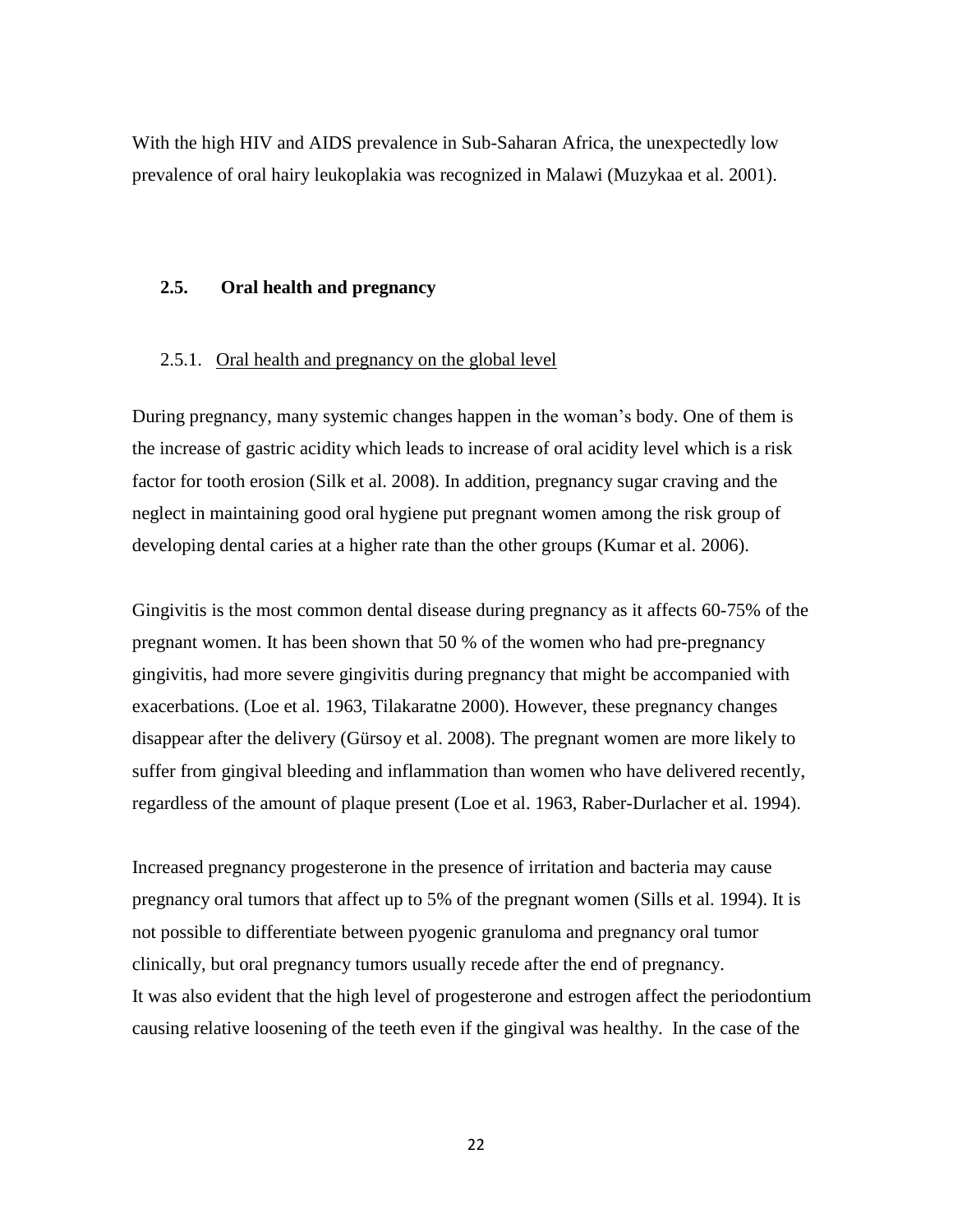healthy periodontium, the tooth mobility usually resolves after delivery but it may not if the pre-pregnancy periodontal disease exists (Scheutc et al. 2002).

### <span id="page-22-0"></span>2.5.2. Dental infections and pregnancy outcomes

The aggregated periodontium infection in combination with bacteria indirectly stimulates the hepatic acute phase response which releases a high level of inflammatory markers for example cytokines, prostaglandins or; interleukins which may adversely influence the pregnancy outcome. These inflammatory markers are present with higher amounts in the amniotic fluid of pregnant women with periodontitis and preterm birth than in healthy pregnant women (Dortbudak et al. 2005).

The relation between periodontitis and poor pregnancy outcome has been controversial despite the high number of studies investigating this relation. Some studies found a positive association between periodontitis and preterm delivery (Offenbacher et al. 1998). Other studies discovered an association between periodontitis and the low preterm birth weight (Yeo et al. 2005). On the other hand, some studies have found no association between periodontitis and neither preterm delivery nor low birth weight (Ali et al. 2012, Sugita et al 2012, Abati et al 2013).

The relation between dental caries and pregnancy complications were investigated too in some studies that found no association between dental caries and preterm birth (Durand et al. 2009, Harjunmaa et al 2015). Although a study reported the presence of a strong association between dental decay and preterm birth (Agueda et al. 2008). The mother's oral health does not only influence her systematic health but also her child as children of mothers with high caries prevalence are more likely to more dental caries than those who were born to mothers with no dental caries (Berkowitz 2003, Alalluusua et al. 1996).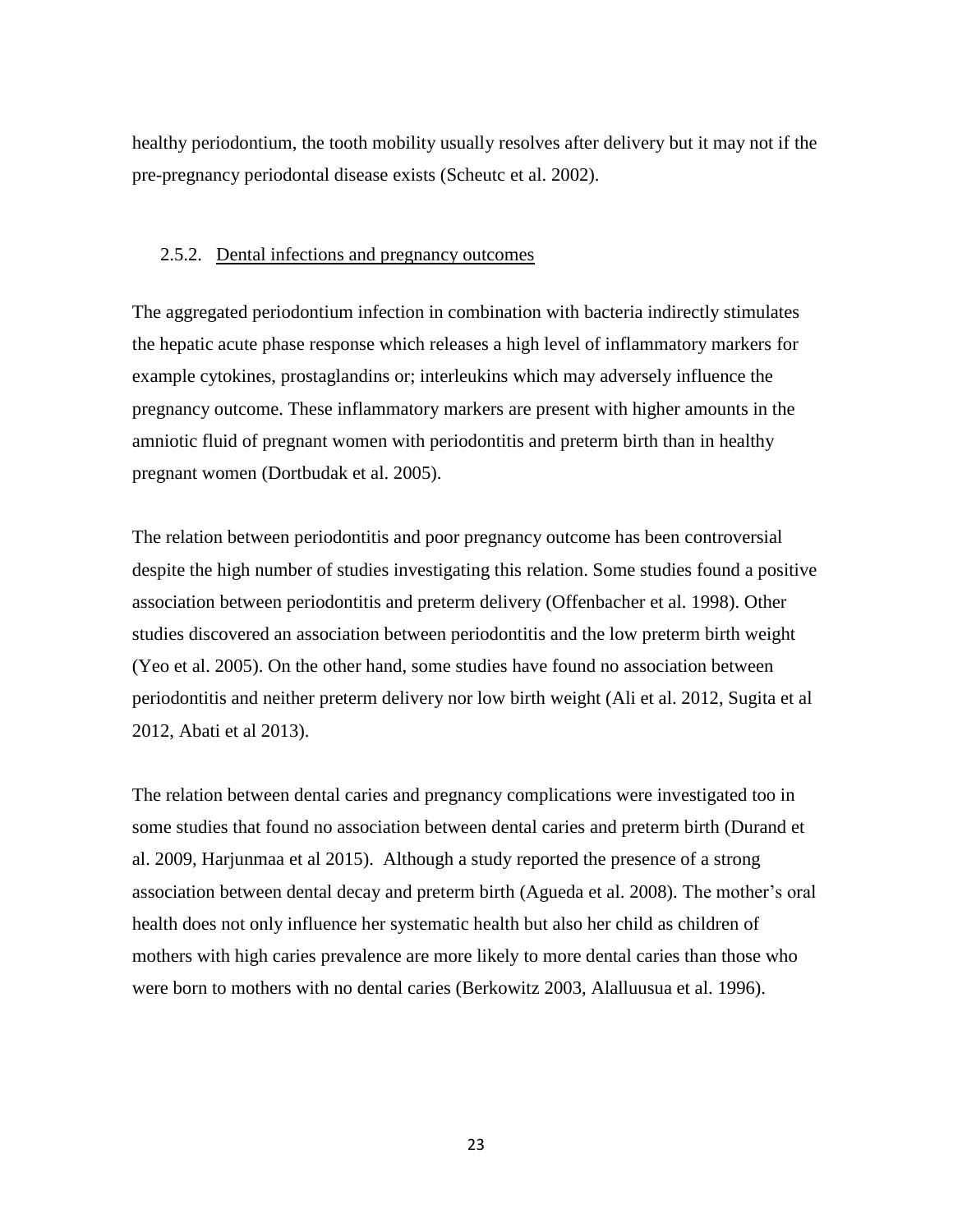## <span id="page-23-0"></span>**2.6. Association between anthropometric measurements and dental diseases and nutrition**

The association between anthropometric measurements (BMI and MUAC) and dental decay has been investigated in several previous studies, reaching out to different conclusions. Few studies targeted adults or women in rural contexts in low-resource settings (Alswat et al. 2016). Among children, a significant association between childhood obesity and dental caries was found, where the socioeconomic status and age were important confounders (Hayden et al. 2013, Alma et al. 2008, Gerdin et al. 2008, Thippeswamy et al. 2011). The previous association was explained that dental caries is associated with increased food consumption, the number of meals, food frequency, coarse and texture of food intake which attributes to BMI increase and obesity.

Another study investigating the association between the weight and dental caries in 12 years Brazilian children found that there was no significant difference in caries prevalence among the different BMI categories (Alves et al.2013). High caries prevalence in children might be an indicator for their future BMI status as they will have less probability of being overweight and that was only significant among children of families having higher socioeconomic status and this association was not significant among children belonging to families of lower socioeconomic status. (Lempert et al.2014).

The presence of dental caries or periapical lesions that are usually accompanied with pain and discomfort can be linked with the decreased number of meals, meals frequencies and avoidance of coarse food, which can lead to weight loss and possible malnutrition. The malnutrition affects the body defense mechanism to the bacteria (including the oral bacteria), suggesting a probable higher risk of caries development. That is supported by another study that found a significant association between low BMI and the risk of caries development in children, that was explained by the dietary habits and the poor oral health practice (Norberg et al. 2012). In addition, a significant association between periapical lesions and low BMI among school children in the Philippines (Benzian et al.2011).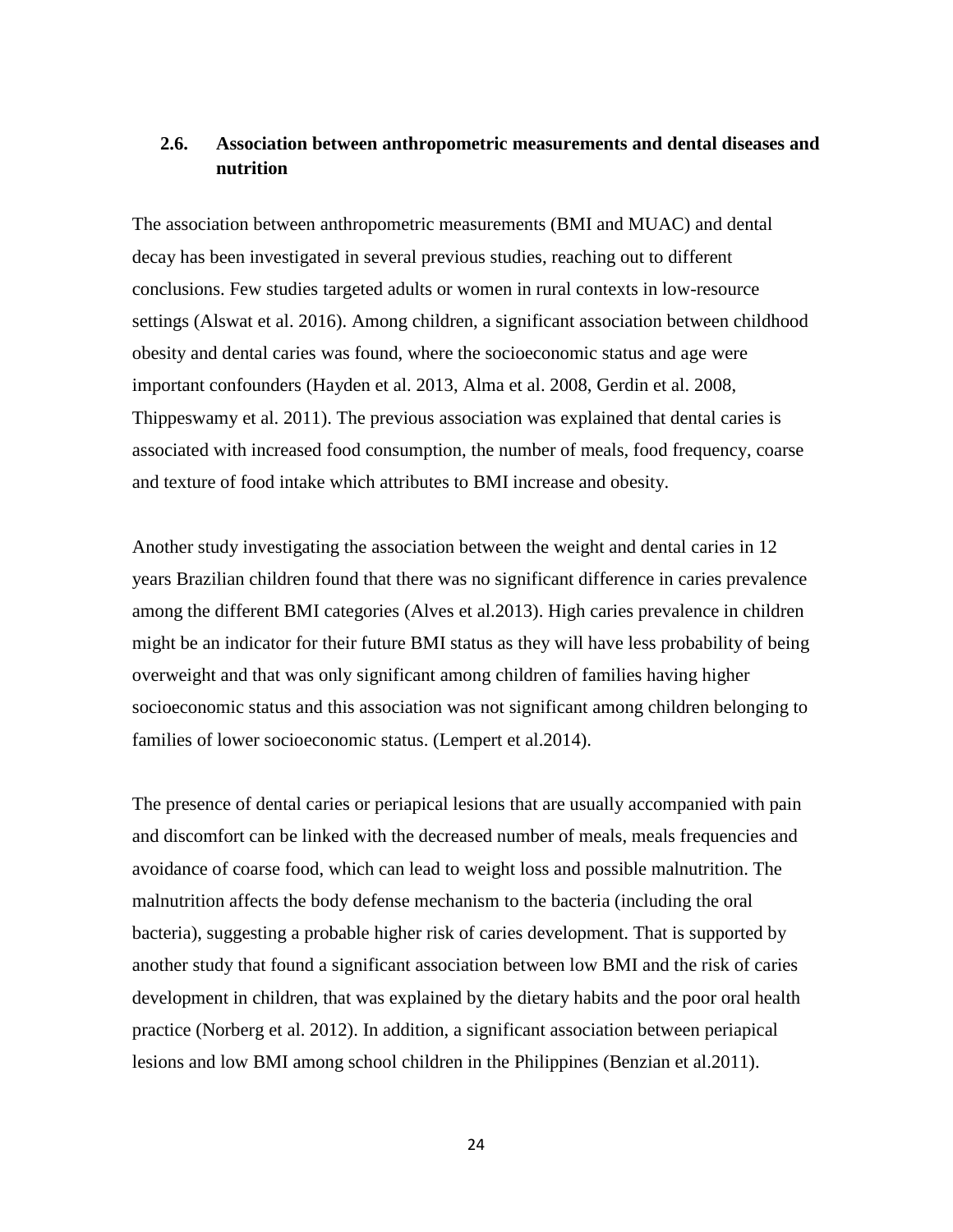Regarding malnutrition, previous studies find a strong association between malnutrition and increased prevalence of dental caries (Alvarez 1995). However, the association is often explained by the common risk factors between dental caries and malnutrition, for example, diet, socioeconomic status, education, urbanization, eating habits and lifestyle. People who have an unbalanced diet that includes sugary and calorie-dense food with low nutritional value, usually suffer from both malnutrition and dental caries (Alvarez 1995, Kandelman 1997, Stookey 2008). Malnutrition in return decreases the secretion of stimulated saliva (Johansson et al. 1992) which is among the causes of increasing cariogenic activity that increases the risk of caries development (Kandelman 1997, Stookey 2008).

Sugary and calorie-dense diet are associated with obesity but not necessarily with good nutritional status, if the diet is deficient in micronutrient and essential elements (Asfaw et al. 2007).

Also, there is a positive association between caries and obesity (overnutrition) among adults (Alswat et al. 2016) which is explained by increased food intake, meal frequencies and the consumption of refined food. That is more observed in urban contexts and in developed countries.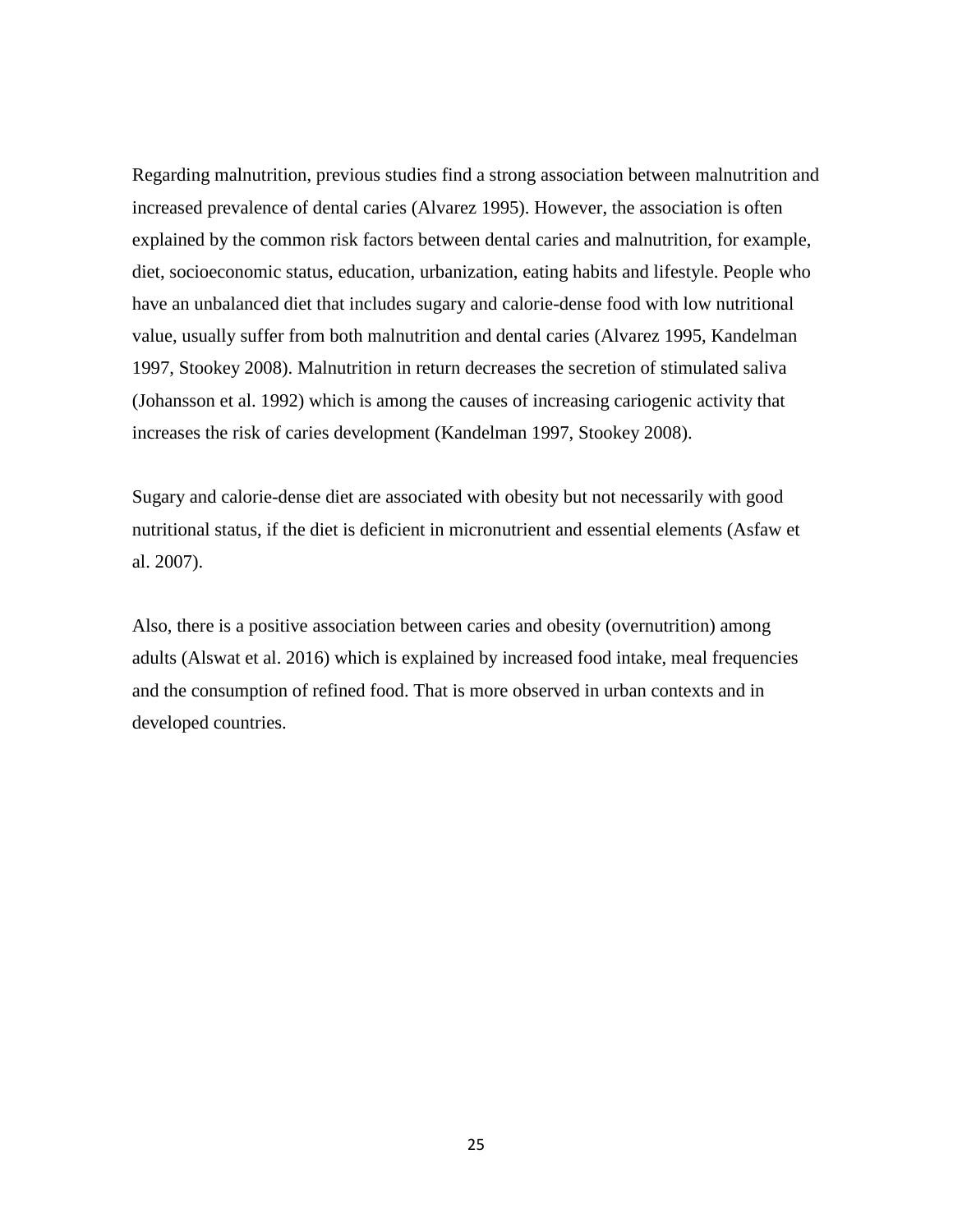## <span id="page-25-0"></span>**3. OBJECTIVE OF THE STUDY**

The general objective of the study is to investigate the association of dental caries and periapical lesions with anthropometric measurements (BMI and MUAC) among postpartum women in rural Malawi. The study specific objectives are to investigate:

- The association between caries and BMI.
- The association between periapical lesions and BMI.
- The association between caries and MUAC.
- The association between periapical lesions and MUAC.

Dental diseases and anthropometrics share common causes and risk factors that include diet, socioeconomic status, and education. People who have dental caries or periapical lesions usually suffer pain and discomfort during eating which may result in less food intake and low anthropometrics Therefore, the study hypothesis is that there is an association between dental caries and periapical lesions and low anthropometrics among postpartum women in rural Malawi where untreated dental diseases and malnutrition are common.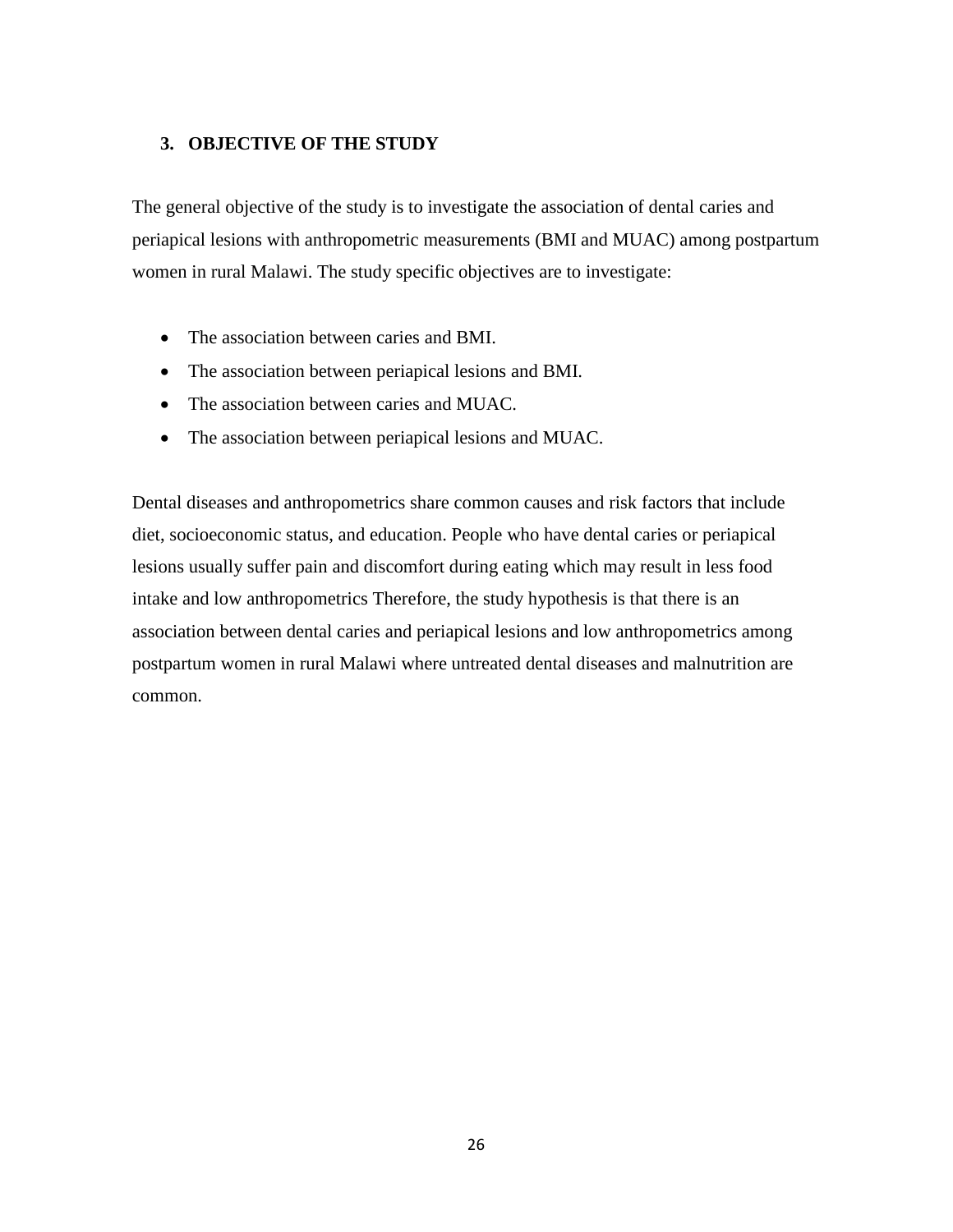## <span id="page-26-0"></span>**4. METHODOLOGY**

## <span id="page-26-1"></span>**4.1.iLiNS study**

This substudy has been done within the framework of the international lipid-based nutrient supplement project (iLiNS). ILiNS was an international randomized controlled clinical trial that aimed at finding new ways of preventing malnutrition globally. The project was implemented in Burkina Faso, Ghana, and Malawi. (iLiNS Project, 2009).

iLiNS study aimed at developing and evaluating the efficacy of low-cost locally-available lipid-based nutrient supplement (LNS) for infants, 6-18 month children, pregnant and early lactating women. In addition, the study investigated the optimal dose of zinc to be added in LNS. The study also questioned the influence of socio-economic dimension of LNS for malnutrition prevention and management (iLiNS project website, 2011).

The study followed the ethical standards of Helsinki declaration. The detailed ethical guidelines, approvals and protocols were published elsewhere (Ashorn et al. 2015, Harjunmaa et al 2015). Only participants who signed or thumb printed the consent form were included in the study.

## <span id="page-26-2"></span>4.1.1. iLiNS-DYAD-M sub-study

The data obtained for this thesis was a secondary data from the cross-sectional dental substudy, implemented within the framework of iLiNS-DYAD-M trial of iLiNS research project (Harjunmaa et al. 2015). The iLiNS-DYAD-M hypothesis was that home fortified diet of pregnant women with nutrient supplement would positively influence the baby birth size in low-resource settings.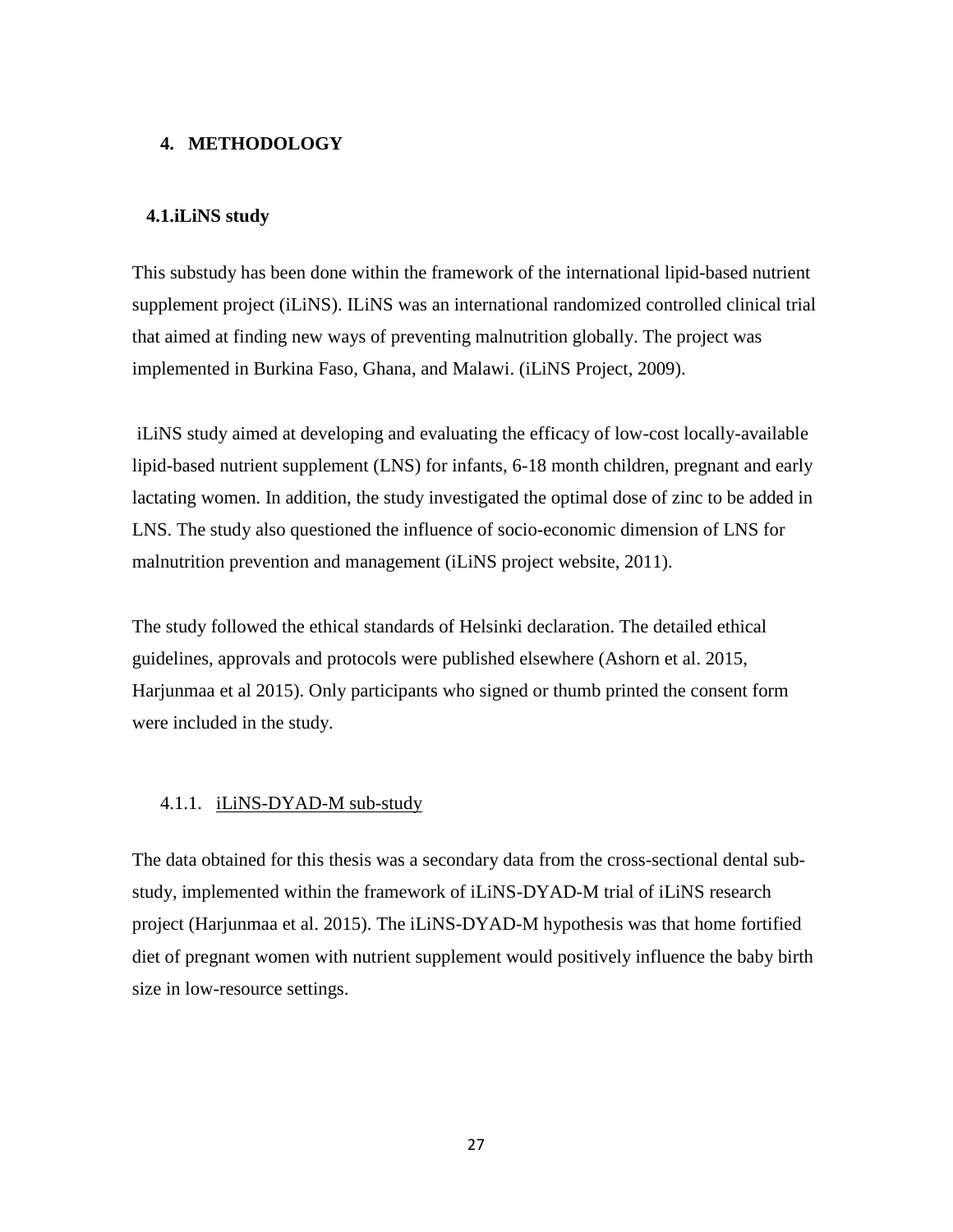As per that, women who were enrolled in the study were given either a capsule of iron and folic acid capsule per day, one capsule with 18 micronutrients, or one 20 grams sachet of lipid-based nutrient supplement contacting 118 kcal, protein, carbohydrates, essential fatty acids and 21 micronutrients (Ashorn et al. 2015, Harjunmaa et al. 2015).

The data derived from the sub-study investigated the association between dental periapical infections and pregnancy outcomes. The sub-study found an association between periapical infections and shorter pregnancy duration and intra-uterine growth retardation, among the study participants in rural Malawi (Harjunmaa et al. 2015).

## <span id="page-27-0"></span>4.1.2. iLiNS-DYAD-M study site:

Mangochi district is located in the southeastern part of Malawi (Figure 1). Mangochi district has a population of 100,000 inhabitants who work mainly in farming and fishing. Mangochi has one district-level hospital and its surrounding area is considered to be rural. Mangochi is connected by a transportation network internally and to the other parts of the country.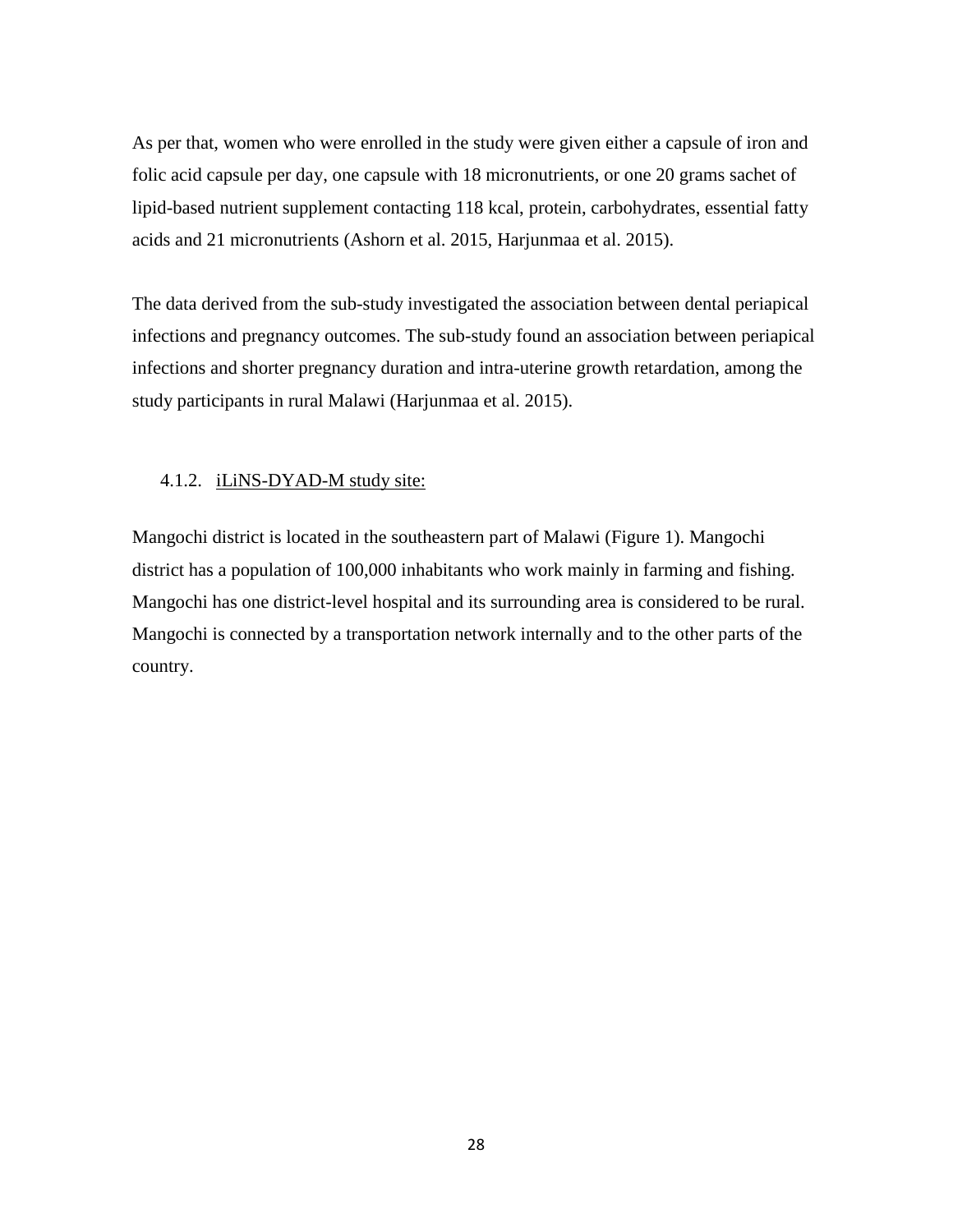

Figure 1. Map of study site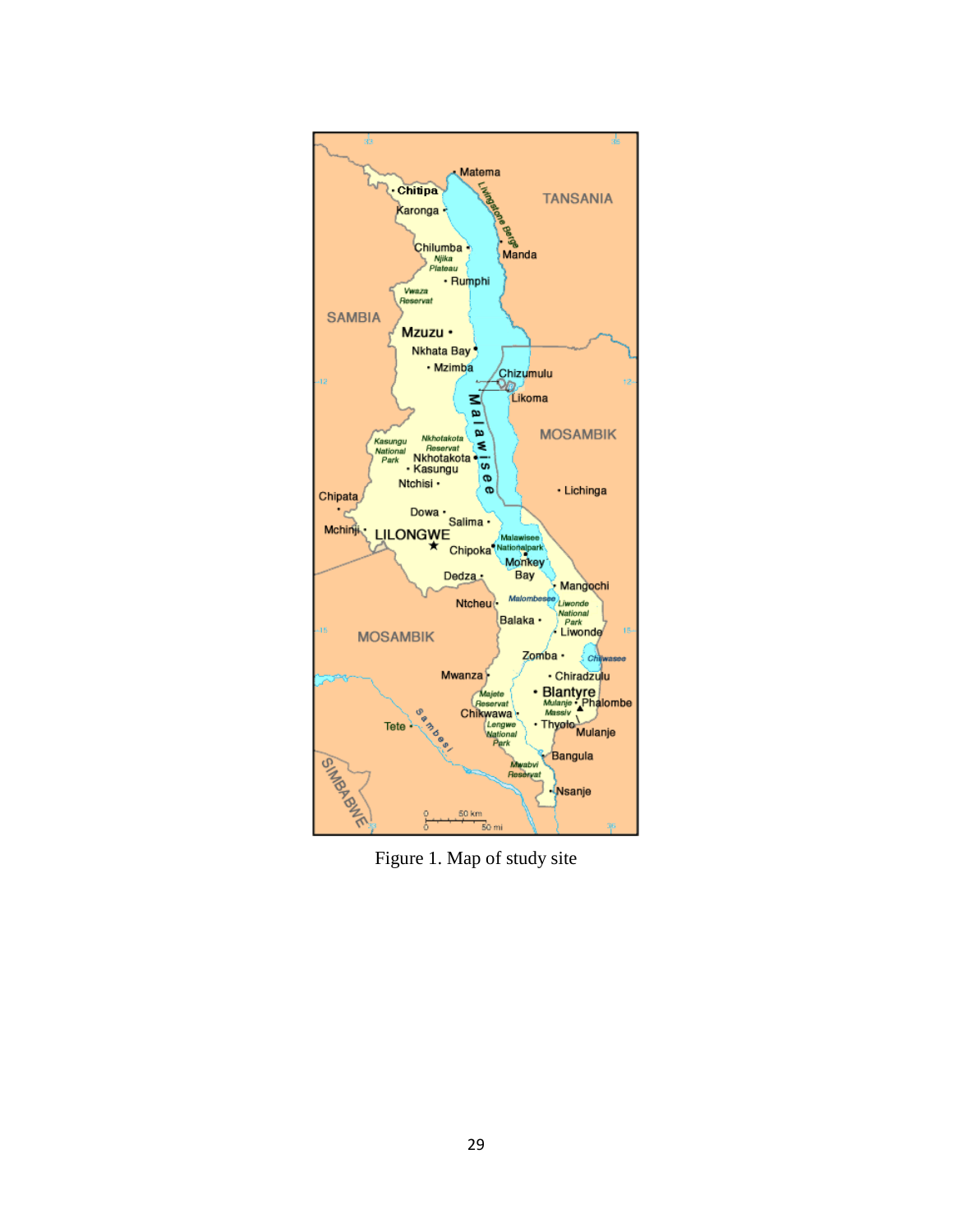#### <span id="page-29-0"></span>**4.2.Study participants**

This cross-sectional study used the available data from iLiNS-DYAD-M oral health substudy. For iLiNS-DYAD-M study, 1391 pregnant women were enrolled who met all the inclusion criteria and none of the exclusion criteria, and who visited the antenatal clinics in four different health facilities. Facilities included two district-level hospitals (Mangochi and Malindi) and two health centers (Lungwena and Namwera). Three of the facilities were located in rural areas and one, Mangochi district hospital, was located in a semi-urban context (Harunjmaa et al. 2015).

At enrolment, the research personnel performed health and antenatal examination, recording the medical and obstetric history of the participants. The inclusion criteria of iLiNS-M study included an ultrasound confirmed pregnancy that did not exceed 20 completed gestational weeks, minimum age of 15 years, permanent residency within the research designated area, availability during the period of the study, informed consent signing or thumbprint and the absence of any of the exclusion criteria.

The exclusion criteria included presence of chronic diseases or conditions that requires regular medical treatment, frequent hospitalization and hospital referral, presence of allergies, expected pregnancy complications (either the presence of moderate to severe oedema, blood haemoglobin concentration less than 50  $\alpha/l$ , systolic blood pressure more than 160 mmHg or diastolic blood pressure more than 100 mmHg), earlier participation in this trial or parallel participation in other clinical trial.

The inclusion criteria for the oral health substudy included participants of iLiNS-DYAD-M study who had delivered a singleton infant and completed the dental examination visit within a maximum 6 weeks of delivery.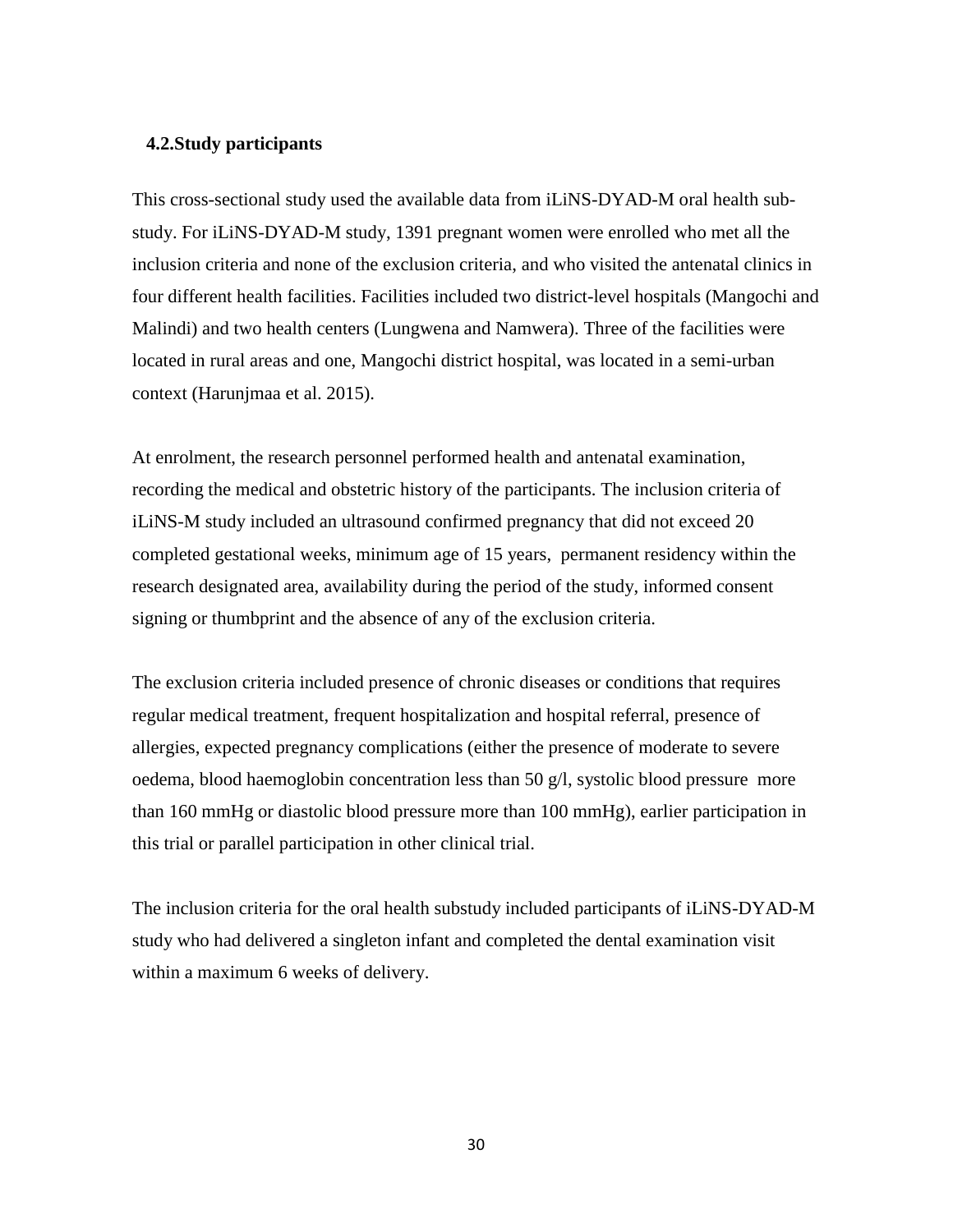Of the 1391 participants enrolled in the iLiNS-DYAD-M study, 1229 participants completed the oral health examination. Of them, 1024 participants completed the oral health examination within six weeks after delivery and were considered for this current analysis. Of those, two participants had missing data from variable "History of the previous pregnancies", five had missing data of variables "Mean weight of the mother" and "Mean height of the mother" and three participants had missing data from variable "Mean MUAC". All these eight participants with missing data were excluded from the analysis, leading to a final sample 1016 (figure 2).



**Figure 2. Substudy participant flow**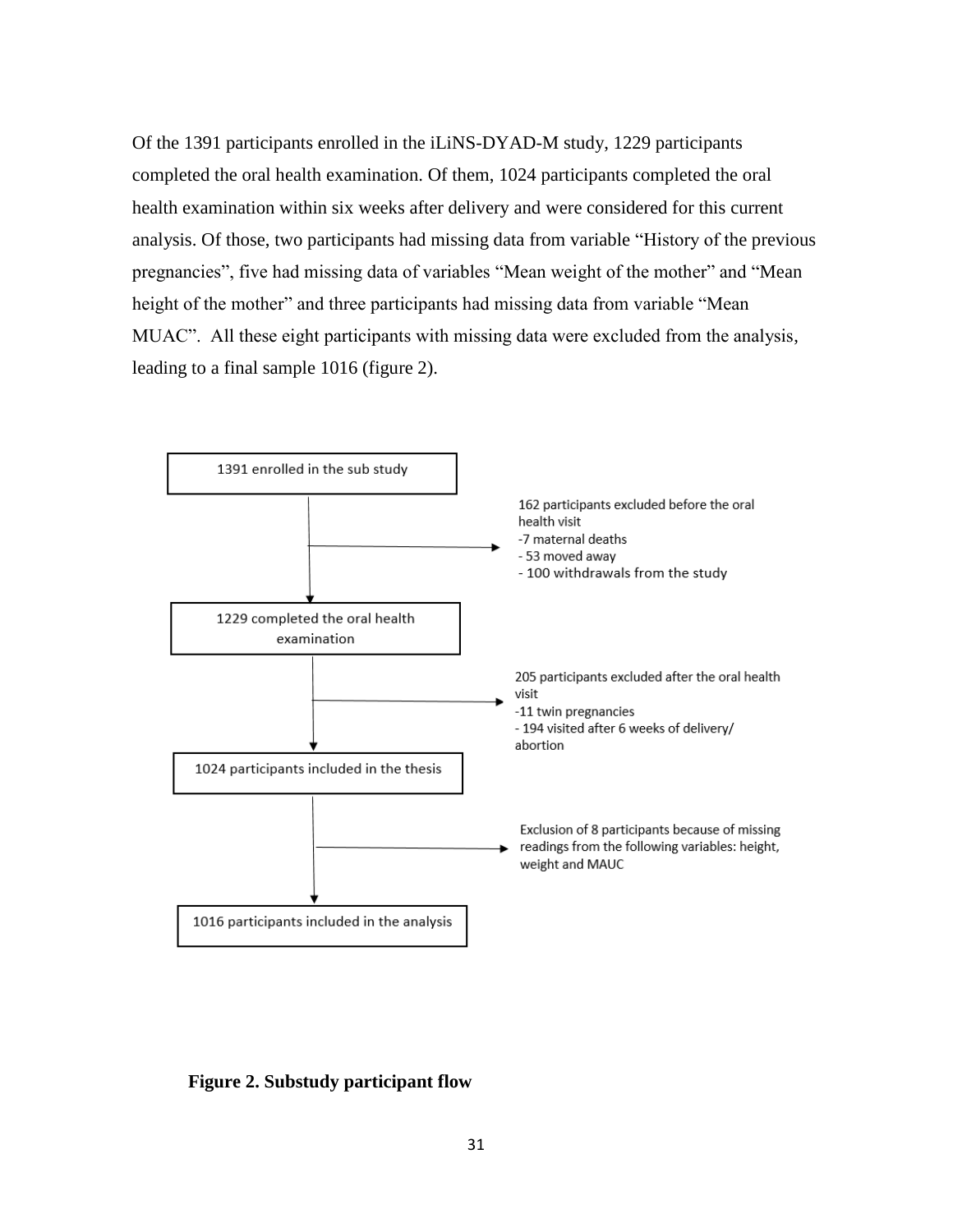#### <span id="page-31-0"></span>**4.3.Methods used for data collection, accuracy and bias minimization**

The dental data were recorded in structured study forms during the dental examination visit which was done within 6 weeks after delivery. Anthropometric measures (height, weight, and MUAC) were recorded earlier at enrollment (< 20 GW), using standardized highly sensitive scales, (SECA 874 flat scale; Seca GmbH & Co.) stadiometers (Harpenden stadiometer; Holtain Limited) and non-stretchable plastic tapes (Shorrtape; Weigh and Measure LLC) with reading increment of 50gm, 1 mm and 1mm respectively.

To ensure the minimization of bias and the most accurate measurements, the anthropometric measurements were recorded three times, and the mean value of the first two readings was used if the difference between them was beyond the previously-specified tolerance limit. In the case of presence of a difference between the first and second readings beyond the tolerance limit, the third measurement was compared to the first and second readings and the pair of readings that showed the least difference were used to calculate the mean value.

A registered nurses collected participants' obstetric histories and performed the antenatal examination to collect the following variables: the participant age (in years), the number of previous pregnancies (in numbers), gestational age at enrolment (in weeks) and gestational age at delivery (in weeks).

Dental data were obtained by two trained dental professionals who conducted a full mouth examination and took digital panoramic x-rays (PlanmegaProline XC, Planmega, Finland) of all the study participant. The digital x-rays were diagnosed by an oral and maxillofacial radiologist and an experienced dentist at Tampere University hospital (Oral radiology department) using digital imaging software (PlanmegaRomexis™, Planmega, Finland) and a good quality monitor in a darkened room. They recorded the number of teeth, the presence of dental caries and periapical lesions, and identification of whether the caries is confined to dentine or extended to the pulp, Periapical lesions were recorded if at least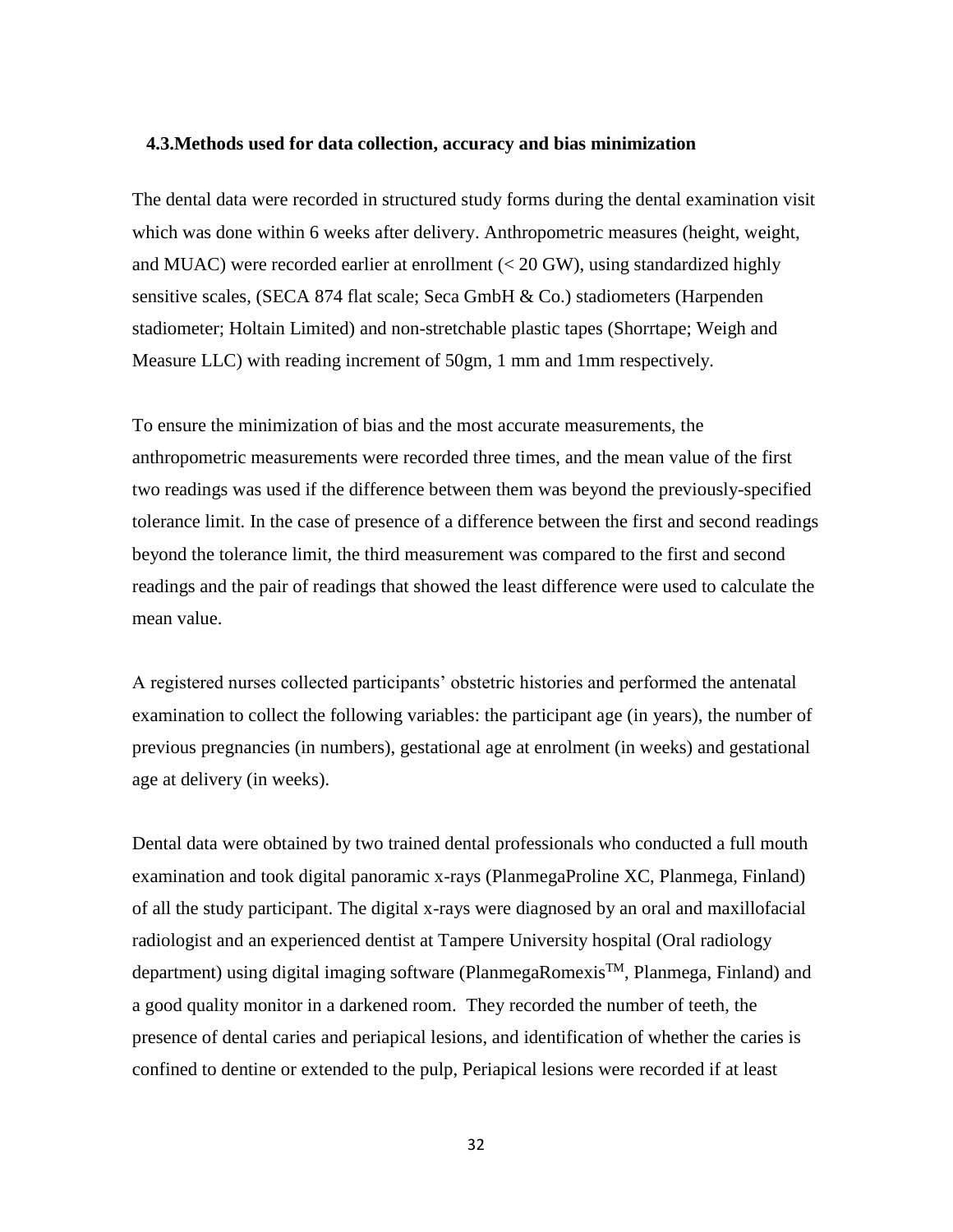1mm osteolytic finding was seen at the tip of the root. Dental caries and periodontitis were diagnosed by clinical examination and radiographic examination. Periapical lesions and deep caries were diagnosed by radiographic examination.

Measurement bias was minimized by using accurate and sensitive measurement devices and tools in measuring the anthropometric measures. In addition, dental caries was diagnosed both clinically and radiographically through a standardized practice that included the re-assessment of at least two earlier radiographs each week to identify and resolve any possible deviance or conflicting readings. The calibration, standardization measures and guidelines were followed strictly before and during the data collection every four months.

The substudy was double blinded where the dental professionals and radiographs analyst were blinded to the anthropometric measurements. The data collection methodology and results were stated in details elsewhere (Ashorn et al. 2015, Harjunmaa et al. 2015).

### <span id="page-32-0"></span>**4.4.Data preparation for analysis**

Then variable management was performed by generating a new variable of the Mother BMI using the height and the weight of the study participants following the follow formula:

$$
BMI = \frac{mass(kg)}{(height(m))^2}
$$

The dental caries variable was classified according to the presence or absence of caries and the frequency of dental caries presence was counted and categorized to mild (from 1-3 carious teeth), moderate (from 4-6) and severe (more than 6 carious teeth). Same process and categorization were applied to periapical lesions. The anthropometric measures were used as both continuous and categorical variables. BMI was categorized to low BMI (less than 18.5 kg/m<sup>2</sup>), normal BMI (18.5-24.99 kg/m<sup>2</sup>) and high BMI (more than 25 kg/m<sup>2</sup>) (WHO 2002).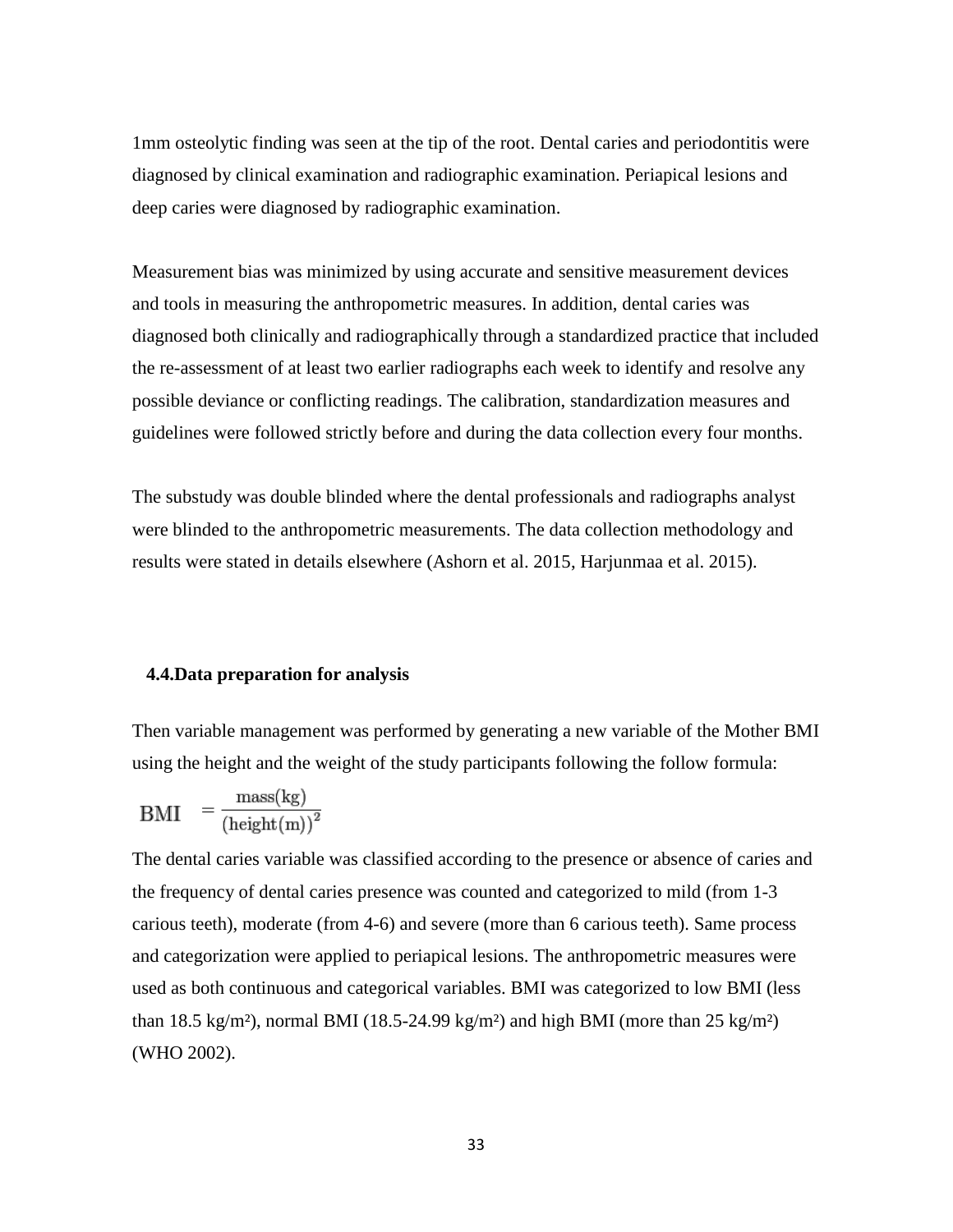Unlike BMI, MUAC doesn't have a universal cut-off point but it has a cut-off range for low MUAC instead (from 21-23 cm). Following the Sub-Saharan African mean cut-off point, the cut-off point of 23 cm was adopted. Upon that, the mean MUAC was categorized to low MUAC (less than 23 cm), normal MUAC (from 23-27 cm) and high MUAC (more than 27 cm) (James et al. 1994).

## <span id="page-33-0"></span>**4.5.Statistical methods**

Statistical analysis was performed using Stata 12.1 (StataCorp, College Station,TX,USA) statistical analysis software for windows. The statistical analysis started with data cleaning, exclusion of participants who had a missing variable, checking and correcting illogical values, generating the required new variables and categorization.

Descriptive analysis was first performed to have an overview of the variables and the measures of their central tendencies. The descriptive analysis included the number, percentage, mean, median, minimum and maximum values. For group comparisons, dental caries or periapical infections and the anthropometric variables were tabulated using dichotomous variables (Yes/No). Tests of associations (t-test) were performed between different explanatory variables and the continuous anthropometric variables. Unadjusted multinomial logistic regression was performed to assess the association between dental caries and periapical lesions and the anthropometric measurements (categorical BMI and MUAC) by getting the odds ratio with 95% confidence interval.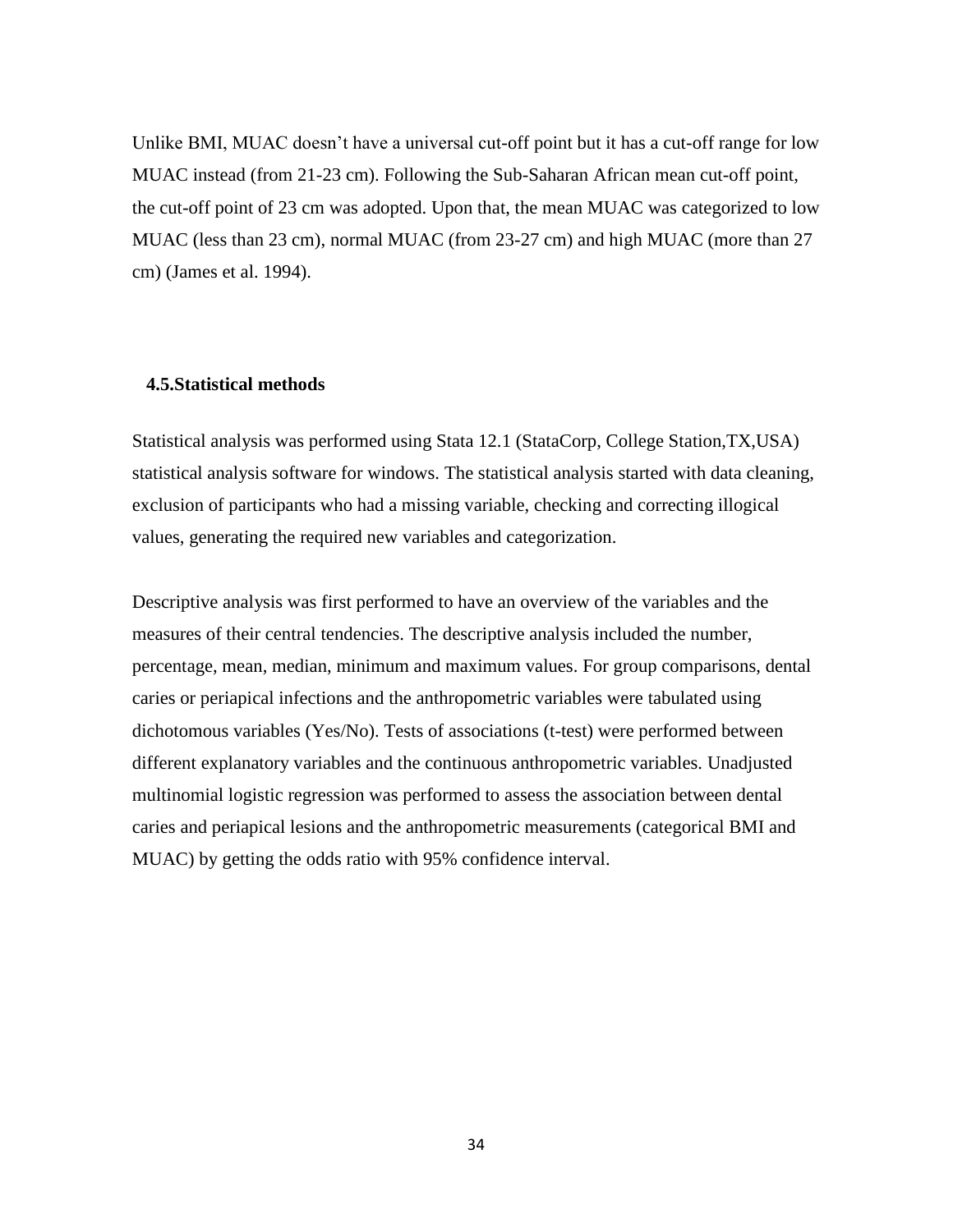## <span id="page-34-0"></span>**5. RESULTS**

## <span id="page-34-1"></span>**5.1. Descriptive analysis**

## <span id="page-34-2"></span>5.1.1. Study participants characteristics

As described in Table 2, 1016 participants were included in the analysis. Their age range varied from 14 to 49 years, with the mean age of 25.5. The mean number of previous pregnancies of the study participants was 2.3. The mean gestational age at enrolment was 16.8 weeks and at delivery 39.4 weeks.

## <span id="page-34-3"></span>5.1.2. Dental caries and periapical lesions

Out of the 1016 study participants, 580 (57.1%) participants had dental caries (Table 2). Of those, the number of dental caries per participant varied from 1 to 14 carious teeth. About two-fifths of the study participants (42%) had mild caries (1-3 carious teeth), 10.9% had moderate caries (4-6 carious teeth) and 4.1% had severe dental caries (more than 6 carious teeth).

Among the study participants, 240 (23.6%) had at least one periapical infection. The number of periapical infections per participant varied from 0 to 19 periapical infections. About one-fifth of the study participants (21.1%) had mild periapical infections (1-3 lesions), 2.3% had moderate periapical infections (4-6 lesions) and 0.3% had severe periapical infections (more than 6 lesions) (table 2).

215 participants (21.2%) had both periapical lesions and dental caries. 89.6% of the participants who had periapical infections had also dental caries.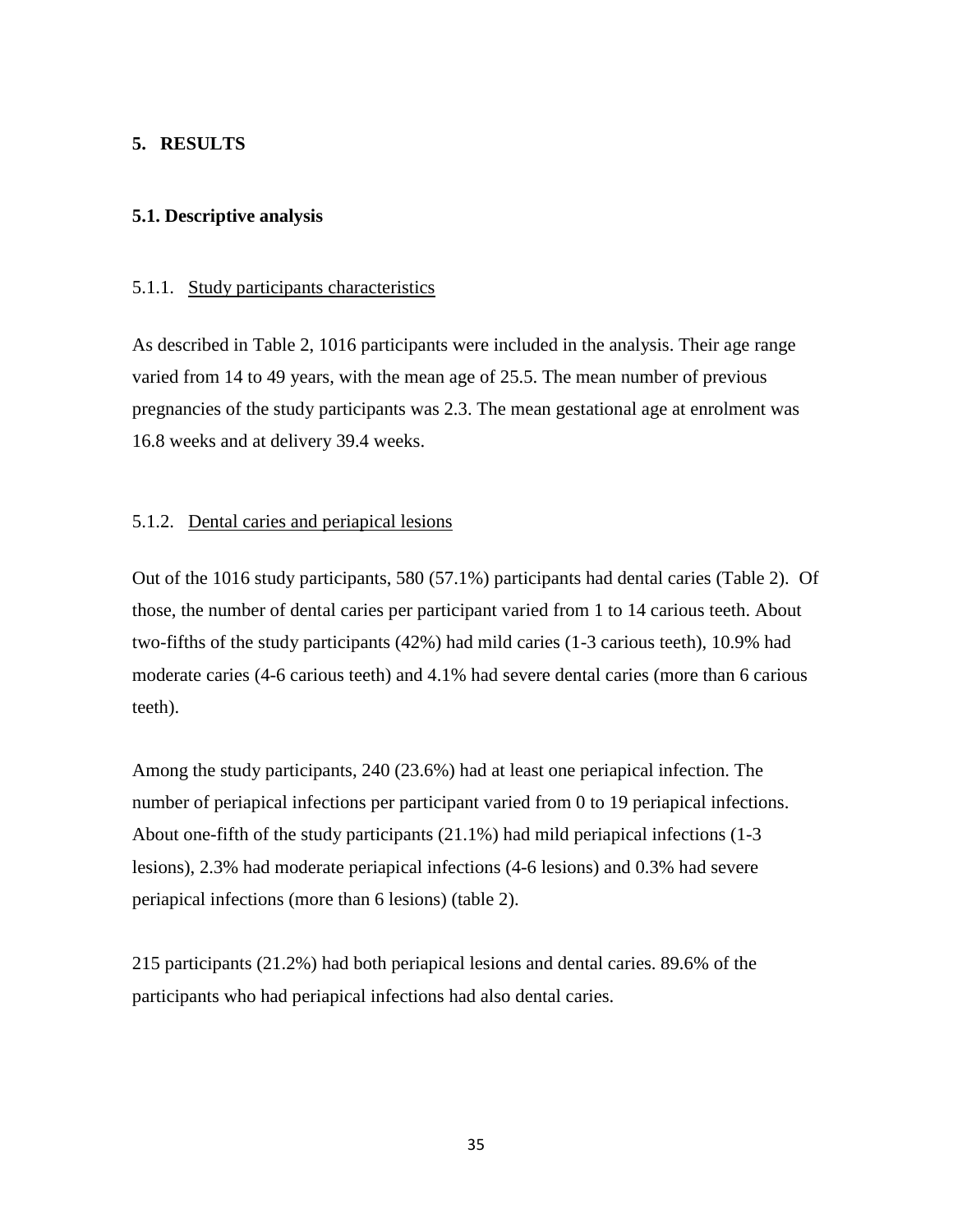| <b>Variable</b>                                      | Count $(\% )$ | <b>Mean</b> (SD) | <b>Median</b> | <b>Minimum</b> | <b>Maximum</b> |
|------------------------------------------------------|---------------|------------------|---------------|----------------|----------------|
| Mother age, years                                    | 1016          | 25.5(6.1)        | 25.0          | 14.4           | 49.2           |
| Gestational age at enrolment, weeks                  | 1016          | 16.8(2.1)        | 17.0          | 11.6           | 21.0           |
| Gestational age at delivery, weeks                   | 1016          | 39.4(2.3)        | 39.7          | 17.7           | 45.0           |
| Participants with carious teeth                      | 580 (57.1%)   | N/A              | N/A           | NA             | <b>NA</b>      |
| Participants with periapical lesions                 | 240 (23.6%)   | N/A              | N/A           | NA             | <b>NA</b>      |
| Participants with dental caries & periapical Lesions | 215 (21.2%)   | N/A              | N/A           | N/A            | N/A            |
| Number of carious teeth per participant              | <b>NA</b>     | 1.6(2.2)         | 0.0           | $0.0\,$        | 14.0           |
| Number of periapical lesions per participant         | NA            | 0.5(1.2)         | 0.0           | $0.0\,$        | 19.0           |
| <b>BMI</b>                                           | 1016          | 22,1(2.7)        | 21.6          | 16.1           | 36.9           |
| Low BMI                                              | 54 (5.3%)     |                  |               |                |                |
| Normal BMI                                           | 844 (83.1%)   |                  |               |                |                |
| High BMI                                             | $118(11.6\%)$ |                  |               |                |                |
| <b>MUAC</b>                                          | 1016          | 26.3(2.5)        | 26.1          | 19.7           | 39.6           |
| Low MUAC                                             | 71(7%)        |                  |               |                |                |
| Normal MUAC                                          | 603 (59.4%)   |                  |               |                |                |
| <b>High MUAC</b>                                     | 342 (33.6%)   |                  |               |                |                |
|                                                      |               |                  |               |                |                |

Table 2. Background characteristics and descriptive analysis (n= 1016)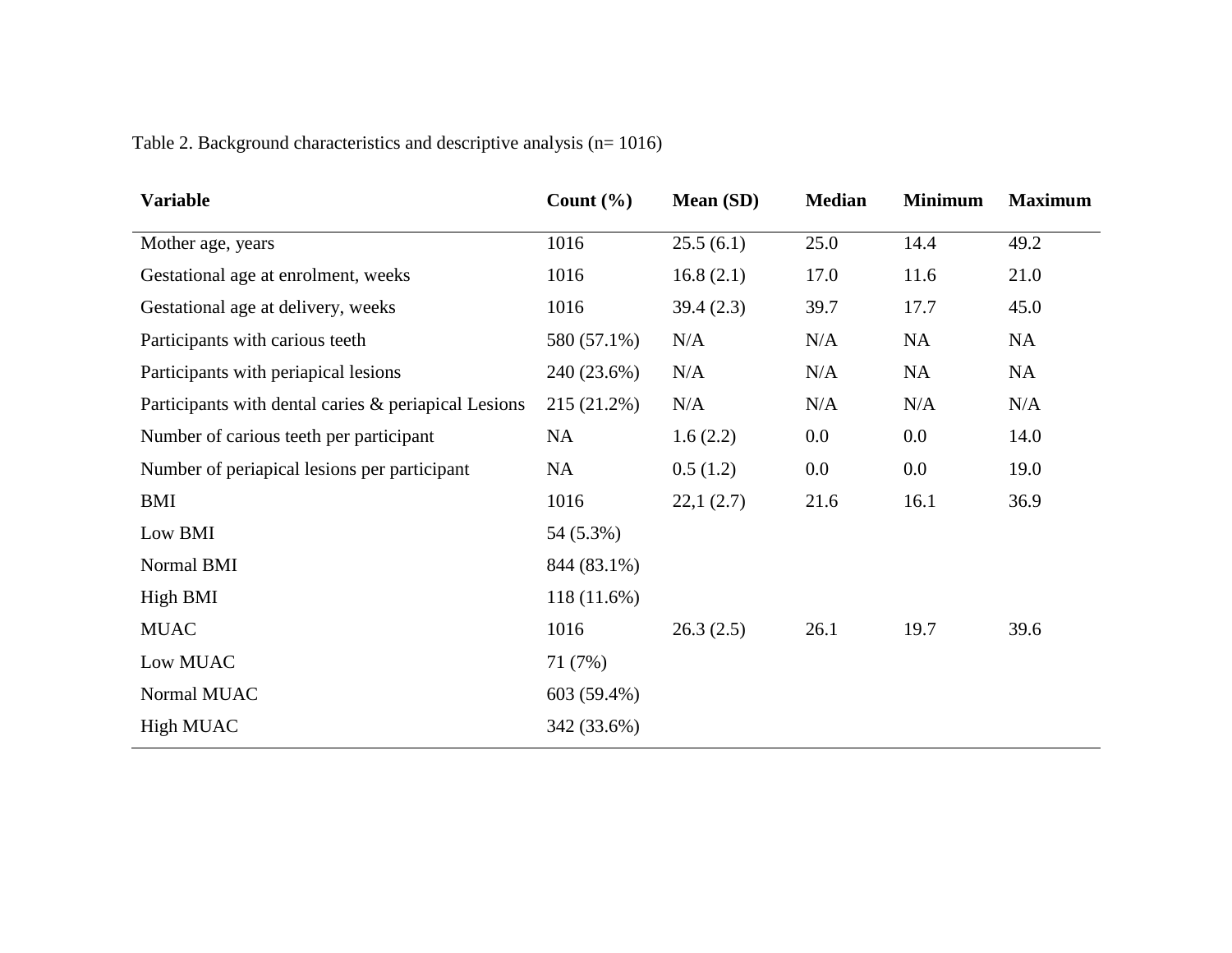## <span id="page-36-0"></span>5.1.3. Anthropometric measurements

Table 2 describes MUAC and BMI values of the participants. The BMI value among study participants varied from 16.1 to 36.8 kg/m², with the mean BMI of 22.1 kg/m². The majority of participants (83.1%) had normal BMI value. Participants who were underweight represented 5.3% of the study population and the overweight represented 11.6% of the study sample.

The MUAC varied among the study participants from 19.7 cm to 39.6 cm, with mean MUAC of 26.3 cm. 59.3% of the study population had normal MUAC (23-27 cm), 33.7% had high MUAC ( $>27$  cm) and about 7% had a low MUAC ( $<$ 23cm) (Table 2.).

# <span id="page-36-1"></span>**5.2. The association of dental caries and periapical lesions with anthropometric measurements.**

As described in table 3, participants who had dental caries, had a higher mean BMI, compared to those who did not have any dental caries  $(p=0.061)$ . Also, participants who had periapical lesions had slightly higher mean MUAC than those who did not have any periapical lesions (p=0.191).

Regarding the MUAC, participants who had dental caries had a higher mean MUAC than those participants who did not have any dental caries ( $p= 0.007$ ). In addition, mean MUAC of participants who had periapical lesions was higher than mean MUAC of participants who did not have periapical lesions ( $p= 0.01$ ).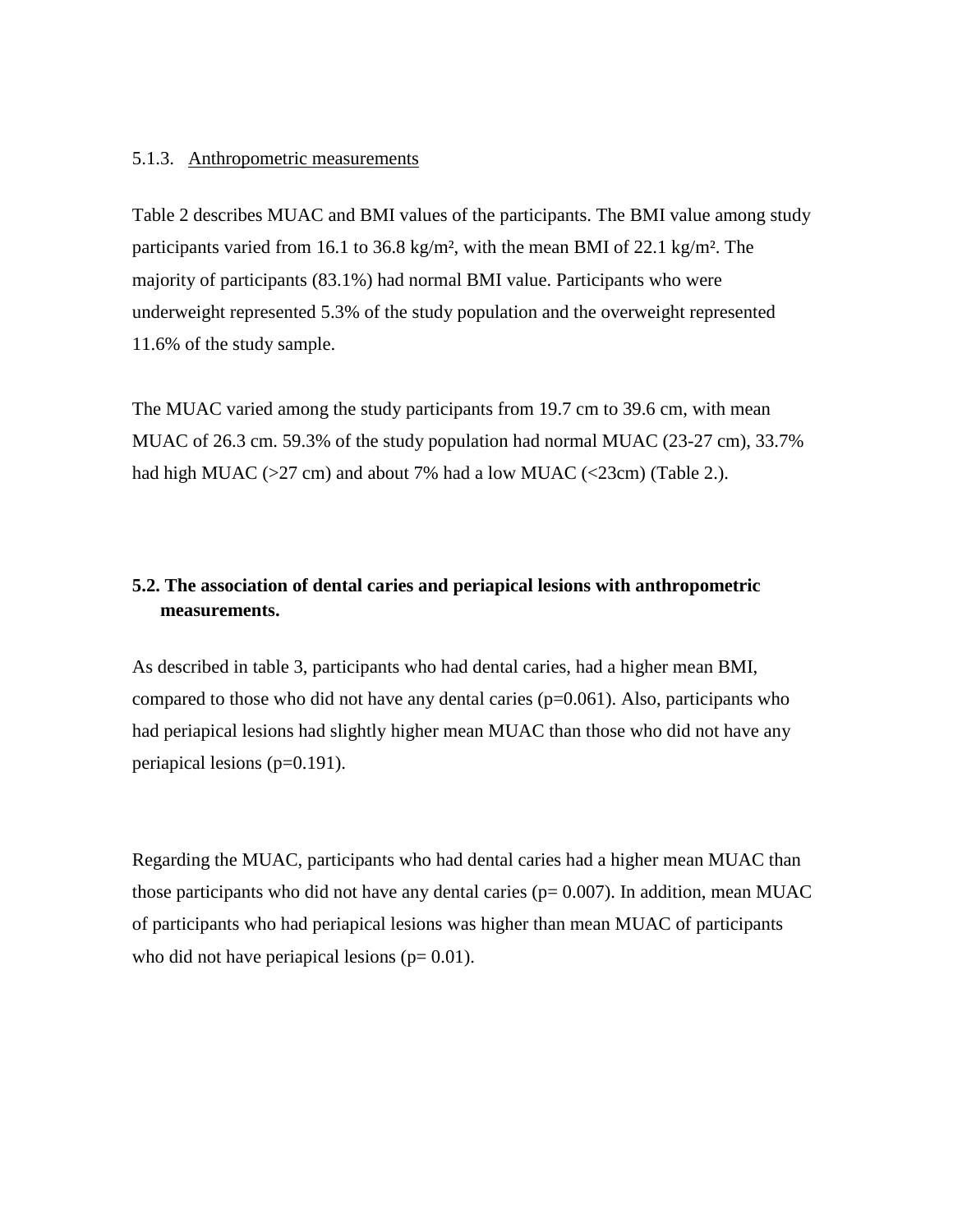Table 3: Comparison between dental diseases (dental caries and periapical lesions) and anthropometric measurements (BMI and MUAC)

| <b>Variables</b> | <b>Dental Caries</b> |            |               |         | <b>Periapical Lesions</b> |            |            |         |
|------------------|----------------------|------------|---------------|---------|---------------------------|------------|------------|---------|
|                  | N <sub>0</sub>       | <b>Yes</b> | Crude         | p-value | N <sub>0</sub>            | <b>Yes</b> | Crude      | p-value |
|                  |                      |            | difference in |         | Mean                      | Mean(SD)   | difference |         |
|                  |                      |            | Means         |         | (SD)                      |            | in Means   |         |
| Mean BMI,        | 21.9                 | 22.2       | 0.3           | 0.061   | 22.0                      | 22.2       | 0.2        | 0.191   |
| (SD)             | (2.5)                | (2.8)      |               |         | (2.6)                     | (2.9)      |            |         |
| Mean MUAC,       | 26.1                 | 26.5       | 0.4           | 0.007   | 26.2                      | 26.7       | 0.5        | 0.010   |
| (SD)             | (2.3)                | (2.6)      |               |         | (2.5)                     | (2.7)      |            |         |
|                  |                      |            |               |         |                           |            |            |         |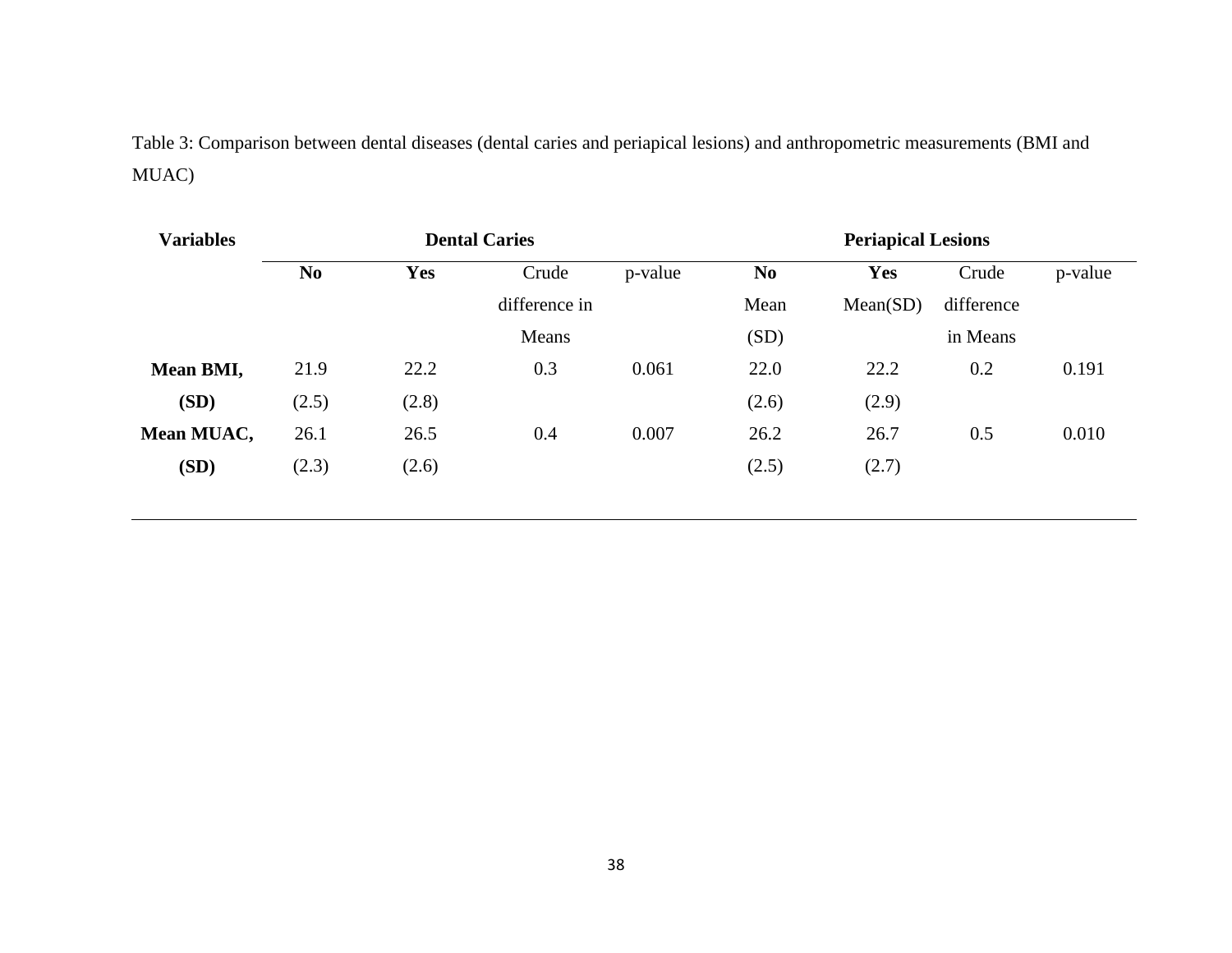### <span id="page-38-0"></span>**5.3.Multinomial logistic regression**

The unadjusted univariate multinomial logistic regression found that there was no statistically significant association between the presences of dental caries or periapical lesions and BMI (either low or high) (Table 4). In other words, the insignificant odds ratio of having low BMI, over having normal BMI, was 1.1 for participants with dental caries, relative to those who do not have caries. The insignificant odds ratio of having high BMI, over having normal BMI, was 1.5 for participants with dental caries, relative to those who do not have caries. The insignificant odds ratio of having low BMI, over having normal BMI, was 1.3 for participants who had periapical lesions, relative to those who do not have them. The insignificant odds ratio of having high BMI, over having normal BMI, was 1.3 for participants who had periapical lesions, relative to those who do not have them.

As indicated in table 5, there was no statistically significant association between the presence of dental caries or periapical lesions and low MUAC. Nevertheless, there was a statistically significant association between caries and high MUAC and a stronger significant association between periapical lesions and high MUAC. The insignificant odds ratio of having low MUAC, over having normal MUAC, was 1.1 for participants with dental caries, relative to those who do not have caries. In addition, the insignificant odds ratio of having low MUAC, over having normal MUAC, was 1.0 for participants who had periapical lesions, relative to those who do not have them. However, the significant odds ratio of having high MUAC, over having normal MUAC, was 1.3 for participants with dental caries, relative to those who have caries (95% CI 1.0 -1.7, p=0.046). The significant odds ratio of having high MUAC, over having normal MUAC, was 1.6 for participants who had periapical lesions, relative to those who do not have them  $(95\% \text{ CI } 1.2 - 2.2, \text{p=0.002}).$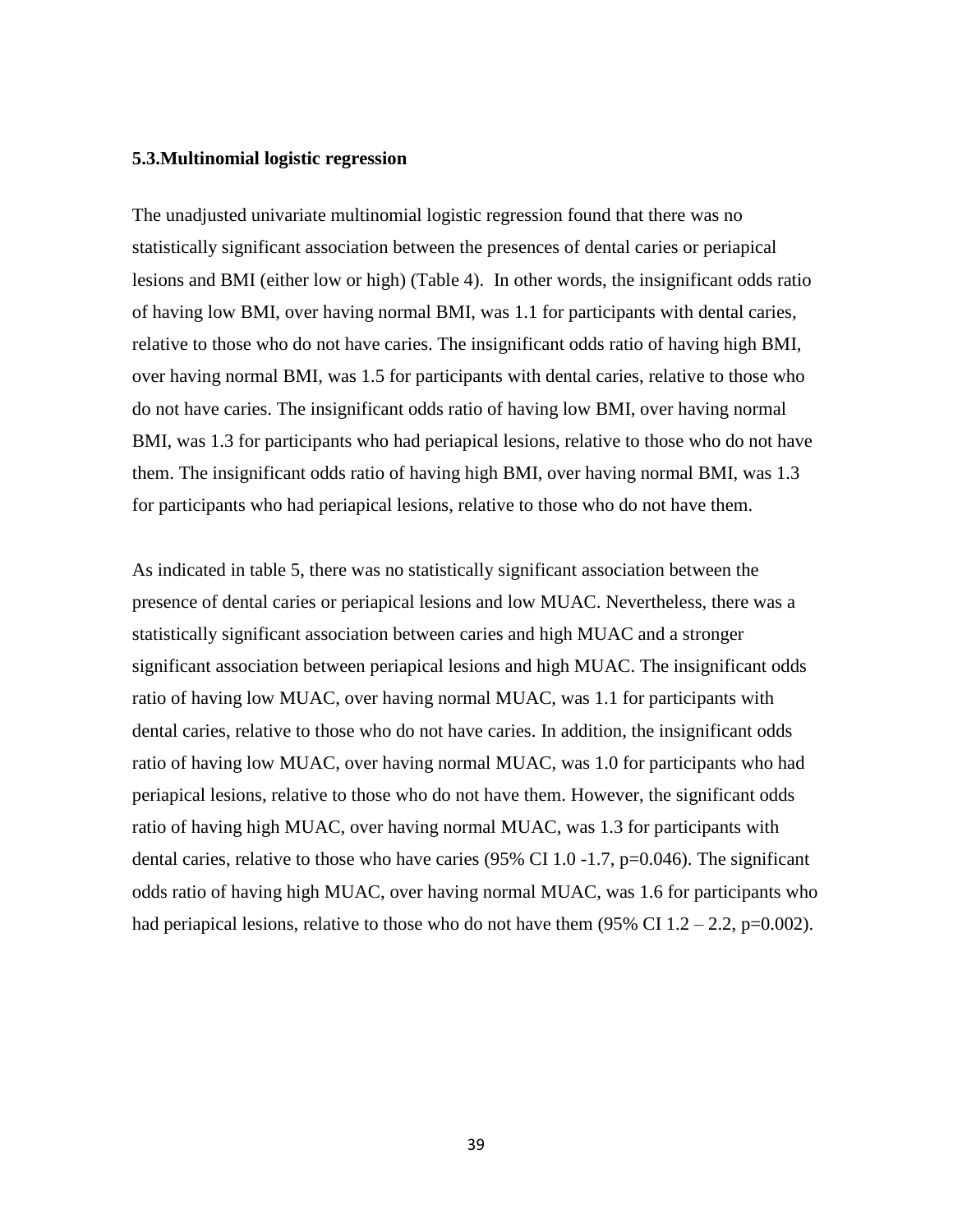Table 4.The odds ratio for having a low or high BMI, compared to those who have normal BMI, by dental diseases status (dental caries and periapical lesions)

|             |                    |                | High BMI                    |                    |                    |
|-------------|--------------------|----------------|-----------------------------|--------------------|--------------------|
| N(% )       | OR (95% CI)        | P-value        | N(% )                       | RR (95% CI)        | P-value            |
| $31(5.3\%)$ | $1.1(0.6-1.9)$     | 0.831          | 77 (13.3%)                  | $1.5(1.0-2.2)$     | 0.056              |
| $23(5.2\%)$ | Reference category |                | 41 (9.4%)                   | Reference category |                    |
| $15(6.3\%)$ |                    |                | 33 (13.8%)                  | $1.3(0.9-2.0)$     | 0.211              |
| $39(5.0\%)$ |                    |                | 85 (11.0%)                  |                    |                    |
|             |                    | $1.3(0.7-2.4)$ | 0.396<br>Reference category |                    | Reference category |

- Generated by unadjusted multinomial logistic regression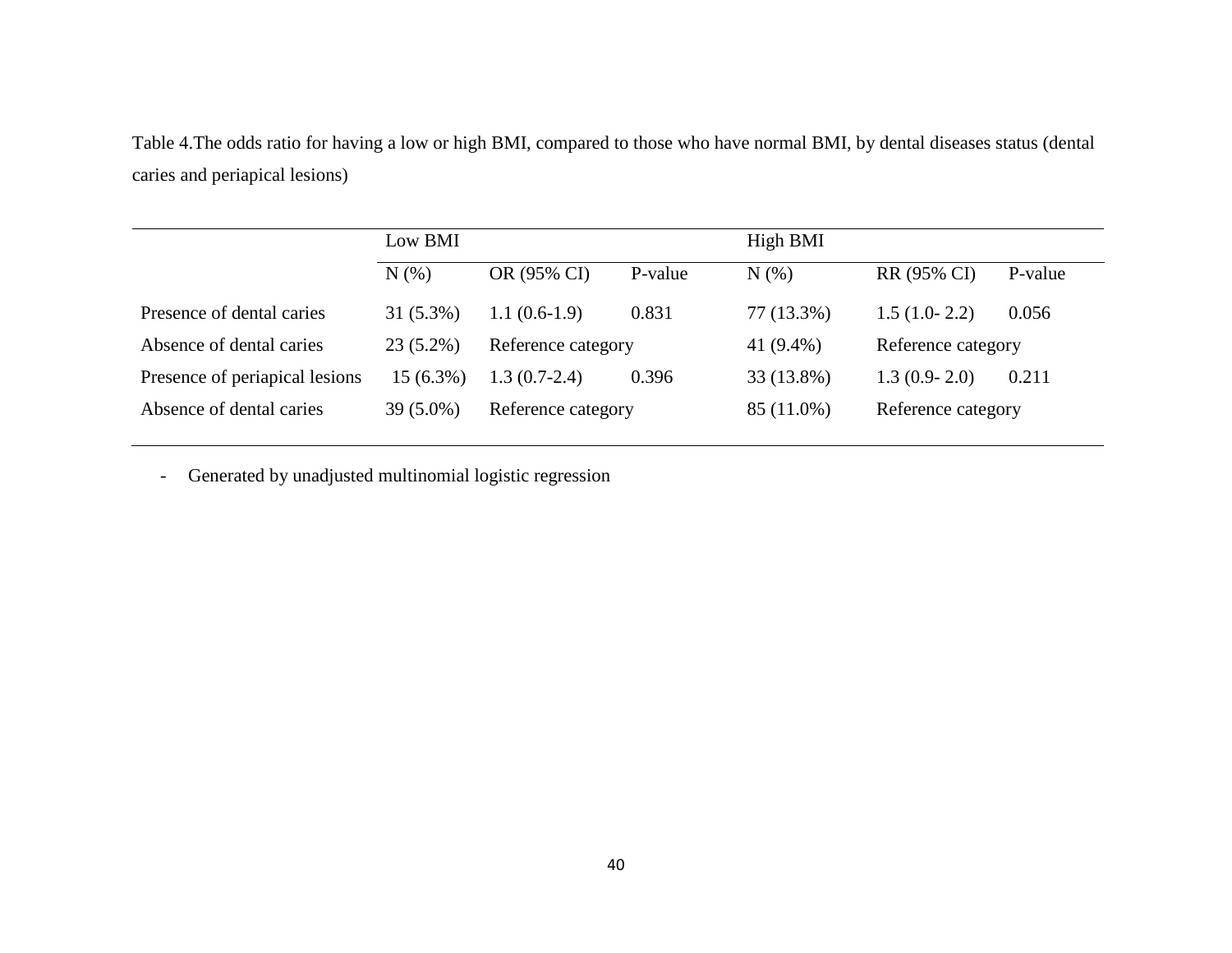Table 5. The odds ratio for having a low or high MUAC, compared to those who have normal MUAC, by dental diseases status (dental caries and periapical lesions)

|                                | Low MUAC    |                    |         | High MUAC     |                    |         |
|--------------------------------|-------------|--------------------|---------|---------------|--------------------|---------|
|                                | $N(\%)$     | OR (95% CI)        | P-value | N(% )         | RR (95% CI)        | P-value |
| Presence of dental caries      | $40(6.9\%)$ | $1.1(0.7-1.8)$     | 0.796   | 210 (36.2%)   | $1.3(1.0-1.7)$     | 0.046   |
| Absence of dental caries       | $31(7.1\%)$ | Reference category |         | 132 (30.3%)   | Reference category |         |
| Presence of periapical lesions | 15 (6.3%)   | $1.0(0-6-1.9)$     | 0.912   | $101(42.1\%)$ | $1.6(1.2-2.2)$     | 0.002   |
| Absence of periapical lesions  | 56 (7.3%)   | Reference category |         | 241 (31.1%)   | Reference category |         |

Generated by unadjusted multinomial logistic regression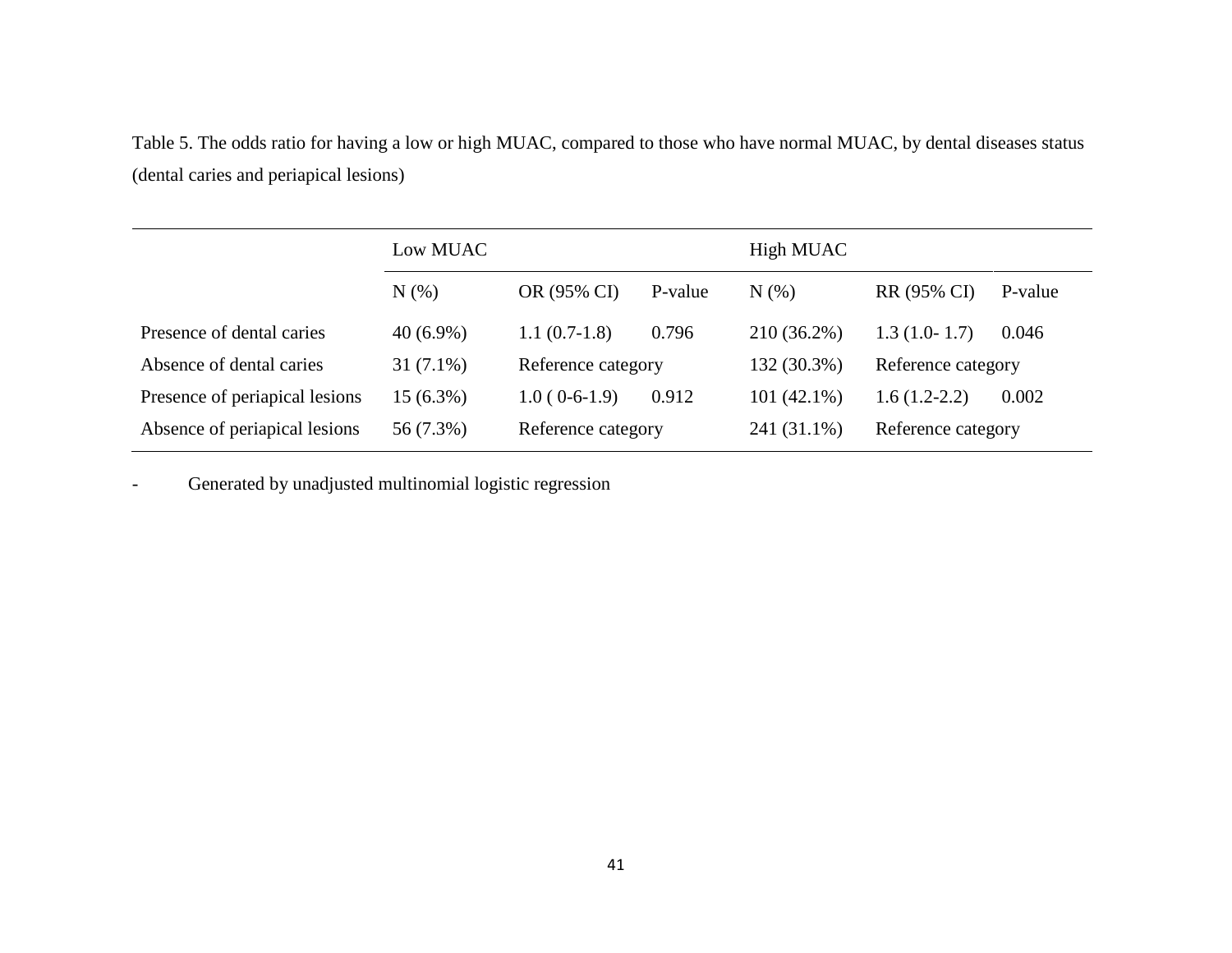## <span id="page-41-0"></span>**6. DISCUSSION**

## <span id="page-41-1"></span>**6.1. Main results of the study**

The study investigated the association of dental caries and periapical lesions with anthropometric measurements (BMI and MUAC) among postpartum women in rural Malawi. The study did not find any statically significant association of either dental caries or periapical lesions with BMI or low MUAC. However, the study found a statistically significant association between dental caries and high MUAC and a stronger significant association between periapical lesions and high MUAC. Therefore, the study results do not support the hypothesis that dental caries and periapical lesions are associated with low anthropometric measurements (BMI and MUAC).

The hypothesis was formulated based on the characteristics, lifestyle, dietary habits, oral hygiene and healthcare access of the study participants, who live in a rural context. People living in a similar context usually ate unrefined, coarse and hard-to-chew food which made the chewing and mastication process painful, especially if dental caries or periapical lesions are present. That painful process and discomfort could have led to less food intake and less frequent meals, which might influence the weight, BMI, and MUAC to be lower. (Benzian et al. 2011).

The study results may be attributed to the possible urbanization, discrepancies among the study population, the change in the dietary pattern and eating behaviors that introduced softer, sugary and calorie-dense food to the rural contexts, in addition to the better oral hygiene practices and access to oral health care services.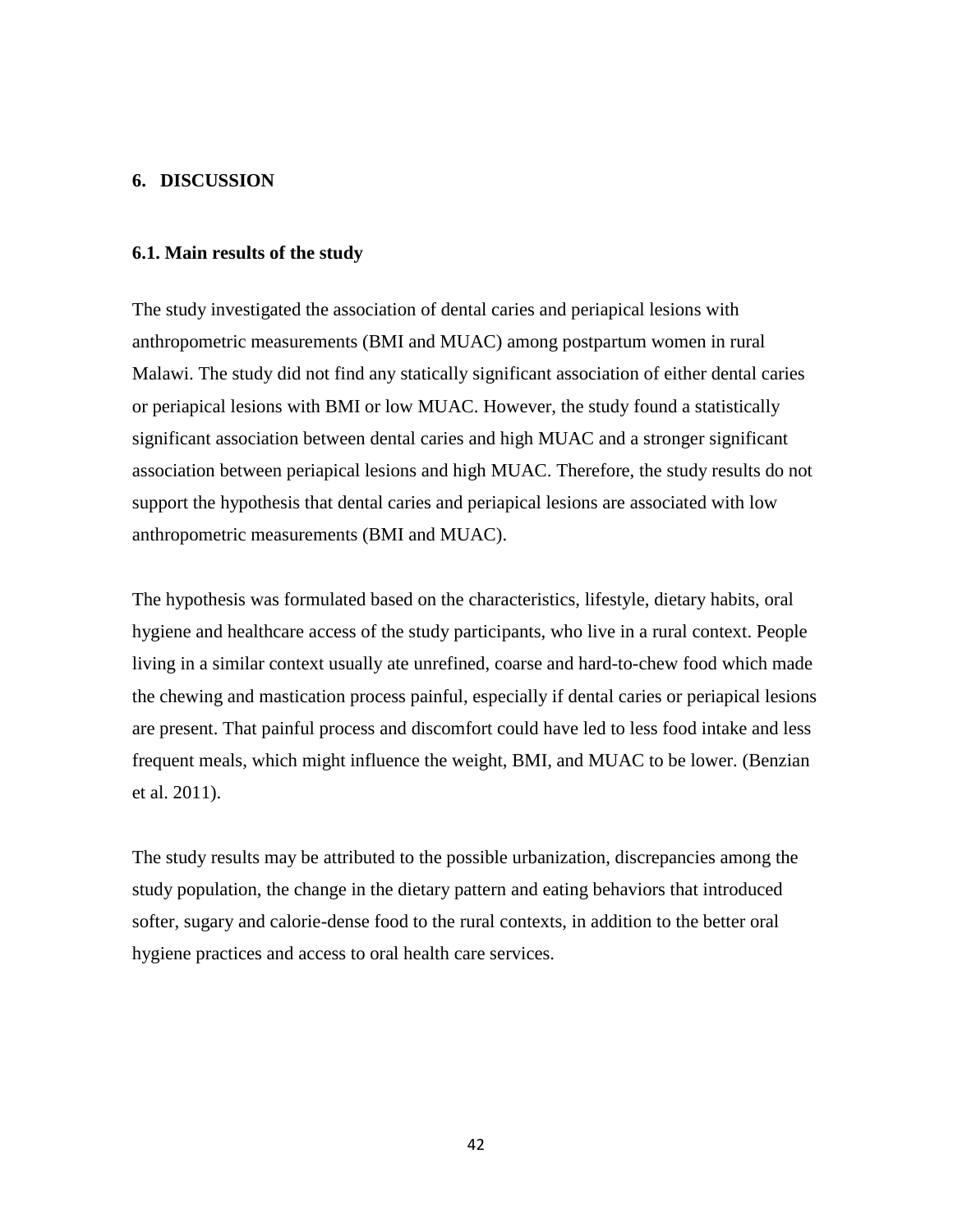#### <span id="page-42-0"></span>**6.2.The association of dental caries and periapical lesions with low anthropometrics**

The significant association of dental caries and periapical lesions with low anthropometric was mainly investigated among children, not adults. For example, a cross-sectional study (n=1951) found a significant association between caries-related odontogenic infections and low BMI in 12-year-old children in the Philippines (Benzian et al. 2011). Also, rampant caries was associated with being underweight and having low growth rate among 3-5 years children in a case-control study (Ayhan et al. 1996).

The previously mentioned studies investigated the association in deciduous dentition or mixed deciduous and permanent dentition, which is different in nature and composition than the adult permanent dentition. The increased growth hormone secretion among children and adolescents might influence the enamel composition, making the teeth more susceptible to dental caries (Li et al. 2015). There were no published studies about this association among adults or pregnant women.

### <span id="page-42-1"></span>**6.3.The association of dental caries and periapical lesions with high anthropometrics**

The increased prevalence of dental caries and periapical lesions was usually associated with increased food intake and consumption of surgery and refined food. These are the same risk factors associated with increased weight and high BMI. (Alswat et al. 2016). Caries and periapical infections could be worsened by the limited dental care in rural areas, expensive associated cost and poor oral hygiene practices. However, this study did not find a significant association of dental caries or periapical lesions with the high BMI.

The previously mentioned studies are contradicting with other studies that found a positive association of dental caries or periapical lesions with high BMI. Among children, a case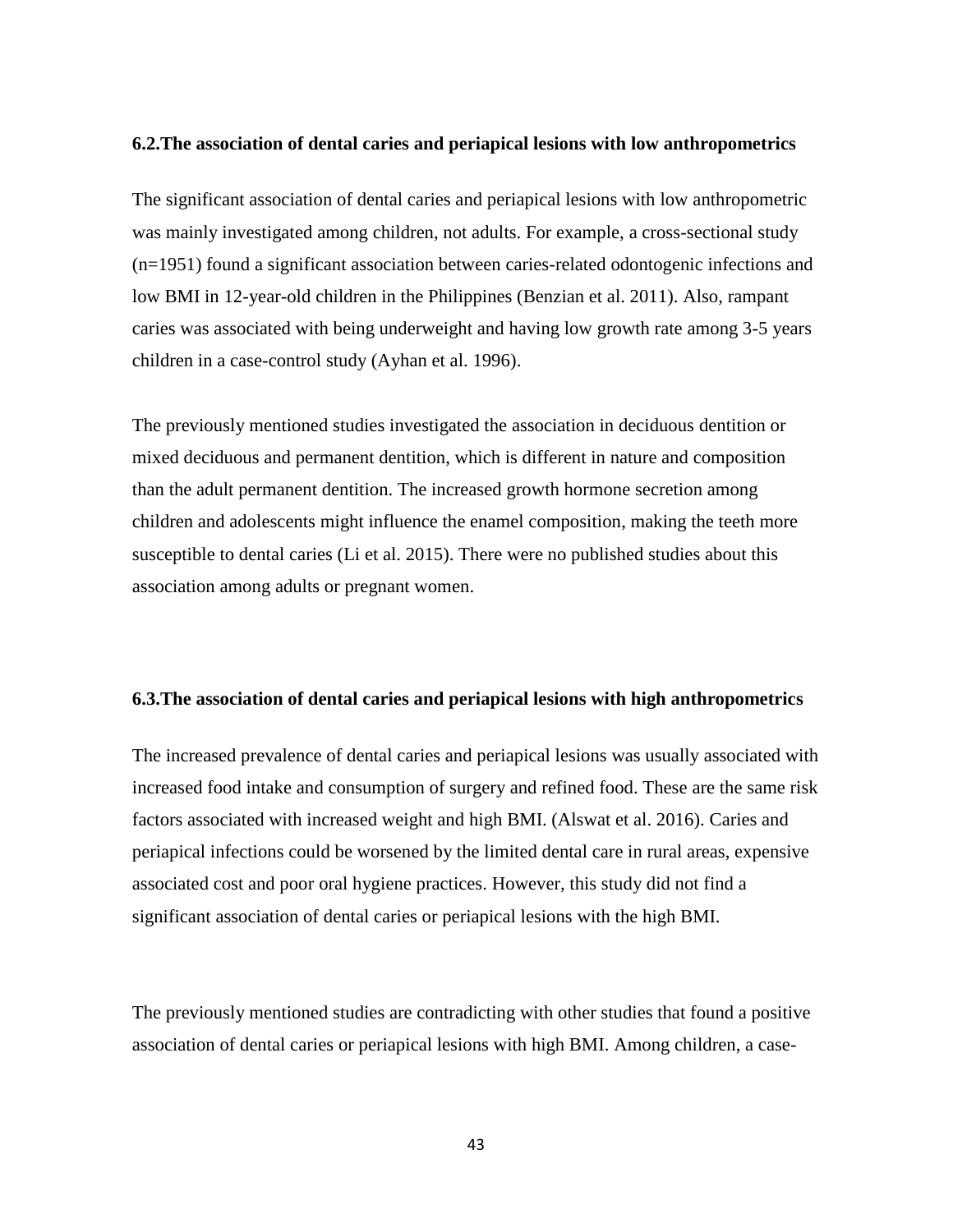control study (n=235 participants) found a significant association between early childhood caries and high BMI among preschool children (Davidson et al. 2016).

This study found a significant association between high MUAC and caries and a stronger association between High MUAC and periapical lesions. This association was not investigated in any published article.

Contradicting studies have been published where no association was found between dental diseases and anthropometric measurements among children (Mojarad et al. 2011, Alves et al. 2013, Kurian et al. 2016, and Chakravarthy et al. 2016). The previous results were attributed to the common risk factors, for example, dietary habits, socioeconomic status, the level of education and urbanization.

### <span id="page-43-0"></span>**6.4.Multifactorialism of dental diseases and anthropometrics**

The inconsistent findings on the association of dental caries and periapical lesions with anthropometric measurements suggested the investigation of factors that could be influencing both dental diseases and anthropometric measurements. These factors included diet, age, socio-economic status, race, culture, education, urbanism, hygiene habits and study settings (Hooley et al. 2012).

The role of diet and socioeconomic status as possible risk factors or confounders is interlinked, complex and different based on study population, urbanization and development status. For example, a study in India linked high socioeconomic status with increased risk of caries prevalence because of increased food intake, meal frequency, lifestyle, consumption of calories dense food and food variety (Chopra et al. 2015). Another conflicting study in Sweden, a developed country, associated high socioeconomic status with less caries prevalence (Gerdin et al. 2008) and that was attributed to the better hygiene habits, better dental care, and lifestyle.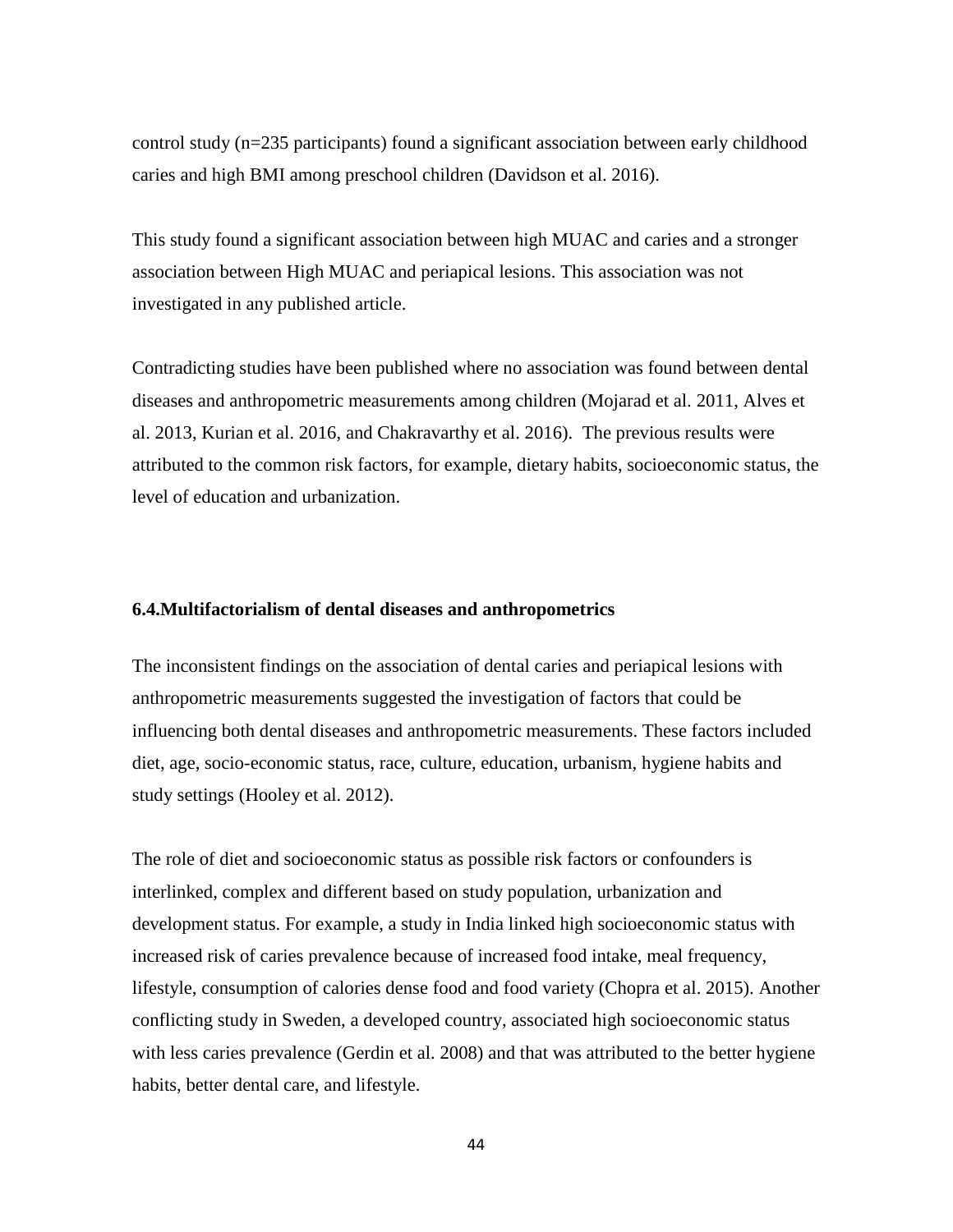Previous studies found age as one of the important risk factors in both dental disease and anthropometric measurements (Gerdin et al. 2008). Dental diseases usually take years to be developed and usually remain neglected or untreated in rural underserved contexts (Selwitz et al. 2007). That is also aligning with the increase in weight among older people (Seidell et al. 2000). Therefore, further studies are recommended in this area.

For the socioeconomic status of the study population, data on this variable was not collected when this study analysis started. Therefore, the data analysis was not adjusted for socioeconomic status.

It is important to clarify that dental caries and periapical infections are not separate diseases, as they always happen in the same affected teeth. The periapical lesions usually develop from deep caries (Leggiadro 2009).

## <span id="page-44-0"></span>**6.5.Strengths of the study**

The study is the first of its scale to investigate the association of dental diseases and periapical lesions with anthropometrics (BMI and MUAC) among this population of postpartum women in a rural context of Malawi, sub-Saharan Africa.

The enrolment of participants, data collection, and data management have taken all the required measures to minimize bias through strict quality assurance in data collection, combining clinical examination with radiographic examination, measurement equipment calibration, the clearly defined inclusion and exclusion criteria.

There was no previous baseline oral health data in Mangochi, rural Malawi. This study, along with the other iLiNS-DYAD-M studies, serve as a coherent reliable source of information about the oral health status in this population.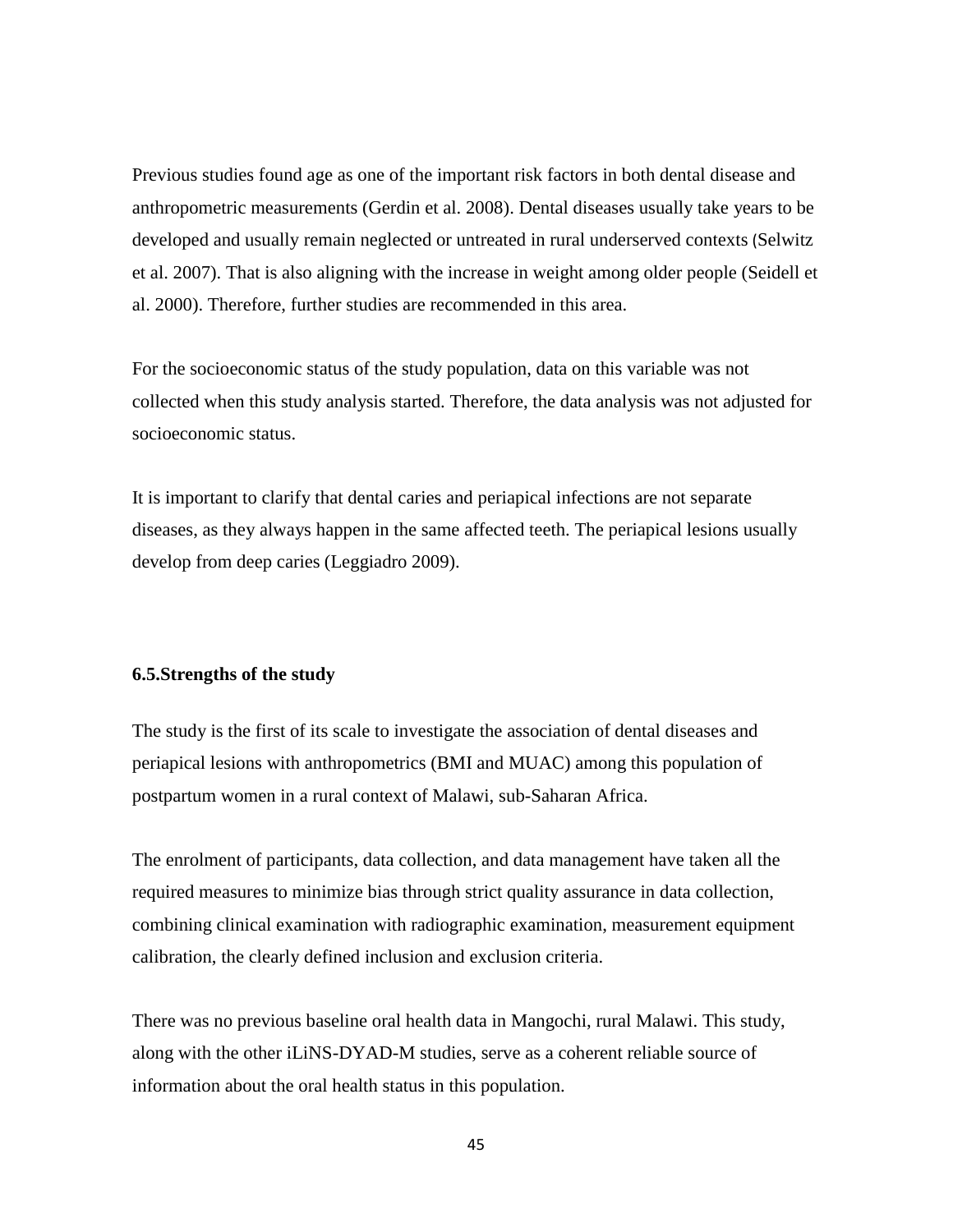### <span id="page-45-0"></span>**6.6.Limitations of the study**

A study limitation is that the data was not collected at the same time as the anthropometric measures were collected at study enrollment, where participants were in the early pregnancy ( $\leq$  20 weeks of gestational age). The dental data was collected after delivery ( $\leq$ 6 weeks postnatal). Dental data collection during pregnancy was not possible because of the iLiNS study nature as a clinical trial. The detailed description of the iLiNS limitations is mentioned elsewhere (Ashorn et al. 2015). However, the different timing of data collection is not regarded as a concerning limitation, because caries and periapical lesions are chronic diseases that take a very long time that can be years, to be developed and were expected to be present already at the beginning of the pregnancy (Selwitz et al. 2007). Therefore the results are believed to consistent and reliable.

The study data was nested from a randomized, controlled trial (iLiNS-M-DYAD), not specifically collected for this study. In addition, the study participant received interventions that were associated with increased cariogenic activity. Study participants who had multiple micronutrient supplements or lipid-based nutrient supplement as the nutrient intervention of the study had higher caries prevalence and lesions (Harjunmaa et al. 2015). The higher caries prevalence among the study population might thus be slightly accelerated compared to the mean caries prevalence of participants who did not participant in the trial, in the study area.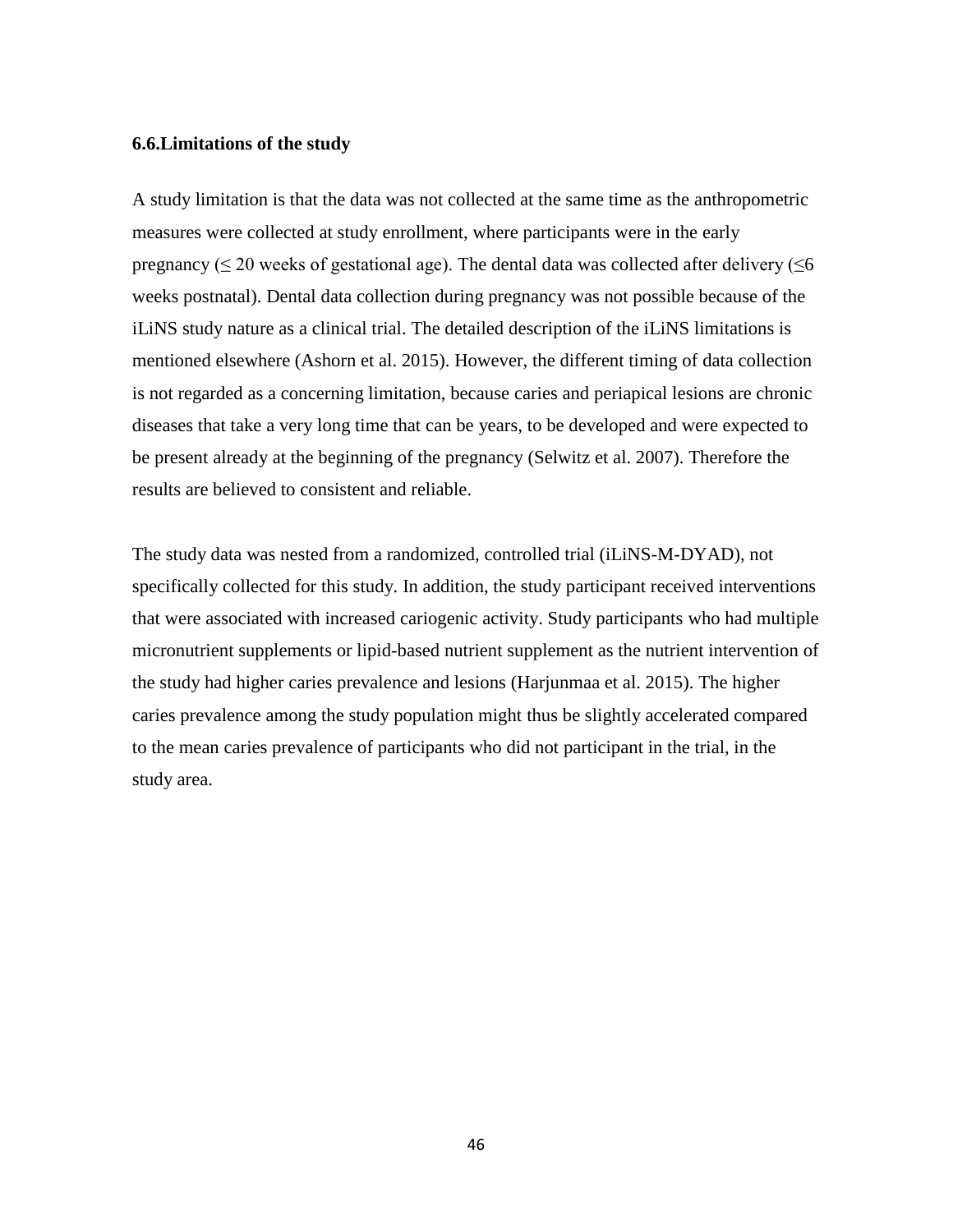## <span id="page-46-0"></span>**7. CONCLUSION**

The study did not find any statically significant association between dental caries or periapical lesion with low or high BMI or low MUAC, among postpartum women in rural Malawi. However, dental caries and periapical lesions were associated with high MUAC. Therefore, the study outcomes reject the hypothesis that dental caries and periapical lesions were associated with low anthropometric measurements (BMI and MUAC). That association is probably not causal, but due to the multifactorial nature of both dental diseases and anthropometrics, and the common risk factors.

Obesity, dental caries, and malnutrition are among the most common global health burdens. Therefore, further studies are recommended for in-depth investigation and understanding of the nature of the association between dental diseases and anthropometrics, whether it is a causal association or they share the same risk factors. Some previous studies found positive associations, some found negative associations and others found no association at all (Mojarad et al. 2011, Alves et al. 2013, Kurian et al. 2016, and Chakravarthy et al. 2016).

MUAC is more sensitive and a better anthropometric measurement to capture the malnutrition among pregnant and postpartum women (Singh et al. 2015, Ververs et al. 2013). It is recommended to use MUAC as a reliable indicator among postpartum women in further studies in similar contexts.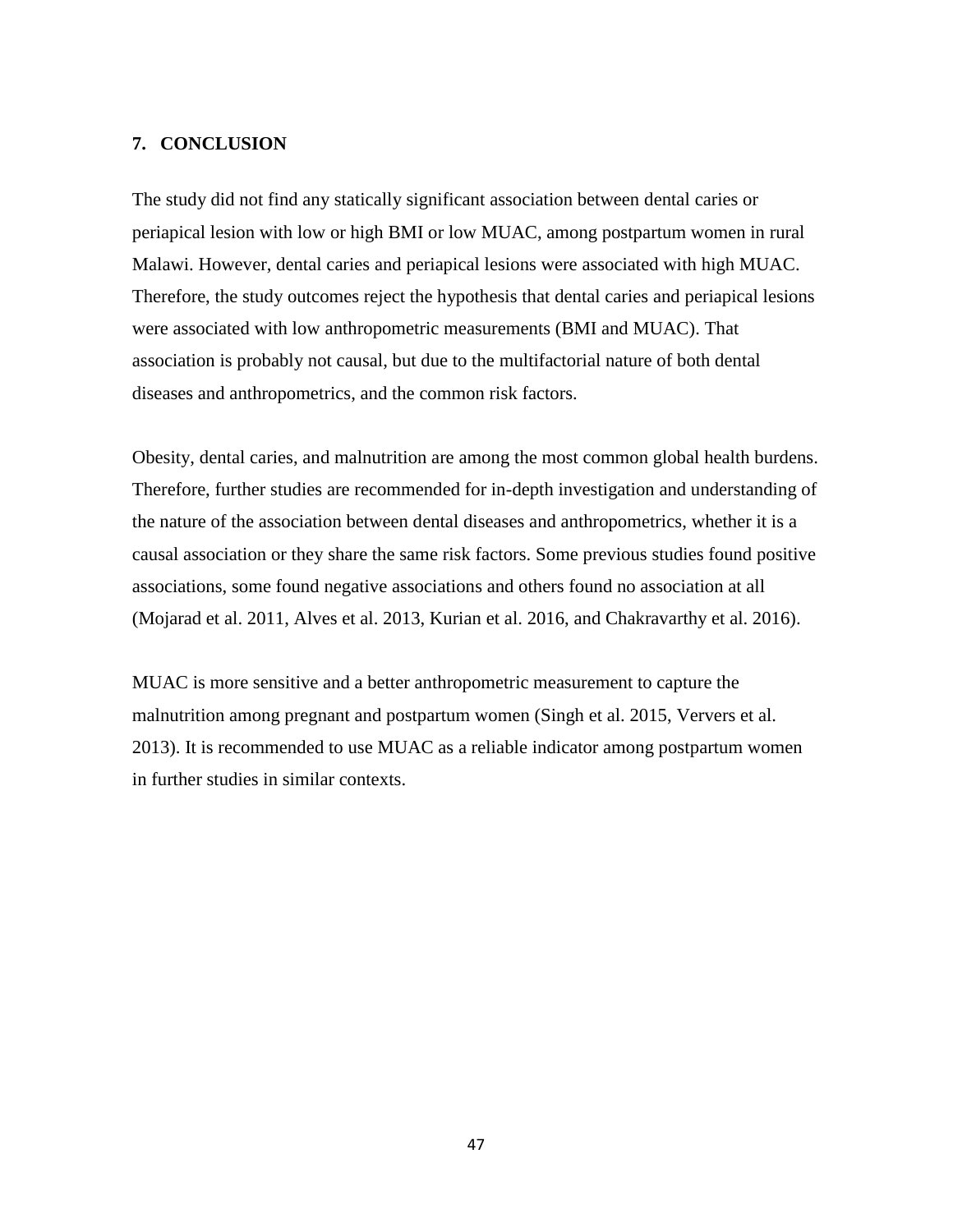## <span id="page-47-0"></span>**8. ACKNOWLEDGMENT**

I would like to thank my supervisor Tarja Kinnunen and Ulla Harjunmaa for their exceptional support and efforts. I would like also to thank my colleagues of MHS 2011 cohort, iLiNS research project team, University of Tampere staff and professors for their support and guidance.

I would like to dedicate this thesis to my late mother Mrs. Samia El-Shabasy.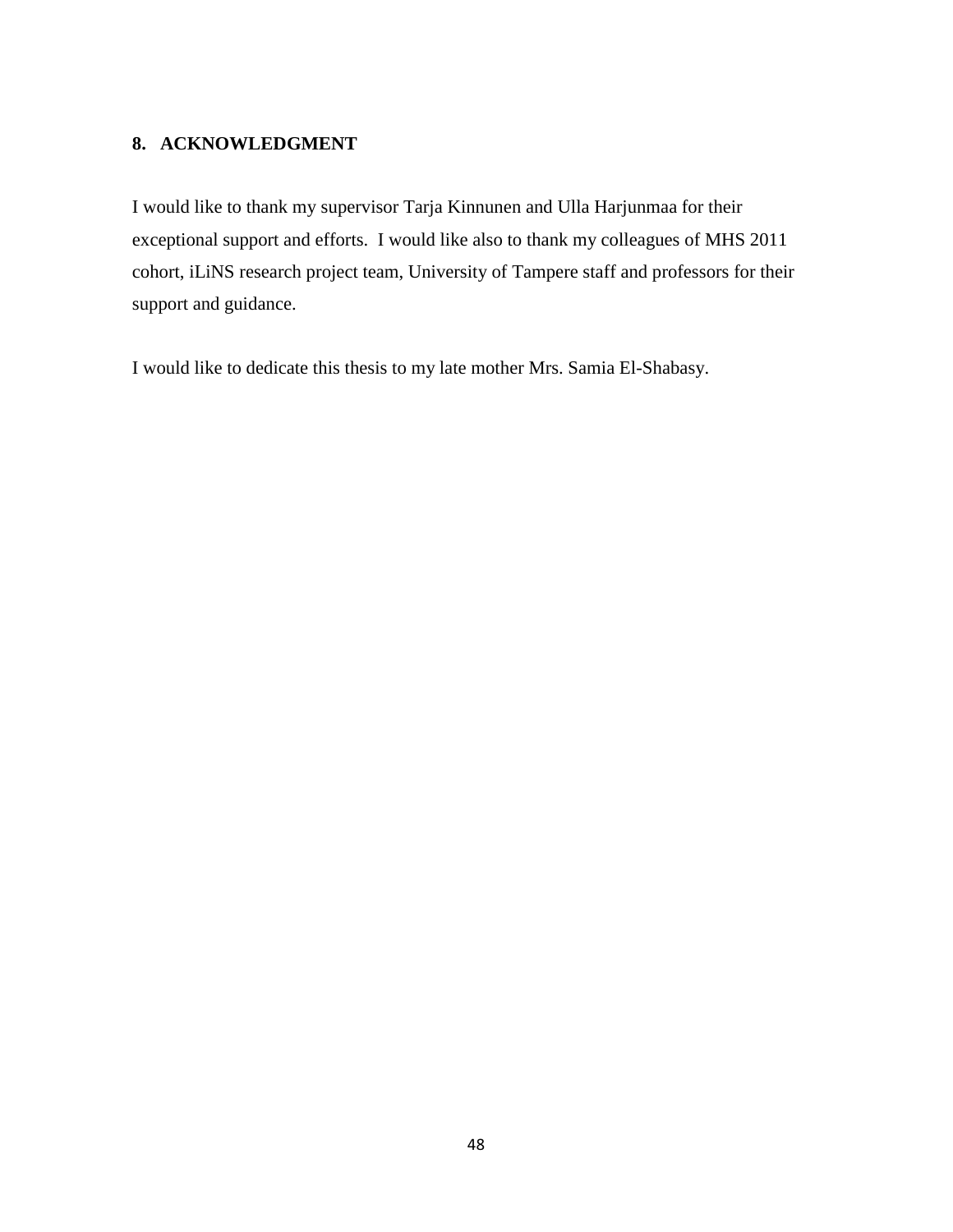## <span id="page-48-0"></span>**9. REFERENCES AND CITATIONS**

Abati S., Villa A., Cetin I. et al. (2013). Lack of association between maternal periodontal status and adverse pregnancy outcomes: a multicentric epidemiologic study. *J Matern Fetal Neonatal Med, 26(4):369– 72.* 

Agueda A., Ramón J. M., Manau C. et al. (2008). Periodontal disease as a risk factor for adverse pregnancy outcomes: a prospective cohort study. *J Clin Periodontal, 35;6-22.* 

Ali T.B. & Abidin K. Z. (2012). Relationship of periodontal disease to preterm low birth weight infants in a selected population- a prospective study. *Community Dent Health, 29(1)100-105.* 

Alma A., Fåhraeus C., Wendt L.K. et al. (2008). Body adiposity status in teenagers and snacking habits in early childhood in relation to approximal caries at 15 years of age. *Int J Paediatr Dent, (3):189-96*

Alswat K., Mohamed W. S., Wahab A. M. et al. (2016). The association between body mass index and dental caries- Cross-sectional study. *J Clin Med Res, 8(2): 147–152.* 

Alvarez J.O. (1995). Nutrition, tooth development, and dental caries. *Am J Clin Nutr, (2):410S-416S.* 

Alves L. S., Susin C., Damé-Teixeira N. et al. (2013). Overweight and obesity are not associated with dental caries among 12-year-old South Brazilian schoolchildren. *Community Dent Oral Epidemiol, (3):224-31*

Asfaw Abay. (2007). Micronutrient deficiency and the prevalence of mothers' overweight/obesity in Egypt. *Econ& Hum. Biology, vol.5, iss3, 471-483*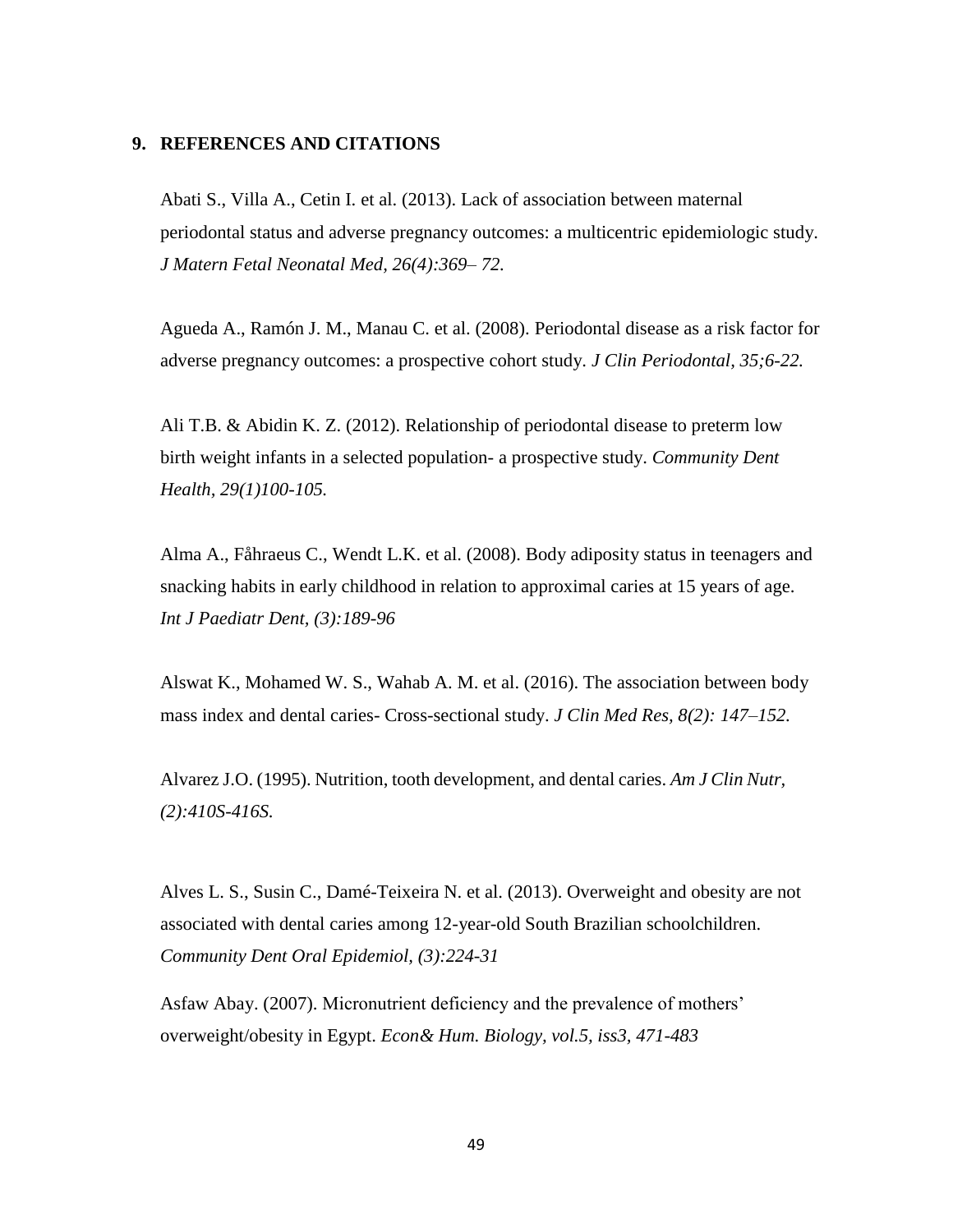Ashorn P., Alho L., Ashorn U. et al. (2015). The impact of lipid-based nutrient supplement provision to pregnant women on newborn size in rural Malawi: a randomized controlled trial. *Am J Clin Nutr, (2):387-97.* 

Ayhan H., Suskan E. & Yildirim S. (1996). The effect of nursing or rampant caries on height, body weight and head circumference. *J Clin Pediatr Dent, 20(3):209-12.*

Balakrishnan M., Simmonds R. S. & Taqq J. R. (2000). Dental caries is a preventable infectious disease. *Aust. Dent.J, 45(4)235-45.*

Benzian H., Monse B., Heinrich-Weltzien R. et al. (2011). Untreated severe dental decay: a neglected determinant of low Body Mass Index in 12-year-old Filipino children. *BMC Public Health, 11:558.* 

Berkowitz R. J. (2006). Mutans streptococci: acquisition and transmission. *J calif Dent Assoc, 31 (12)135-138.*

Bhattacharya S., Campbell D. M., Liston W.A. et al. (2007). Effect of Body Mass Index on pregnancy outcomes in Nulliparous women delivering singleton babies. *BMC Public Health ,7: 168.*

Bowie C. & Mwase T. (2011). Assessing the use of an essential health package in a sector wide approach in Malawi. *Health Res Policy Syst, 17;9:4.* 

Campillo B., Paillaud E., Uzan I. et al. (2004). Value of body mass index in the detection of severe malnutrition: influence of the pathology and changes in anthropometric parameters. *Clin Nutr, (4):551-9.*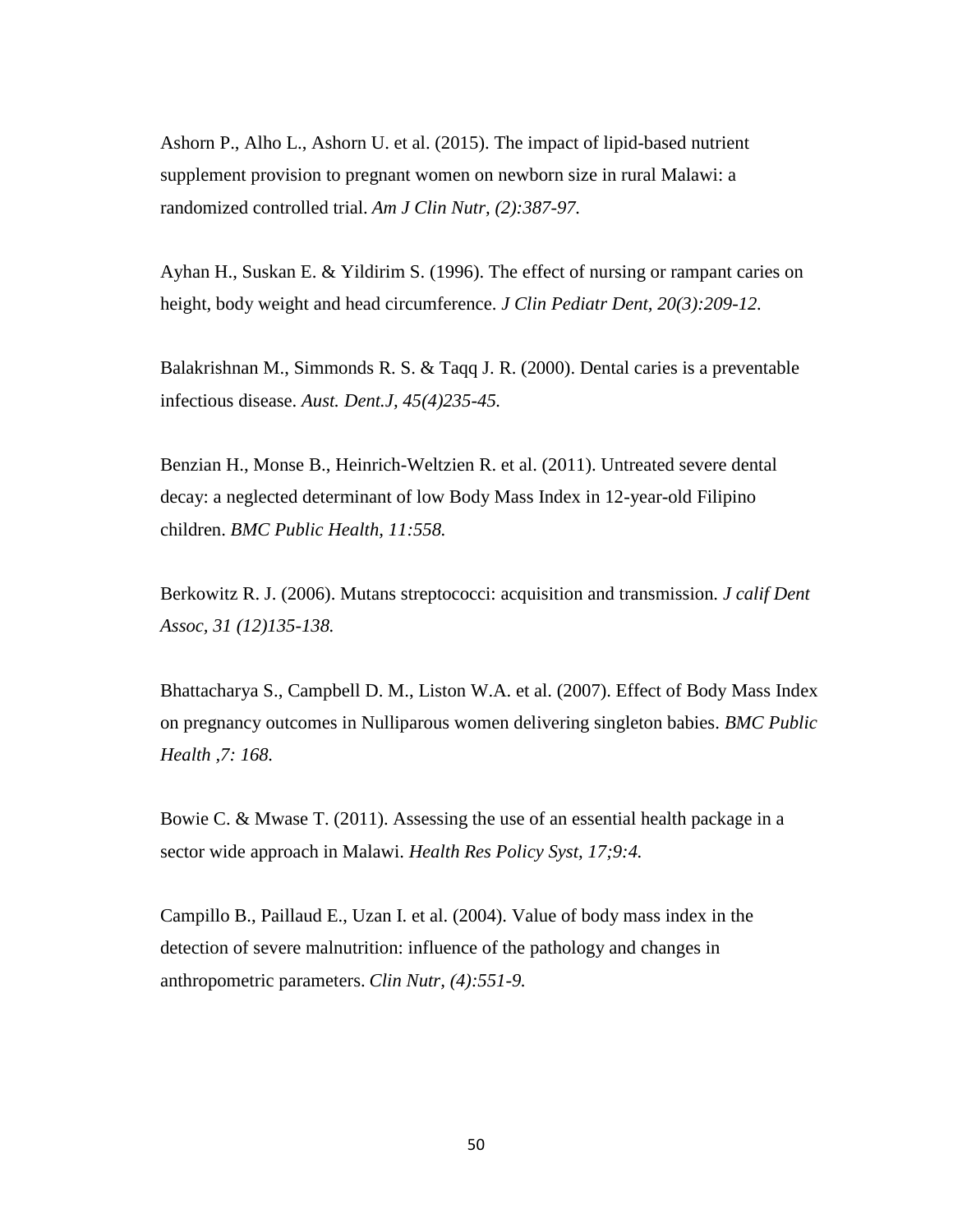Chakravarthy P. K., Suresh G., Chenna D. et al. (2013). Association of anthropometric measures and dental caries among a group of adolescent cadets of Udupi district, South India. *J Nat Sci Biol Med, 4(1): 167–170.* 

Chilima D. M. & Ismail S. J. (1998). Anthropometric characteristics of older people in rural Malawi. *Eur J Clin Nut, 52(9): 643-9.* 

Chopra A., Rao N. C., Gupta N. et al. (2015). The Predisposing Factors between Dental Caries and Deviations from Normal Weight. *N Am J Med Sci, 7(4): 151–159.* 

Colbourn T., Leycka S., Nambiar B. et al. (2013). Maternal Mortality in Malawi, 1977- 2012. *BMJ open, 3;e004150.* 

Collins S. (1996). Using middle upper arm circumference to assess severe adult malnutrition during famine. *JAMA, 276(5):391-5.* 

Dahlén G. (2009). Non-odontogenic infections in dentistry. *Periodontol Journal vol.49 issue, 1;10.1111/j.*

Darveau R. P. (2010). Periodontitis: a polymicrobial disruption of host homeostasis. *Nat rev microbial, 8; 481-490.* 

Davidson k., Schroth R. J., Levi J.A. et al. (2016). of dental caries and periapical lesions with high BMI. *BMC Pediatr, 16:137.*

Deurenberg P., Yap M. & Van Staveren W. A. (1998). Body mass index and percent body fat: A meta-analysis among different ethnic groups*. International Journal of Obesity, 22:1164-1171 I.*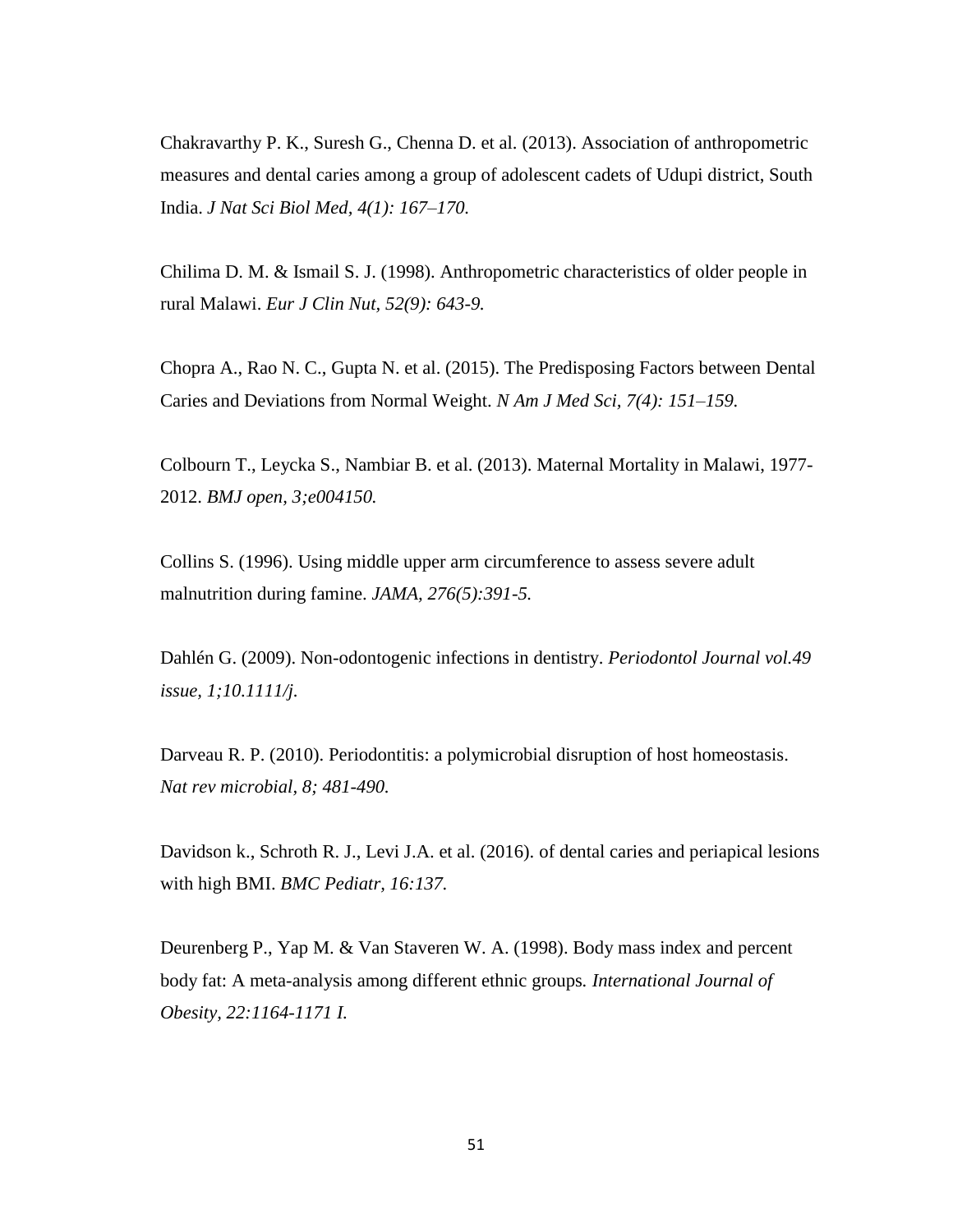Dortbudak O., Eberhardt R., Ulm M. et al. (2005). Periodontitis, a marker of risk in pregnancy for preterm birth. *J Clin Periodontal, 321;(1) 45-52.* 

Duda R. B., Jumah N.A., Hill A.G. et al. (2007). Assessment of ideal body image of women in Accra, Ghana. *Trop Doct, 37(4) 241-4.* 

Durand R., Gunselman E.L., Hodges J.S. et al. (2009). A pilot study of the association between cariogenic oral bacteria and preterm birth. *Oral Dis,15;400-406.* 

[Ehrenberg](http://www.sciencedirect.com/science/article/pii/S0002937803008603) H. M., [Dierker](http://www.sciencedirect.com/science/article/pii/S0002937803008603) L., [Milluzzi](http://www.sciencedirect.com/science/article/pii/S0002937803008603) C. et al. (2003). Low maternal weight, failure to thrive in pregnancy, and adverse pregnancy outcomes. *Am J Obstet Gynecol,189(6):1726-30.* 

Featherstone J.D. (2008). Dental caries: a dynamic disease process. *Aust dent J, 53;286- 291.* 

Gerdin E. W., Angbratt M., Aronsson K. et al. (2008). Dental caries and body mass index by socio-economic status in Swedish children. *Community Dent Oral Epidemiol, 36(5):459-65.* 

Gürsoy M., Pajukanta R., Sorsa T. et al. (2008). Clinical changes in periodontium during pregnancy and postpartum. *J ClinPeriodontol, 35;576-583.* 

Harjunmaa U., Järnstedt J., Alho L., et al. (2015). Association between maternal dental periapical infections and pregnancy outcomes: results from a cross-sectional study in Malawi. *Trop Med Int Health, 20(11):1549-1558.* 

Harjunmaa U., Järnstedt J., Dewey K.G. et al. (2015). Nutrient supplementation may adversely affect maternal oral health--a randomised controlled trial in rural Malawi. *Matern Child Nutr, 12(1):99-110.*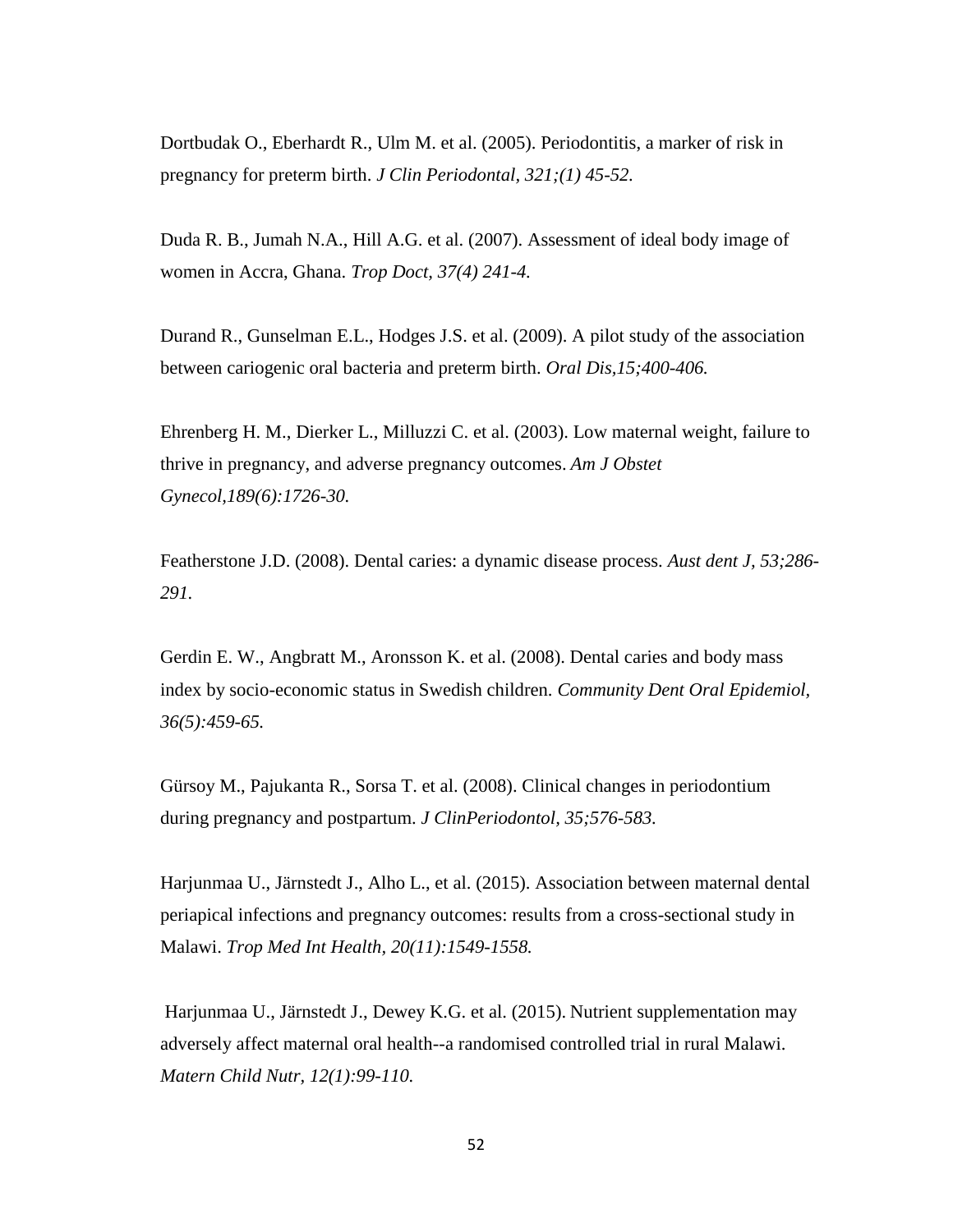Hayden C., Bowler J. O., Chambers S. et al. (2013). Obesity and dental caries in children: a systematic review and meta-analysis. *Community Dent Oral Epidemiol, 41(4):289-308*.

Hickey C., Cliver S., McNeal S. et al. (1995). Prenatal weight gain patterns and spontaneous preterm birth among nonobese black and white women. *Obstet Gynecol, 85(6):909-14.* 

Holdsworth M., Gartner A., Landais E. et al. (2004). Perception of health and desirable body size in urban Senegalese women. *Int J Obes Relat Metab Disord ,28(12):1561-8.*

Hooley M., Skouteris H. & Millar L. (2012). The relationship between childhood weight, dental caries and eating practices in children aged 4-8 years in Australia, 2004- 2008. *Pediatr Obes,7(6):461-70.*

iLiNS Project. (2009). iLiNS project description and protocols. *Online content iLiNS website, http://www.ilins.org/*

[James W.P.](http://europepmc.org/search?page=1&query=AUTH:%22James+WP%22), [Mascie-Taylor G. C.](http://europepmc.org/search?page=1&query=AUTH:%22Mascie-Taylor+GC%22), [Norgan N. G.](http://europepmc.org/search?page=1&query=AUTH:%22Norgan+NG%22) et al. (1944). The value of arm circumference measurements in assessing chronic energy deficiency in Third World adults. *Eur J Clin Nutr,;48(12):883-94.* 

Johansson I., Saellström A.K., Rajan B.P. et al. (1992). Salivary flow and dental caries in Indian children suffering from chronic malnutrition. *Caries Res,26(1):38– 43*

Kandelman D. (1997). Sugar, alternative sweeteners and meal frequency in relation to caries prevention: new perspectives. *Br J Nutr,77 Suppl 1:S121-8.*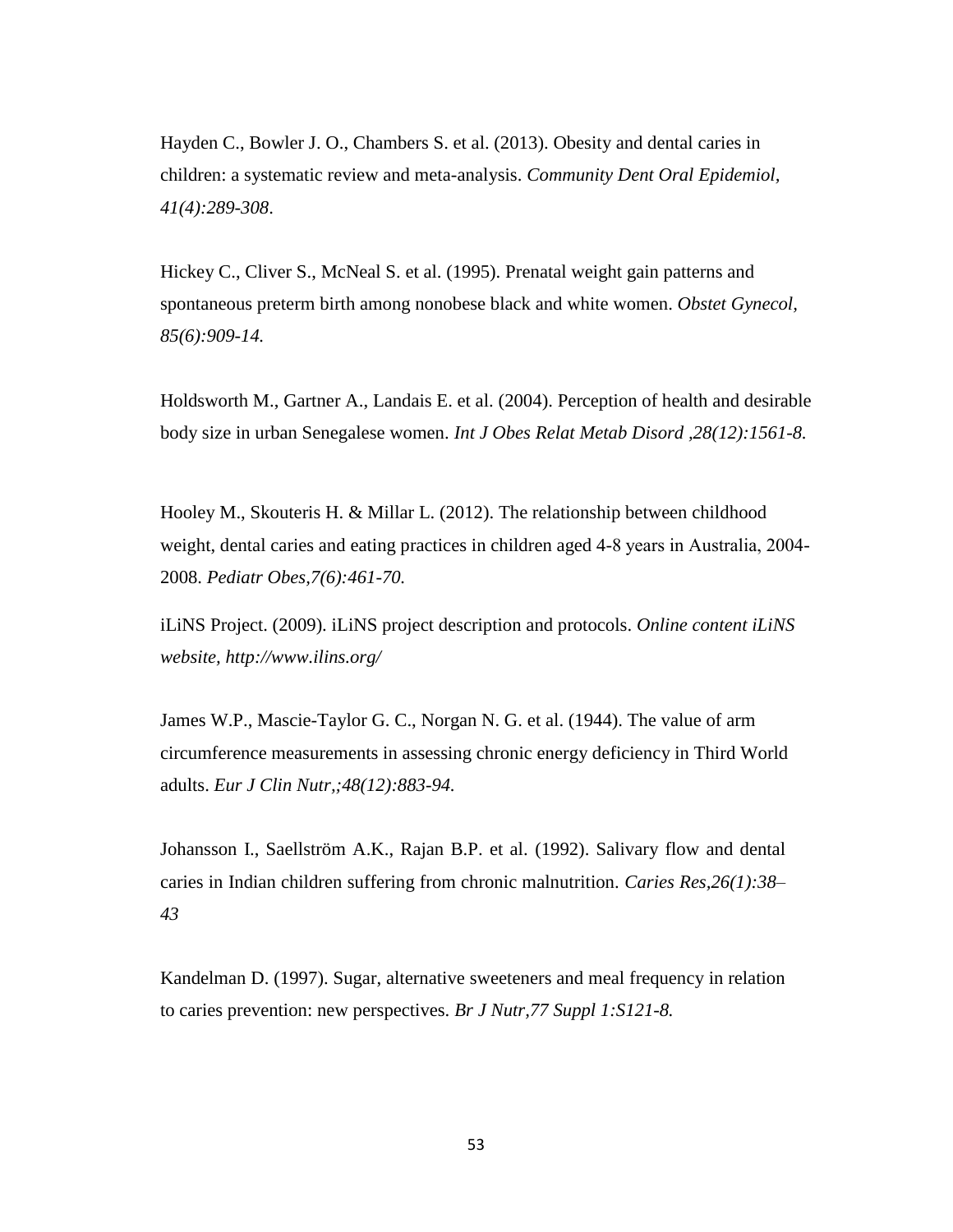Keyes P. H. (1960). The infectious and transmissible nature of experimental dental caries. Findings and implications. *Arch Oral Biol 1960:1 304-320.* 

Kidd E. A. & Fejerskov O. (2004). What constitutes dental caries? Histopathology of carious enamel and dentin related to the action of cariogenic biofilms. *J dental Res, 83;35-38.* 

Kumar J. & Samelson R. (2006). Oral healthcare during pregnancy and early childhood: practice guidelines. *New York, NY: New York State Department of Health.* 

Kumbani L. C., Chirwa E., Malata A. et al. (2012). Do Malawian women critically assess the quality of care? A qualitative study on women's perceptions of perinatal care at a district hospital in Malawi. *Reprod Health. 2012; 9: 30.*

Kurian J., Renganathan S., Gurusamy K. et al. (2016). Association between early childhood caries and age and gender specific height, weight and mid upper arm circumference of school children in Puducherry- a comparative study. *Biology, Engineering, Medicine and Science Reports,1,13-17.* 

Kyle U. G., Unger P., Dupertius Y. M. et al. (2002). Body composition in 995 acutely ill or chronically ill patients at hospital admission: a controlled population study. *J Am Diet Assoc,102:944-55.* 

Leggiadro R. J. (2009).Oral infections and upper and middle respiratory tract infections (Chapter 27). *Long; principles and practices of pediatric infectious diseases. Elsevier (3) ;194-203*

Lempert S. M., Froberg K., Christensen L. B. et al. (2014). Association between body mass index and caries among children and adolescents. *Community Dent Oral Epidemiol, 42(1):53-60.*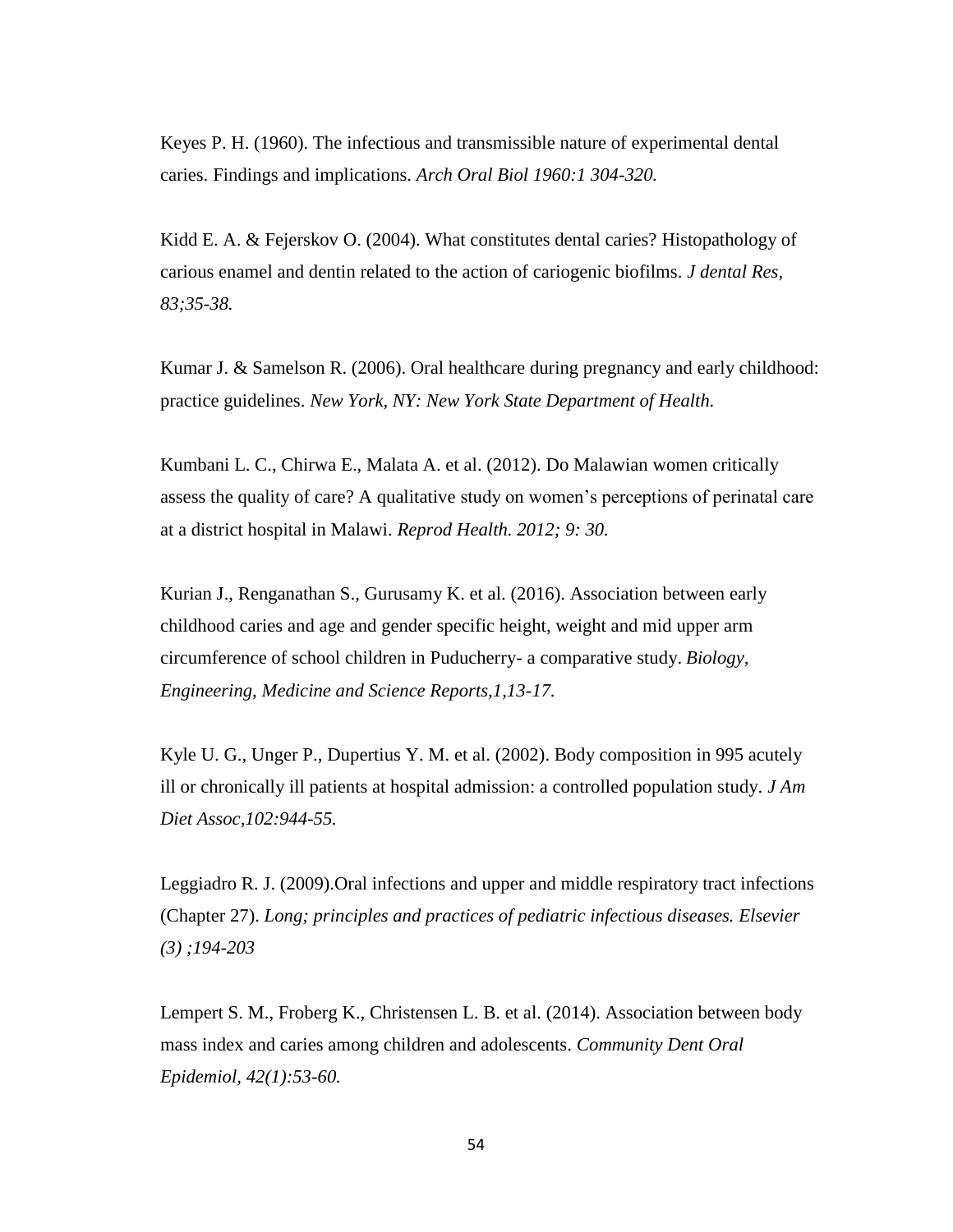Li L. W., Wong H. M., Peng S.M. et al. (2015). Anthropometric Measurements and Dental Caries in Children: A Systematic Review of Longitudinal Studies. *Adv Nutr, 6(1): 52–63.*

Lockhart P. B. & Durack D. T. (1999). Oral microflora as a cause of endocarditis and other distant site infections. *Infect Dis clin north am, 13;833-850.* 

Loe H. & Silness J. (1963). Periodontal disease in pregnancy: Prevalence and severity. *Acta OdontolScand, 21;533-551.*

Loesche W. J. (1986).Role of Streptococcus mutans in human dental decay. *Microbiol Rev, 50 :353-380.* 

Loesche W. J., Giordano J.R., Soehren S. et al. (2005). The non-surgical treatment of patients with periodontal disease: results after 6.4 years. *Gen Den, 53;298-306.* 

Marcenes W., Kassebaum N.J., Bernabé E. et al. (2013). Global burden of oral conditions in 1990-2010: a systematic analysis. *J Dent Res, 92(7):592-7.* 

McGee D. L. (2005). Body mass index and mortality: a meta-analysis based on personlevel data from twenty-six observational studies. *Ann Epidemiol, 15(2):87-97.*

McHenry C. R., Piotrowski J. J., Petrinic D. et al. (1995). Determinants of mortality for necrotizing soft tissue infections. *Ann Surg, 221(5): 558–565.* 

Mei Z., Grummer-Strawn L. M. & De Onis M. (1997).The development of a MUACfor-height reference, including a comparison to other nutritional status screening indicators. *Bull World Health Organ,75(4):333-41.*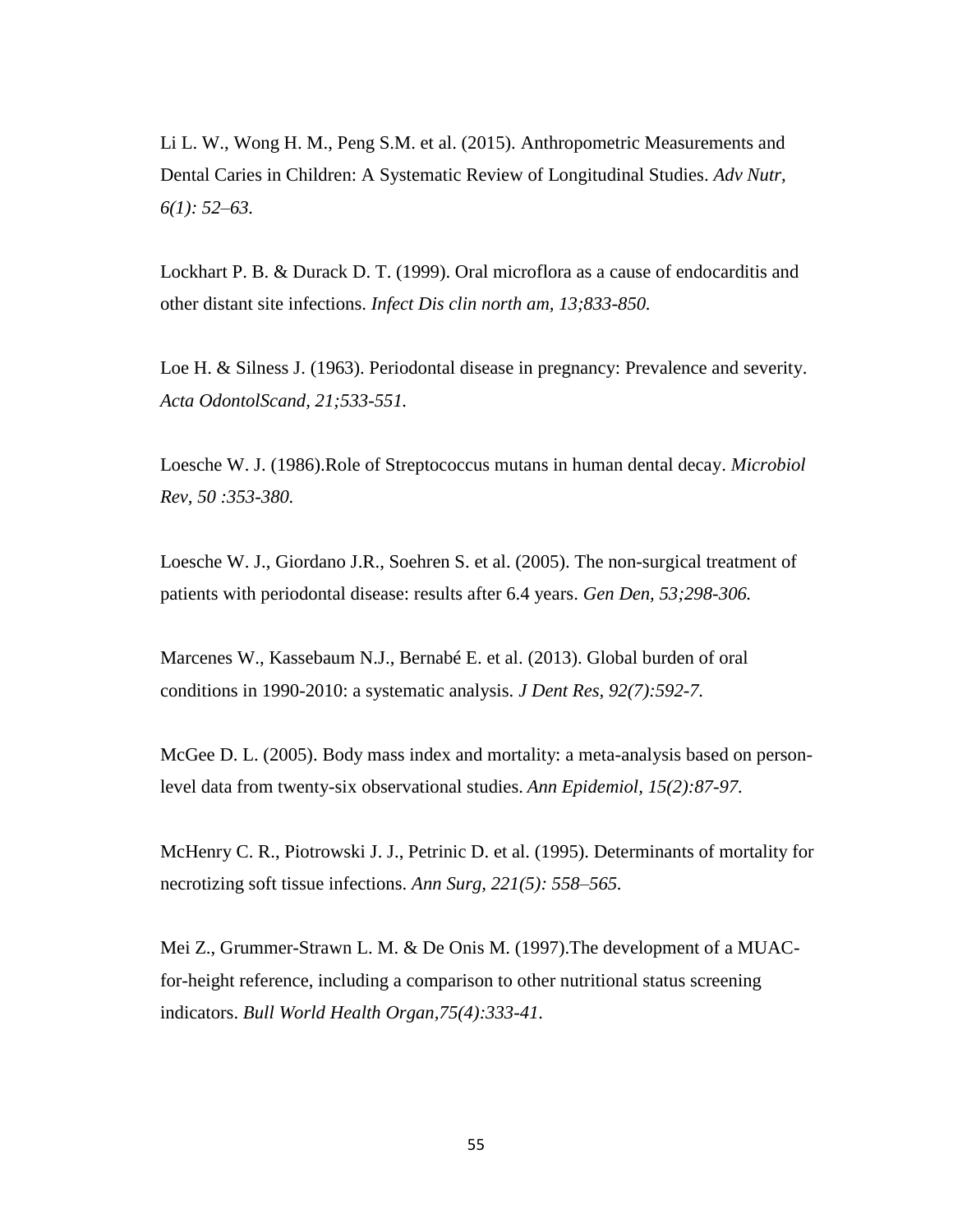Mojarad F. & Maybodi M. H. (2011). Association between Dental Caries and Body Mass Index among Hamedan Elementary School Children in 2009. *J Dent (Tehran), 8(4): 170–177.* 

Moore Simas T. A., Waring M. E., Sullivan G. M. T., et al. (2013). Institute of Medicine 2009 Gestational Weight Gain Guideline Knowledge: Survey of Obstetrics/Gynecology and Family Medicine Residents of the United States. *Birth, 40(4): 237–246.* 

Msamti B. C. & Igbigbi P.S. (2000). Anthropometric profile of urban adult black Malawians*. East Afr Med J, 77(7):364-8.* 

Msyamboza K. P., Kathyola D. & Dzowela T. (2013).Anthropometric measurements and prevalence of underweight, overweight and obesity in adult Malawians: nationwide population based NCD STEPS survey. *The Pan African Medical journal- ISSN 1937- 8688.*

Müller O., Garenne M., Kouyaté B. et al. (2003). The association between proteinenergy malnutrition, malaria morbidity and all-cause mortality in West African children. *Trop Med Int Health, 8:507-11.*

Muzyka B. C., Kamwendo L., Mbweza E. et al. (2001). Prevalence of HIV-1 and oral lesions in pregnant women in rural Malawi. *Oral Surg Oral Med Oral Pathol Oral Radiol Endod, 92(1):56-61.*

National Statistical Office (NSO) and ICF Macro. (2011). Malawi Demographic and Health Survey 2010. *Zomba, MDH.* 

Neggers Y. & Goldenberg R. L. (2003). Some thoughts on body mass index, micronutrient intakes and pregnancy outcome. *J Nutr, 133(5 Suppl 2):1737S-1740S.*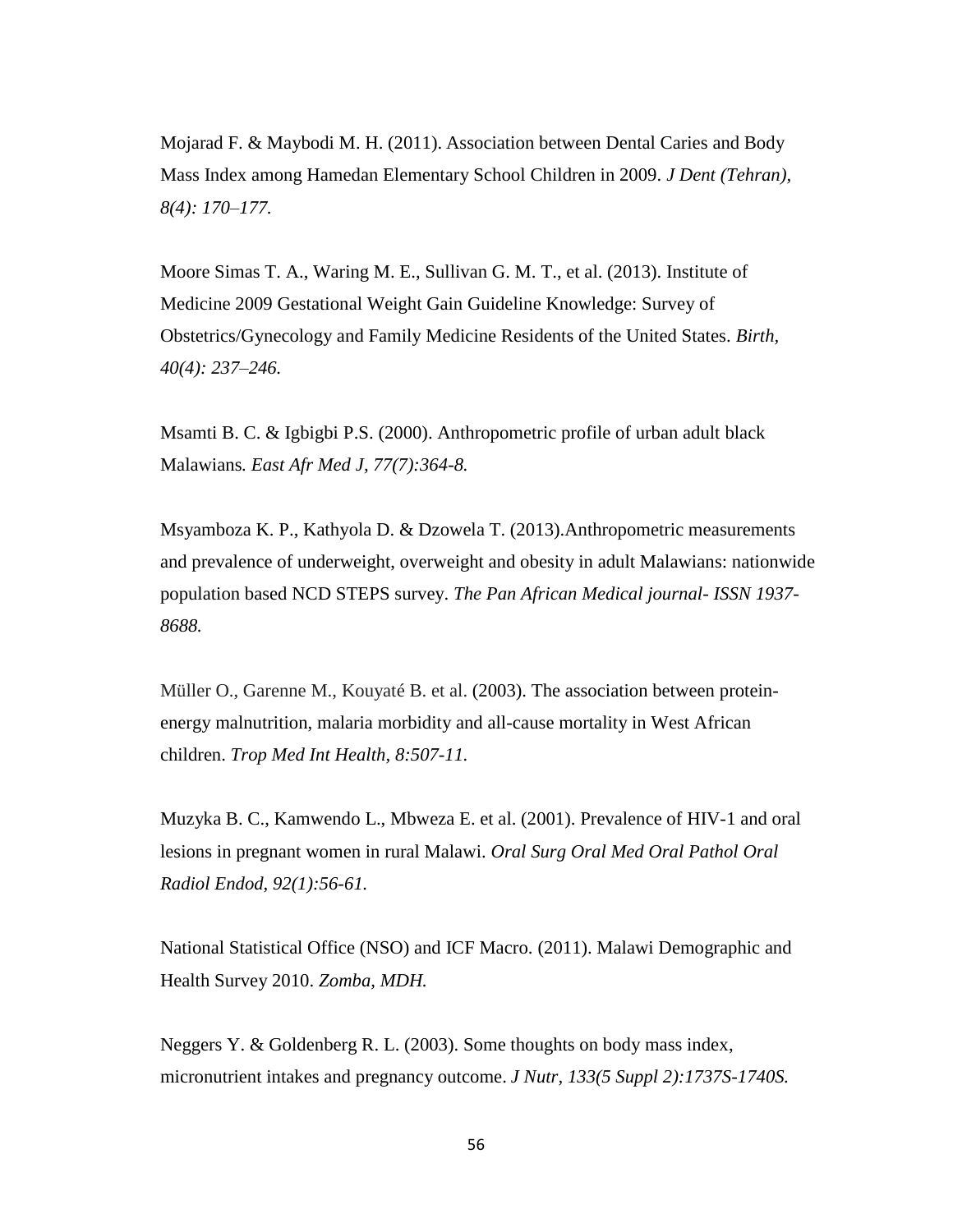Nguyen N. T., Mango C. P., Lane K. T. et al. (2008). Association of hypertension, diabetes, dyslipidemia, and metabolic syndrome with obesity: findings from the National Health and Nutrition Examination Survey, 1999 to 2004. *J Am CollSurg, 207 (6): 928-934.* 

Norberg C., Hallstrom Stalin U., Matsson L. et al. (2012). Body mass index (BMI) and dental caries in 5-year-old children from southern Sweden. *In Community Dentistry and Oral Epidemiology, 40(4). p.315-322.* 

Offenbacher S., Jared H.L., O'Reilly P.G. et al. (1998). Potential pathogenic mechanisms of periodontitis associated pregnancy complications. *Ann Periodontol, 3:233-250.* 

Ogunbode A. M., Ladipo M., Ajayi I.O. et al. (2011). Obesity: an emerging disease. *Niger J Clin Pract,12(4)390-4.* 

Oliver R. C., Brown L. J. & Löe H. (1998). Periodontal diseases in the United States population. *J Periodontol,69;269-278.* 

Pari A., Ilango P., Subbareddy V. et al. (2014). Gingival Diseases in Childhood – A Review. *J Clin Diagn Res, 8(10): ZE01–ZE04.* 

Petersen P. E. (2003). The world oral health report .*World Health Organization (WHO), orh,3, Geneva, Switzerland.*

Petersen P. E., Bourgois D., Ogawa H. et al. (2005). The global burden of oral disease and risk to oral health. *Bulletin of the World Health Organization, 3-661-669.*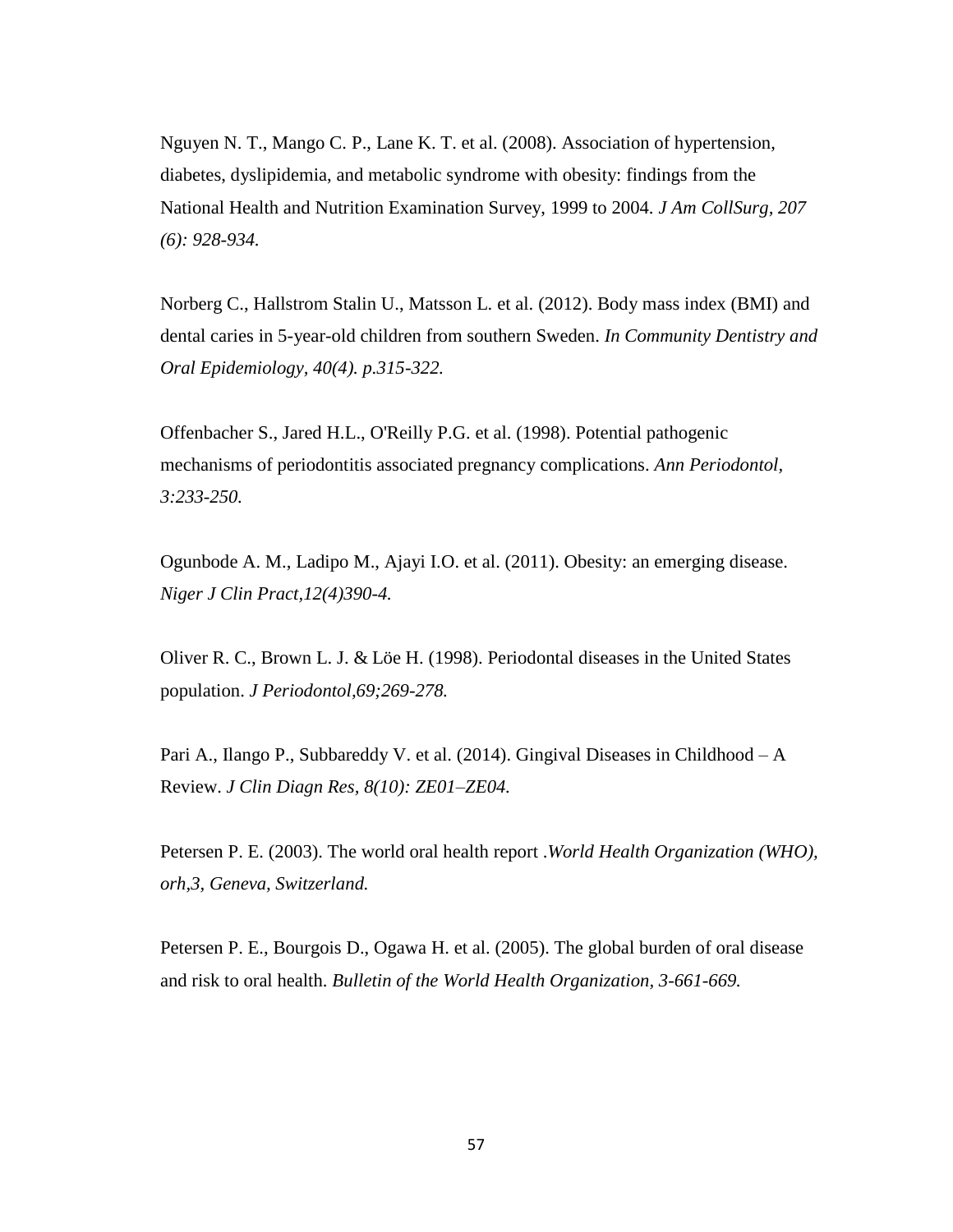Raber-Durlacher J. E., Van Steenbergen T. J., Van der Velden U. et al. (1998). Experimental gingivitis during pregnancy and postpartum: clinical, endocrinological and microbiological aspects. *J ClinPeriodontol,21;549-558.* 

Rautemaa R., Lauhio A., Cullinan M.P. et al. (2007). Oral infections and systemic disease- an emerging problem in medicine. *clin microbial infect, 13:1041-1047.* 

Research, Science and Therapy Committee of the American Academy of Periodontology. (2001). Treatment of plaque-induced gingivitis, chronic periodontitis, and other clinical conditions. *J Periodontal, 72;1790-1800.* 

Schieve L. A., Cogswell M. E., Scanlon K.S. et al. (2000). Prepregnanacy Body mass Index and pregnancy weight gain: associations with preterm delivery. The NMHS Collaborative Study Group .*ObsletGynecol, 96(2): 194-200.* 

Sebayang S. K., Dibley M. J., Kelly P. et al. (2011). Modifying effect of maternal nutritional status on the impact of maternal multiple micronutrient supplement on birth weight in Indonesia 2011. *Eur J Clin Nutr, 65(10):1110-7. doi: 10.1038/ejcn.2011.97. Epub.*

Seildell J.C. & Visscher T. L.S. (2000). Body weight and weight change and their health implications for the elderly. *Euro Jour. Of Clin. Nutr. 54.S3, S33-9*

Selassie M. & Sinha A. C. (2011). The epidemiology and etiology of obesity: a global challenge. *Best pract Res Clin Anaesthesiol, 25(1) 1-9.* 

Selwitz R. H., Ismail A. I. and Pitts N.B. (20017). Dental Caries. *The Lancet. Vol.369, Iss. 9555, 6–12, Pages 51–59.*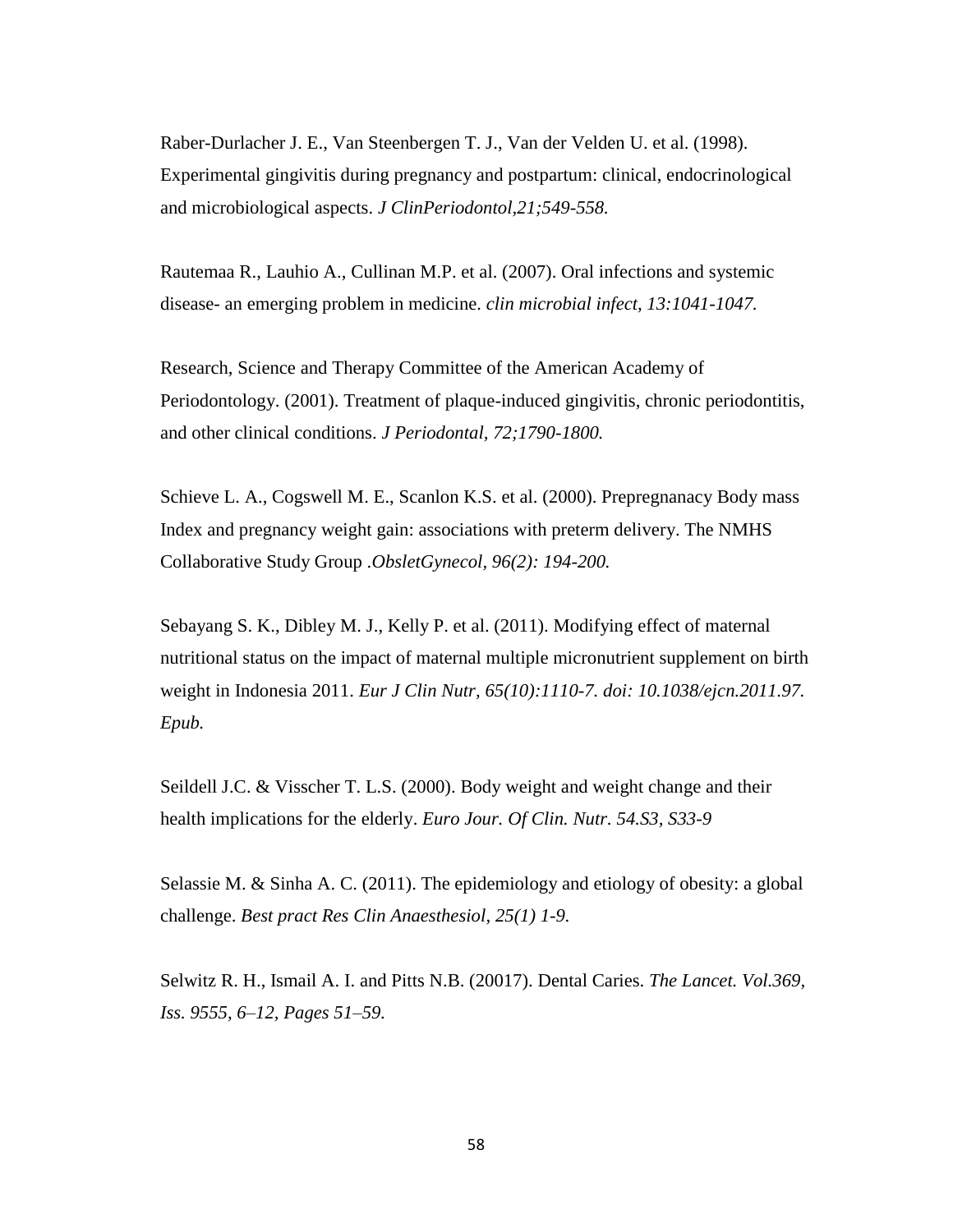Siega-Riz A. M., Adair L. S. and Hobel C. (1994). Institute of Medicine maternal weight gain recommendations and pregnancy outcome in a predominantly Hispanic population. *ObstetGynecol, 84:565–73.*

Silk H., Douglass A. B., Douglass J. M. et al. (2008). Oral health during pregnancy. *Am Fam Physician, 15;77(8):1139-44.* 

Sills E. S., Zegarelli D. J., Hoschander M. M. et al. (1996). Clinical diagnosis and management of hormonally responsive oral pregnancy tumor (pyogenic granuloma). *J repord Med ,41(7): 467-470.* 

Singh P. K. & Mukherjee B. (2015). Assessment of nutritional status by Mid Upper Arm Circumference (MUAC) among rural children of Katihar district in Kosi region of Bihar. *J of Evolution of Med and Dent Sci/ eISSN- 2278-4802*

Song I., Han K., Ryu J. J. et al. (2017). Association between underweight and tooth loss among Korean adults. *Sci Rep, 7: 41524.* 

Sreebny L. M. (1982). Sugar availability, sugar consumption and dental caries. *Community Dent Oral Epidemiol, 10(1):1-7.*

[Stookey G. K.](http://europepmc.org/search?page=1&query=AUTH:%22Stookey+GK%22) (2008). The effect of saliva on dental caries. *Journal of the American Dental Association, 139 Suppl:11S-17S.* 

Sugita N., Kobayashi T., Kikuchi A. et al. (2012). Immunoregulatory gene polymorphisms in Japanese women with preterm births and periodontitis. *J Reprod Immunol,93(2):94–101.10.1016*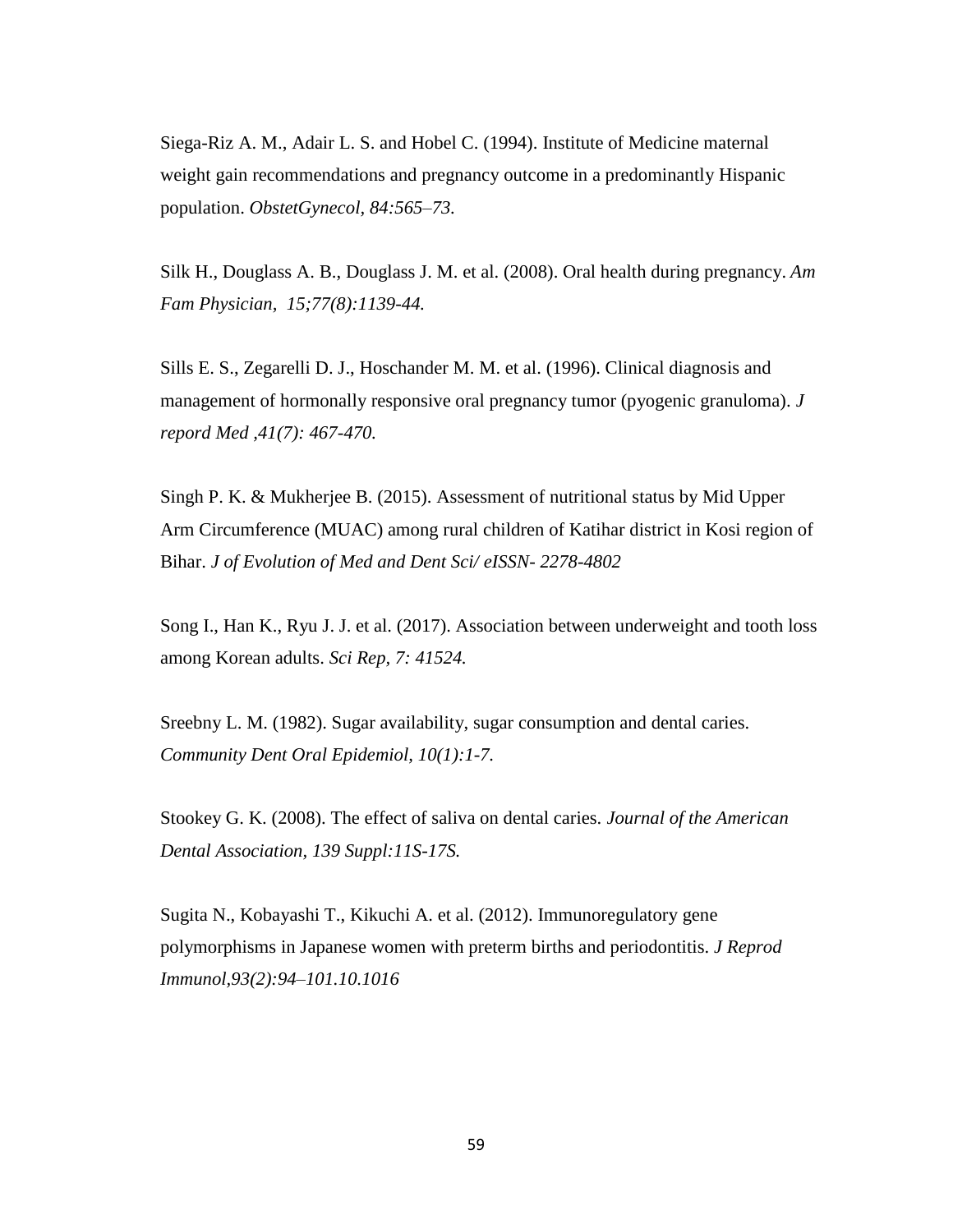Swami V., Frederick D. A., Aavik T. et al. (2010). The attractive female body weight and female body dissatisfaction in 26 countries across 10 world regions: results of the international body project I. *PersSoc Psycho Bull, 36(3) ;309- 25.* 

Taguch A., Tsuda M., Ohtsuka M. et al. (2007). Interaction of obesity and skeletal bone mineral density in tooth retention in Japanese postmenopausal women. *Menopause, 14(3 Pt 1):500-4.* 

Tang A. M., Dong K., Deitchler M. et al. (2013). Use of cutoffs for Middle Upper Arm Circumference (MUAC) as an indicator or predictor of nutritional and health related outcomes in adolescents and adults: A systematic review. *Washington, DC: FHI 360/FANTA.* 

Thippeswamy H. M., Kumar N., Acharya S. et al. (2011). Relationship between body mass index and dental caries among adolescent children in South India. *West Indian Med J, 60(5):581-6.* 

Tilakaratne A., Soory M., Ranasinghe A.W. et al. (2000). Periodontal disease status during pregnancy and 3 months postpartum, in a rural population of Sri- Lankan women. . *J CliPeriodontol, 27;787-792.* 

United Nations Children Emergency Fund (UNICEF). (2009). Measuring MUAC. *UNICEF, Geneva.* 

United Nations Children Emergency Fund (UNICEF). (2015). UNICEF Malawi Country Info. *UNICEF, Geneva. http://www.unicef.org/infobycountry/malawi\_statistics.html*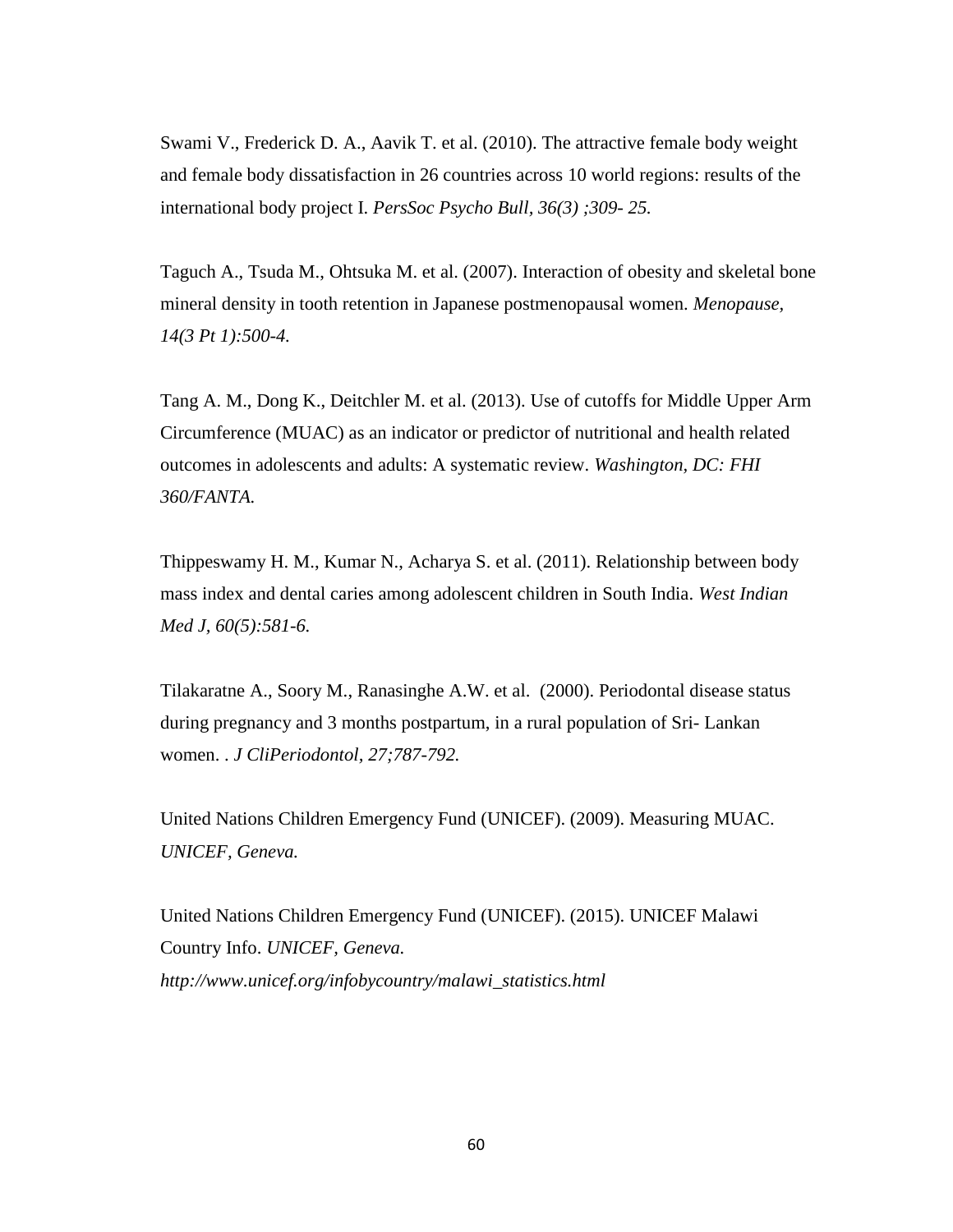United Nations Higher Commission for Refugees (UNHCR). (2005). Manual of measuring and interpreting malnutrition and mortality. *United Nations Higher Commission for Refugees, Geneva. Http://www.unhcr.org/45f6abc92.pdf*

United Nations Population Fund (UNFPA). (2011). Malawi Country profile: The state of the world's midwifery. *UNFPA, Geneva. http://www.unfpa.org/sowmy/resources/docs/country\_info/profile/en\_Malawi\_SoWMy\_ Profile.pdf*

Van de Vijver S. J., Oti S. O., Agyemang C. et al. (2013). Prevalence, awareness, treatment and control of hypertension among slum dwellers in Nairobi, Kenya. *J Hypertense, 31(5):1018-24.* 

[Veleva Z.](http://www.ncbi.nlm.nih.gov/pubmed?term=Veleva%20Z%5BAuthor%5D&cauthor=true&cauthor_uid=18281684), [Tiitinen A.](http://www.ncbi.nlm.nih.gov/pubmed?term=Tiitinen%20A%5BAuthor%5D&cauthor=true&cauthor_uid=18281684), [Vilska S.](http://www.ncbi.nlm.nih.gov/pubmed?term=Vilska%20S%5BAuthor%5D&cauthor=true&cauthor_uid=18281684) et al. (2008). High and low BMI increase the risk of miscarriage after IVF/ICSI and FET. *[Hum Reprod.,](http://www.ncbi.nlm.nih.gov/pubmed/18281684) 23(4):878-84.* 

Ververs M. T., Antierens A., Sackl A. et al. (2013). Which Anthropometric Indicators Identify a Pregnant Woman as Acutely Malnourished and Predict Adverse Birth Outcomes in the Humanitarian Context?. *PLoS Curr., 7; 5.* 

World Bank. (2011). World Bank factsheet on nutrition glance, Malawi. *World Bank, New York. http://siteresources.worldbank.org/NUTRITION/Resources/281846- 1271963823772/Malawi.pdf*

World Health Organization (WHO) (2000).Technical report series "Obesity: preventing and managing global epidemic". *World Health Organization, Geneva. http://www.who.int/nutrition/publications/obesity/WHO\_TRS\_894/en/*